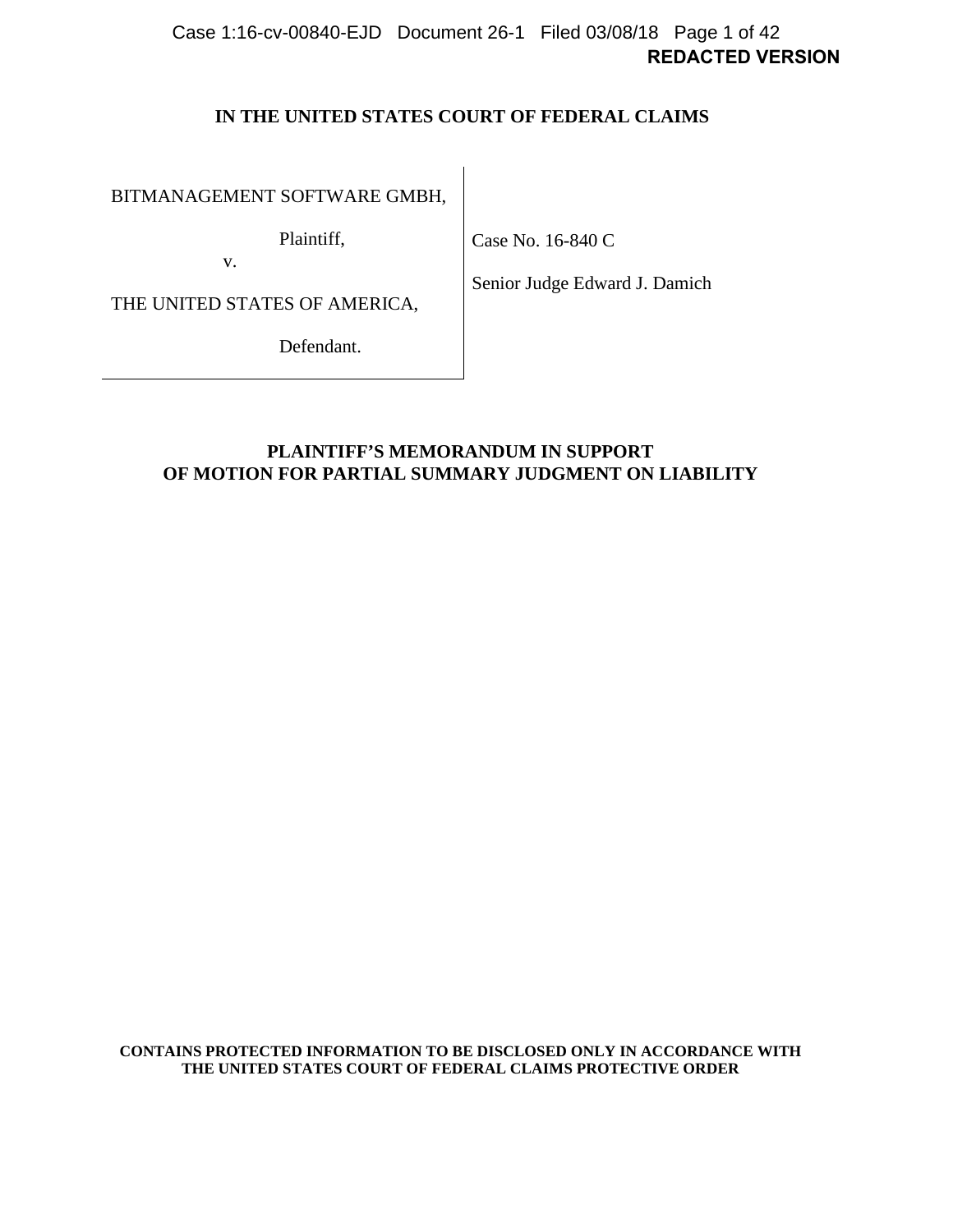# **TABLE OF CONTENTS**

| 2012 Contract for 18 Licenses of BS Contact Geo11                               |  |  |
|---------------------------------------------------------------------------------|--|--|
|                                                                                 |  |  |
| The Government's Failure to Limit Installations or Usage of BS Contact          |  |  |
|                                                                                 |  |  |
| The Government's Installations of BS Contact Geo onto ONE-Net 15                |  |  |
| Additional Installations of BS Contact Geo onto Government PCs16                |  |  |
| The Government's Failure to Compensate Bitmanagement17                          |  |  |
|                                                                                 |  |  |
|                                                                                 |  |  |
|                                                                                 |  |  |
| THE GOVERNMENT INFRINGED BITMANAGEMENT'S COPYRIGHT 21                           |  |  |
|                                                                                 |  |  |
| The Government Copied BS Contact Geo Hundreds of Thousands of Times22           |  |  |
|                                                                                 |  |  |
|                                                                                 |  |  |
|                                                                                 |  |  |
|                                                                                 |  |  |
| License for the Installation of Hundreds of Thousands of Copies of its Software |  |  |
|                                                                                 |  |  |
|                                                                                 |  |  |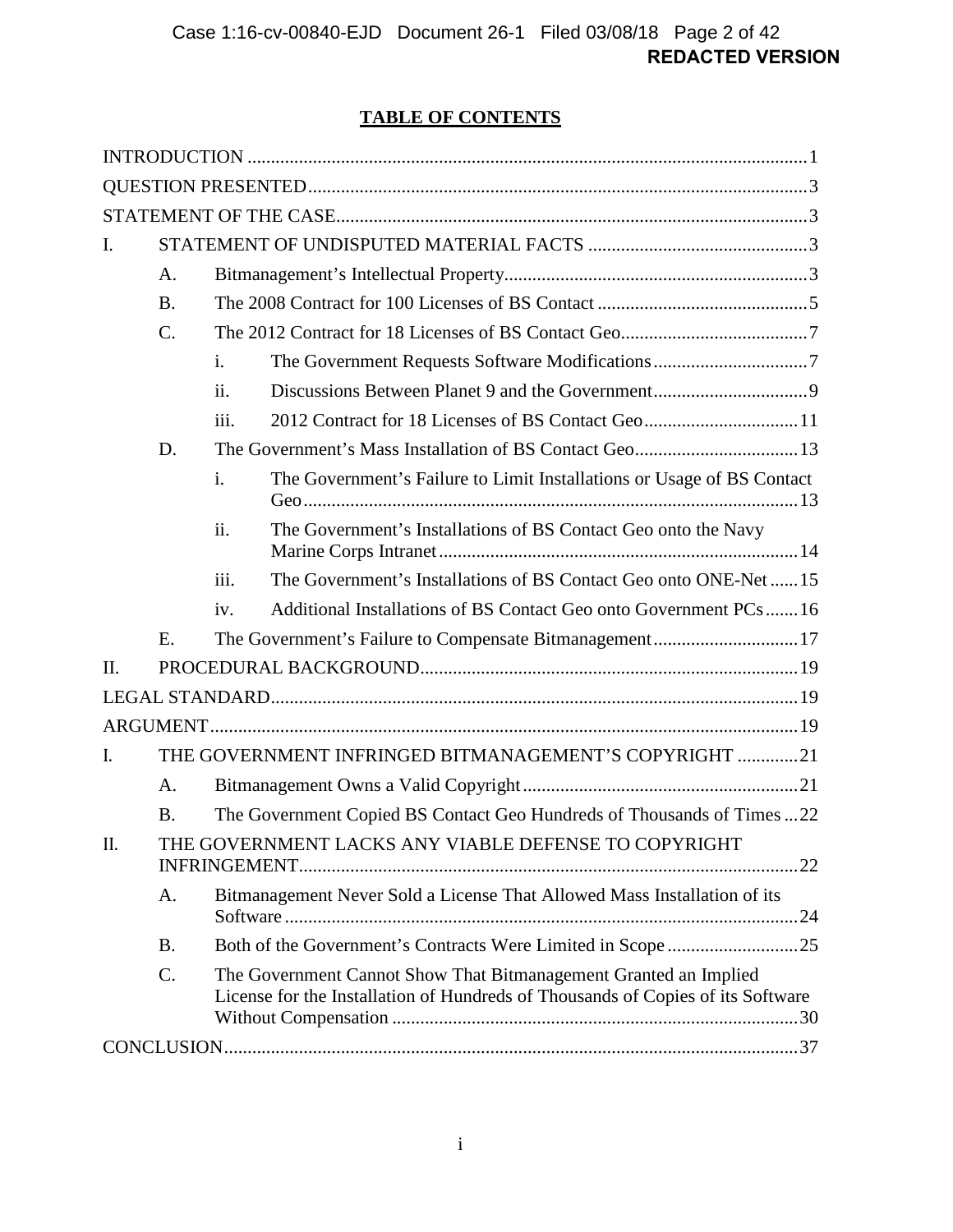# **REDACTED VERSION** Case 1:16-cv-00840-EJD Document 26-1 Filed 03/08/18 Page 3 of 42

# **TABLE OF AUTHORITIES**

 **Page(s)** 

### **Federal Cases**

| Anderson v. Liberty Lobby, Inc.,                               |  |
|----------------------------------------------------------------|--|
| Apple, Inc. v. Psystar Corp.,                                  |  |
| Barmag Barmer Maschinenfabrik AG v. Murata Machinery, Ltd.,    |  |
| Bean v. Pearson Education, Inc.,                               |  |
| Beckman Instruments, Inc. v. Cincom Sys., Inc.,                |  |
| Broadcast Music, Inc. v. 84-88 Broadway, Inc.,                 |  |
| Cardiosom, LLC v. United States,                               |  |
| Davis v. Blige,                                                |  |
| Design Options, Inc. v. BellePointe, Inc.,                     |  |
| Flo & Eddie, Inc. v. Sirius XM Radio Inc.,                     |  |
| Gaylord v. United States,                                      |  |
| Herbert v. United States,                                      |  |
| Jacobsen v. Katzer,                                            |  |
| John G. Danielson, Inc. v. Winchester-Conant Properties, Inc., |  |
| Johnson v. Jones,                                              |  |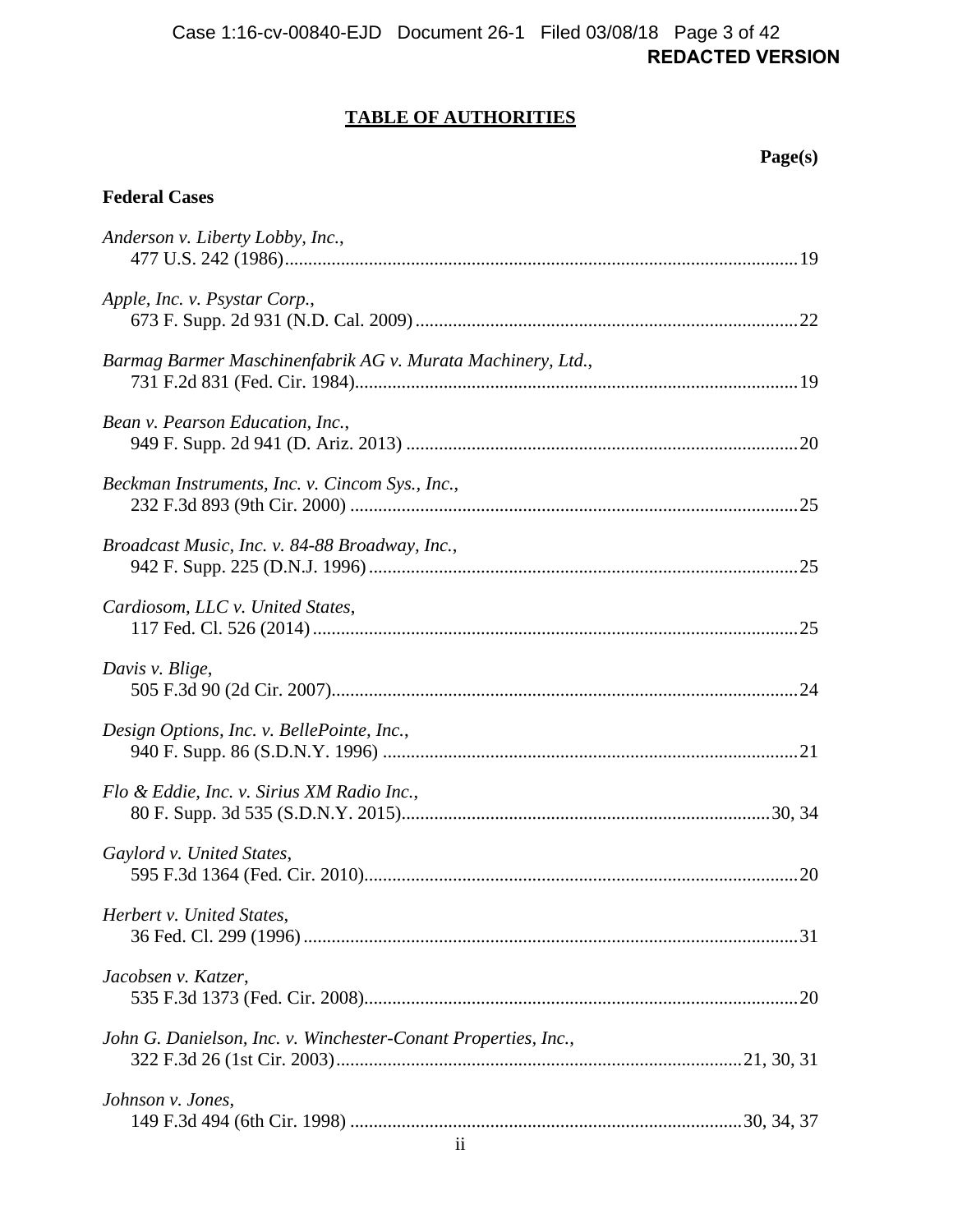# **REDACTED VERSION** Case 1:16-cv-00840-EJD Document 26-1 Filed 03/08/18 Page 4 of 42

| MAI Sys. Corp. v. Peak Computer, Inc.,                                        |  |
|-------------------------------------------------------------------------------|--|
| Monge v. Maya Magazines, Inc.,                                                |  |
| Oracle Am., Inc. v. Google Inc.,                                              |  |
| S.O.S., Inc. v. Payday, Inc.,                                                 |  |
| Stenograph L.L.C. v. Bossard Associates, Inc.,                                |  |
| Three Boys Music Corp. v. Bolton,                                             |  |
| <b>Federal Statutes</b>                                                       |  |
|                                                                               |  |
|                                                                               |  |
|                                                                               |  |
|                                                                               |  |
| <b>State Statutes</b>                                                         |  |
|                                                                               |  |
| <b>Miscellaneous</b>                                                          |  |
| A Report of the Register of Copyrights Pursuant to Section 104 of the Digital |  |
|                                                                               |  |
|                                                                               |  |
|                                                                               |  |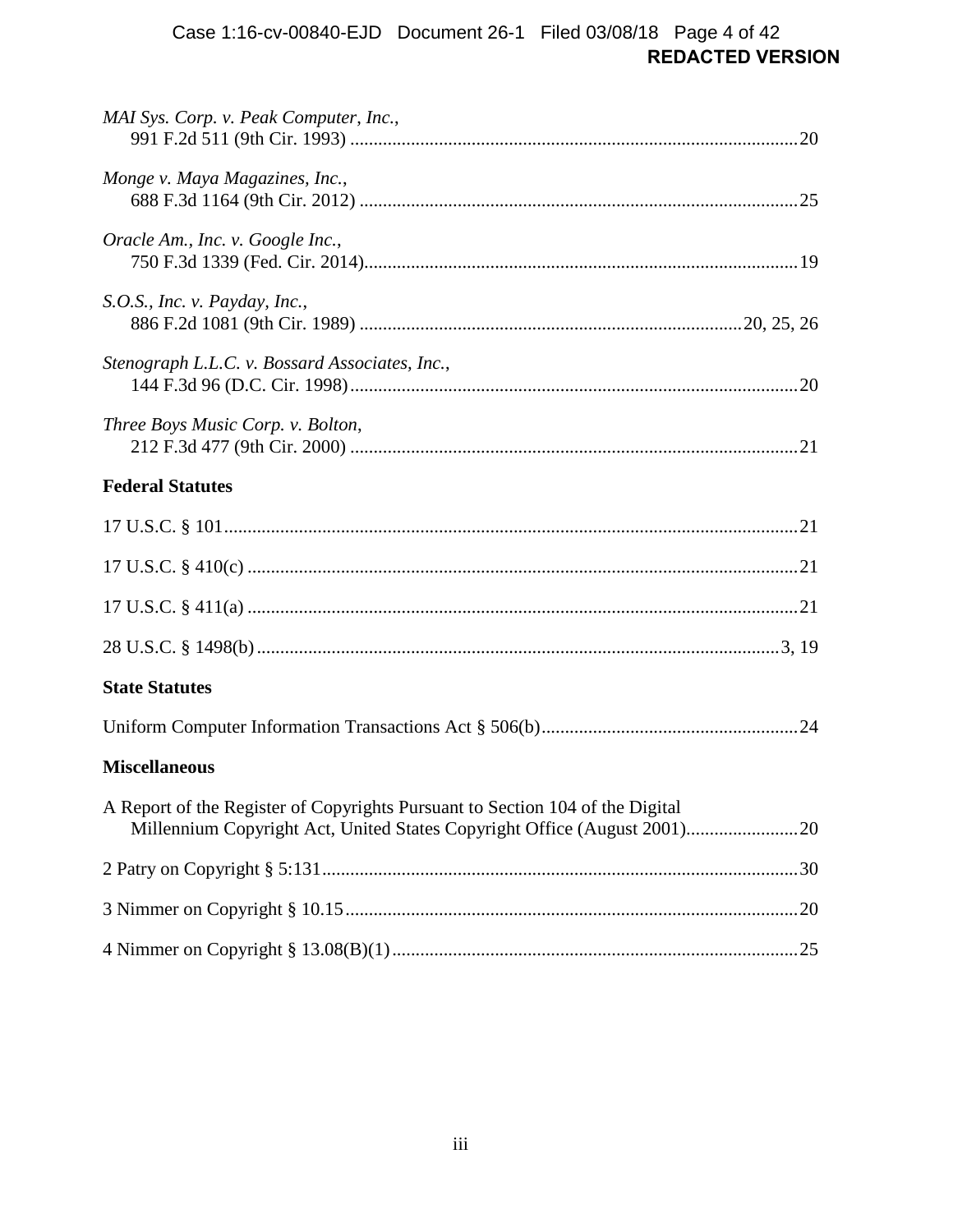### **REDACTED VERSION** Case 1:16-cv-00840-EJD Document 26-1 Filed 03/08/18 Page 5 of 42

Plaintiff Bitmanagement Software GmbH ("Bitmanagement") respectfully submits this memorandum in support of its Partial Motion for Summary Judgment on Liability.

#### **INTRODUCTION**

<span id="page-4-0"></span>This case arises out of the Government's undisputed mass installation of Bitmanagement's software onto hundreds of thousands of Navy computers without authorization. For more than a decade, Bitmanagement Software GmbH has owned and developed BS Contact Geo, a software program that enables the visualization of 3D geographic imagery. In 2008 and 2012, through a reseller, Bitmanagement agreed to provide a limited license to the United States Navy for the installation of Bitmanagement's software onto a small number of Navy computers for testing purposes. Bitmanagement hoped that the software, if it proved useful to the Navy and compatible with the Navy's systems, would open the door to larger scale contracts. The Navy, in its discussions with Bitmanagement, gave the company every reason to be optimistic about this prospect and made clear that the software was exactly what it needed to serve as a key component of the Navy's "SPIDERS 3D" technology application.

These discussions did not lead to a large-scale license. Instead, the Navy simply made plans to install the BS Contact Geo software onto every Navy computer in the United States, and make it available to users elsewhere, without purchasing additional licenses. The Navy admits that it began installing the software onto hundreds of thousands of machines in the summer of 2013, and that it ultimately installed the software onto at least 429,604 computers. When it learned of this mass installation, Bitmanagement was surprised, but confident that it would be compensated for the numerous copies the Government had made. Over time, however, it became clear that the Navy had no intention to pay Bitmanagement for the software it had copied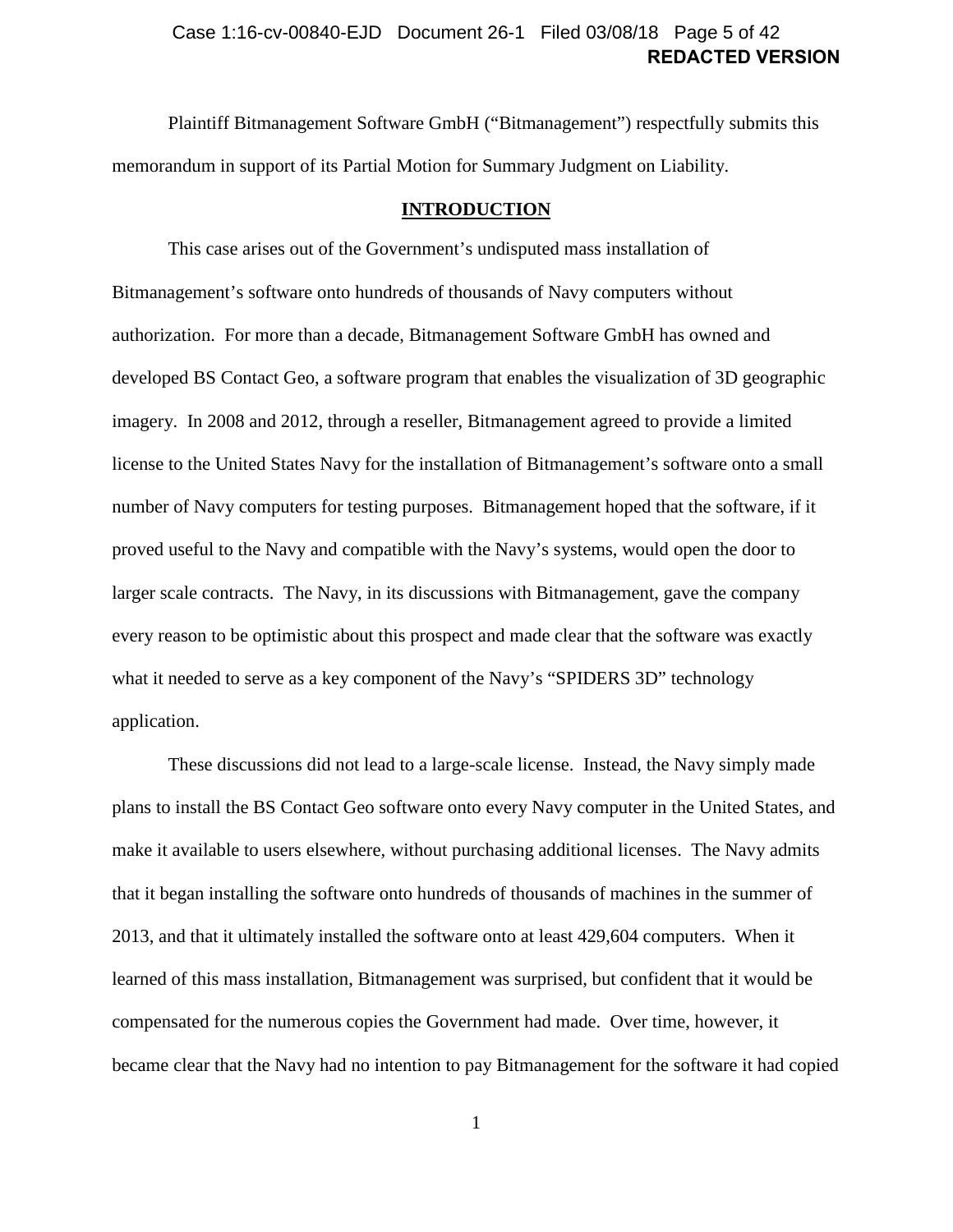### **REDACTED VERSION** Case 1:16-cv-00840-EJD Document 26-1 Filed 03/08/18 Page 6 of 42

without authorization, as it declined to execute any license on a scale commensurate with what it took.

Based on the undisputed facts, partial summary judgment should be granted on the Government's liability to Bitmanagement on its copyright infringement claim. As the sole owner, developer, and publisher of BS Contact Geo, an original work of software, Bitmanagement owns a valid copyright in BS Contact Geo. Bitmanagement has registered the copyright of BS Contact Geo with the United States Copyright Office and it is also protected under U.S. copyright law as an original work created outside the United States. Moreover, the Government has admitted, and undisputed evidence confirms, that it made hundreds of thousands of copies of BS Contact Geo and installed them onto Navy computers. Accordingly, the two elements of infringement—ownership of a valid copyright and copying of original constituent elements of the work—have been met.

The Government has no valid defense to Bitmanagement's claim of infringement. Bitmanagement did not authorize the Navy to make copies of its software exceeding the small number of installations it expressly permitted. In 2012, Bitmanagement and a software reseller, Planet 9 Studios, executed a contract for "PC licenses" of BS Contact Geo, which were resold by Planet 9 to the Navy. (This followed an earlier, and nearly identical, PC license that Bitmanagement had executed with Planet 9 in 2008 for a less advanced Bitmanagement software product.) PC licenses, as Government witnesses have correctly admitted, allow for the installation of software onto a specific number of computers, and thus the Government had no right to make copies of BS Contact Geo exceeding the number of PC licenses Bitmanagement had agreed to; all installations above that number were acts of infringement. The Government has asserted that it purchased "concurrent use" licenses rather than PC licenses, but nothing in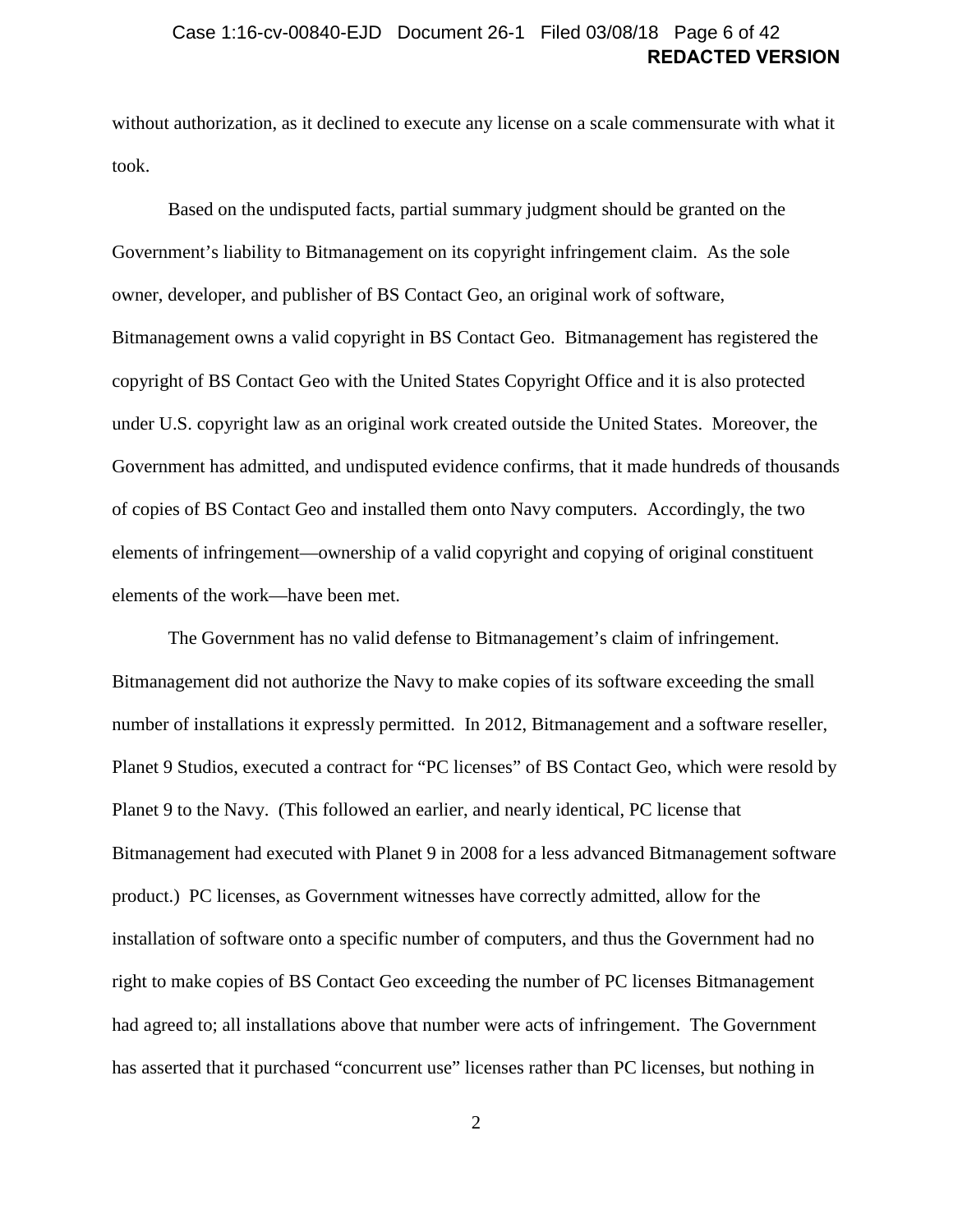### **REDACTED VERSION** Case 1:16-cv-00840-EJD Document 26-1 Filed 03/08/18 Page 7 of 42

the record supports this position and even if it did, this would not constitute carte blanche for the Government to make hundreds of thousands of copies.

The undisputed facts also make clear that the Government cannot meet its heavy burden to establish that Bitmanagement somehow provided implied authorization for the mass installation. Bitmanagement never agreed—and was given no reason even to expect—that the Navy would install the software on a mass scale without purchasing additional licenses or providing any additional compensation.

In sum, uncontested evidence establishes infringement under 28 U.S.C. § 1498(b), and the Government cannot establish any affirmative defense to that claim. Summary judgment is therefore appropriate as to the Government's liability for copying Bitmanagement's proprietary software hundreds of thousands of times.

### <span id="page-6-4"></span>**QUESTION PRESENTED**

<span id="page-6-0"></span>Whether the Government infringed Bitmanagement's copyright in its proprietary software when it installed hundreds of thousands of copies of the software onto Navy computers after Bitmanagement authorized no more than 38 copies.

#### **STATEMENT OF THE CASE**

### <span id="page-6-3"></span><span id="page-6-2"></span><span id="page-6-1"></span>**I. STATEMENT OF UNDISPUTED MATERIAL FACTS**

#### **A. Bitmanagement's Intellectual Property**

<span id="page-6-5"></span>1. Founded in 2002 and located in Berg, Germany, Bitmanagement Software GmbH ("Bitmanagement") is a leader in the development of specialized virtual reality software for rendering three-dimensional graphics. A.075, A.077 (Schickel 30(b)(6) Tr. 22:3-4; 32:11-33:6); A.128 (BITMGMT\_0000455). In 2006, Bitmanagement created BS Contact Geo, a computer software application that facilitates the visualization of 3D geographic spatial information.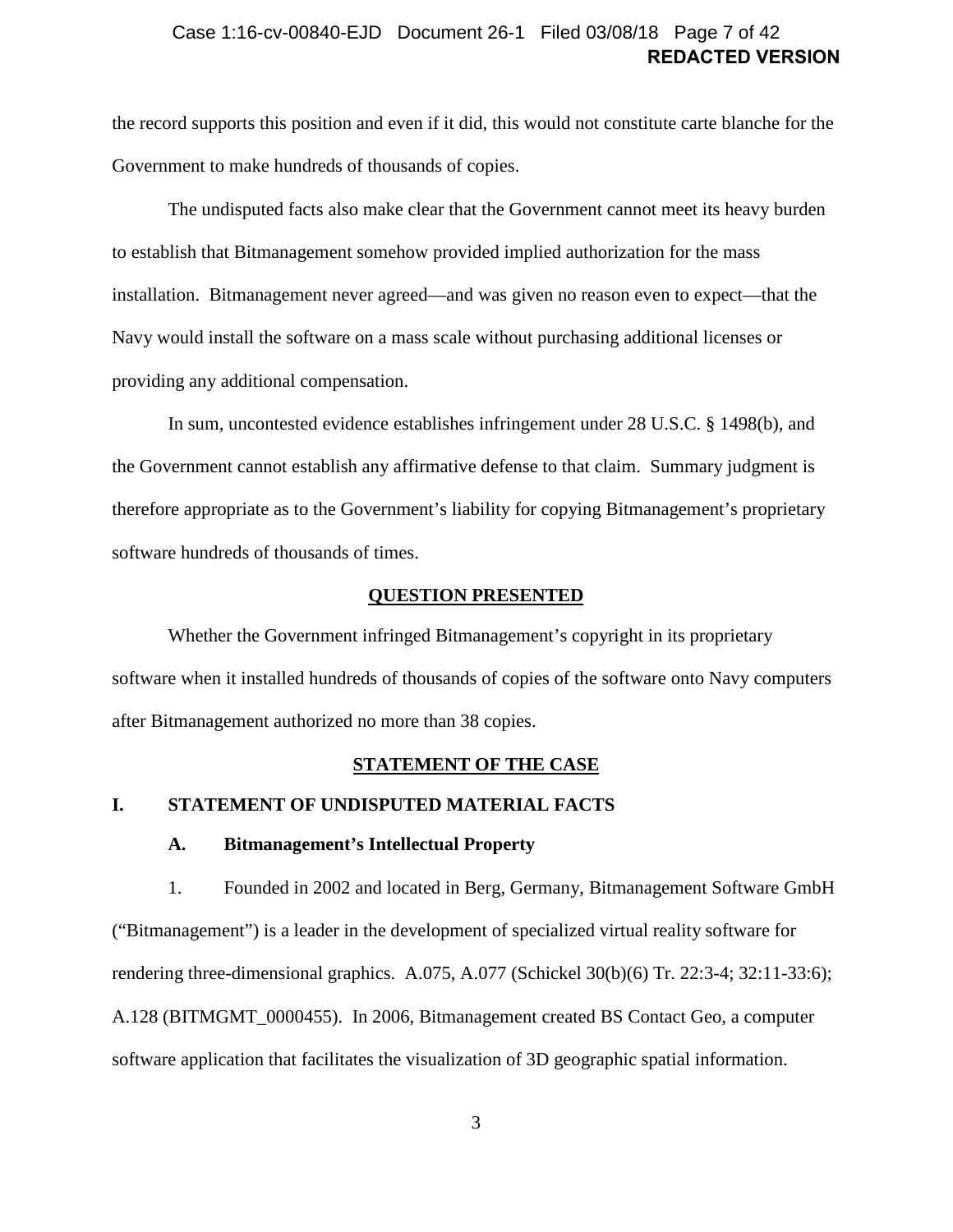### **REDACTED VERSION** Case 1:16-cv-00840-EJD Document 26-1 Filed 03/08/18 Page 8 of 42

A.076 (Schickel 30(b)(6) Tr. 29:8-10). As understood by Government witnesses and reflected in Government documents, "BS Contact Geo is a proprietary software application which is solely owned by Bitmanagement." A.149 (Viana 30(b)(6) Ex. 10 at -221); A.039 (Buckley Tr. 118:1- 10); *see also* A.079 (Schickel 30(b)(6) Tr. 79:6-11).



<span id="page-7-0"></span>3. Bitmanagement published BS Contact Geo version 8.001 on January 24, 2012, and registered its copyright in BS Contact Geo version 8.001, as well as two other versions, on July 6, 2016. A.078 (Schickel 30(b)(6) Tr. 67:8-15); A.161 (Vazquez Ex. 2 (copyright registration of BS Contact Geo 8001)); *see also* A.162 (US-0008638 (copyright registration of BS Contact Geo 7002)); A.164 (US-0008634 (copyright registration of BS Contact Geo 9000)).

<span id="page-7-1"></span>4. The Government utilizes BS Contact Geo in conjunction with a Navy technology known as SPIDERS 3D, a virtual reality environment rendered through geospatial X3D data of Navy installations and facilities. A.126 (Viana 30(b)(6) Tr. 135:8-15). In a Justification for Other than Full and Open Competition describing its need for the BS Contact Geo software, the Government in part stated: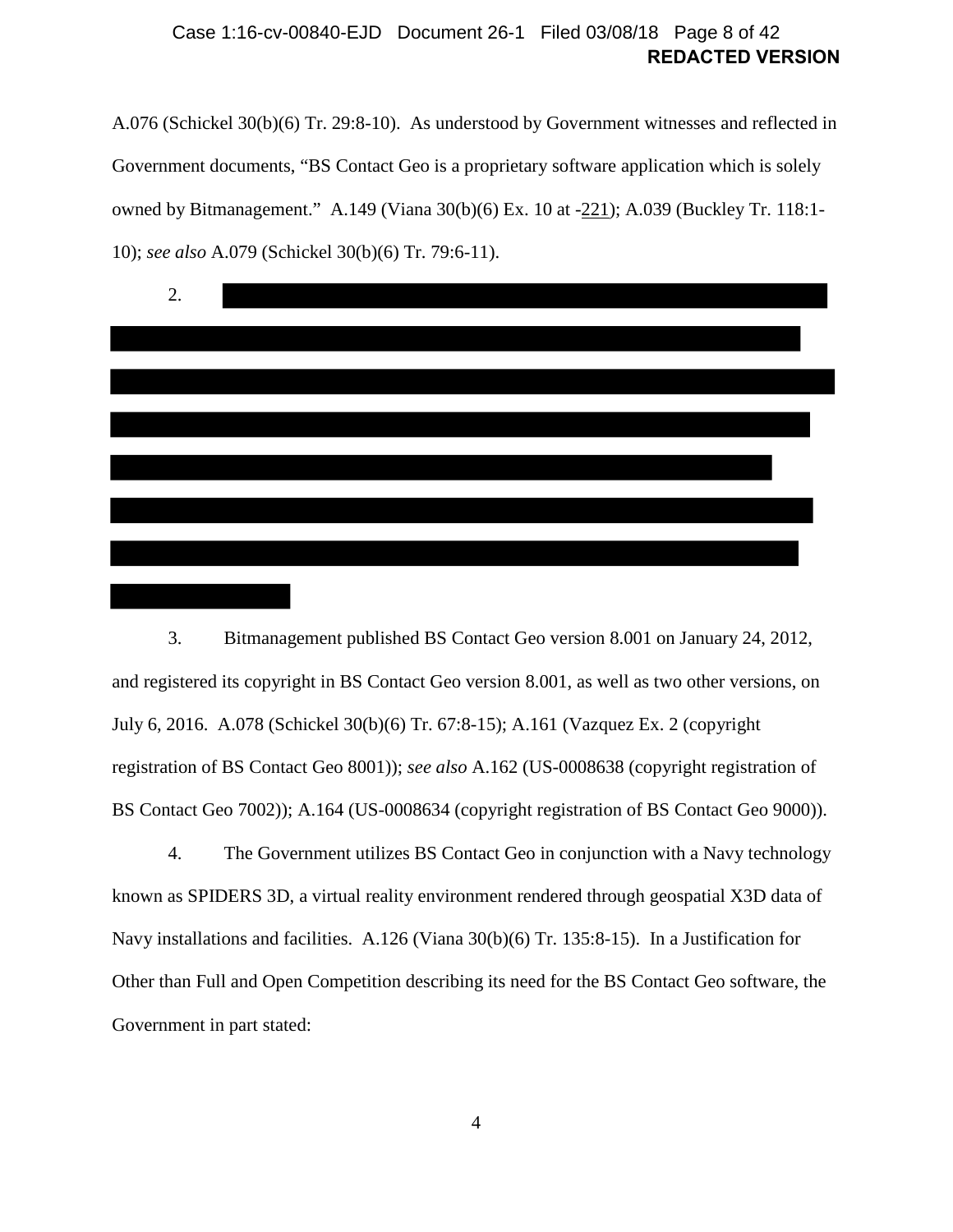### **REDACTED VERSION** Case 1:16-cv-00840-EJD Document 26-1 Filed 03/08/18 Page 9 of 42

NAVFAC is currently implementing the [Navy Marine Corps Intranet] certified BS Contact Geo application to directly enable SPIDERS 3D to conduct Naval SYSCOM technical collaboration in support of Major Defense Acquisition Programs. The BS Contact Geo application is a *critical component required to support* platformshore interface design 3D visualization.

A.150 (Viana 30(b)(6) Ex. 10 at -222 (emphasis added)).

5. SPIDERS 3D is currently in use and could not function without BS Contact Geo, on which it continues to rely to render 3D data. A.126-127 (Viana 30(b)(6) Tr. 135:8-136:6, 137:16-138:2).

#### **B. The 2008 Contract for 100 Licenses of BS Contact**

<span id="page-8-2"></span><span id="page-8-0"></span>6. Prior to the development of SPIDERS 3D by the Navy, the Naval Facilities Engineering Command ("NAVFAC") had a need for software that could "render X3D content on the web browser"; to meet that need, NAVFAC Deputy Program Manager Alexandre Viana selected Bitmanagement's software based on a recommendation from the Web3D Consortium. A.109 (Viana 30(b)(6) Tr. 28:3-21). The Web3D Consortium is an industry group which "promotes deployment of X3D standards for the communication of 3D scenes in multiple applications, use cases, platforms, and verticals." A.166 (*About Web3D Consortium*, http://www.web3d.org/about (last visited Feb. 5, 2018)).

<span id="page-8-1"></span>7. To procure Bitmanagement's software, the Government elected to contract with the U.S.-based reseller Planet 9 Studios, Inc. ("Planet 9"), rather than directly with Bitmanagement, based on the advice of counsel against contracting with foreign entities. A.095 (Viana Tr. 66:17-21); A.109 (Viana 30(b)(6) Tr. 29:5-20). Bitmanagement and Planet 9 entered into a finder's fee agreement in July 2006, which stipulated that Planet 9 "is neither entitled to represent [Bitmanagement] in any legal or other transaction nor to make any binding or

5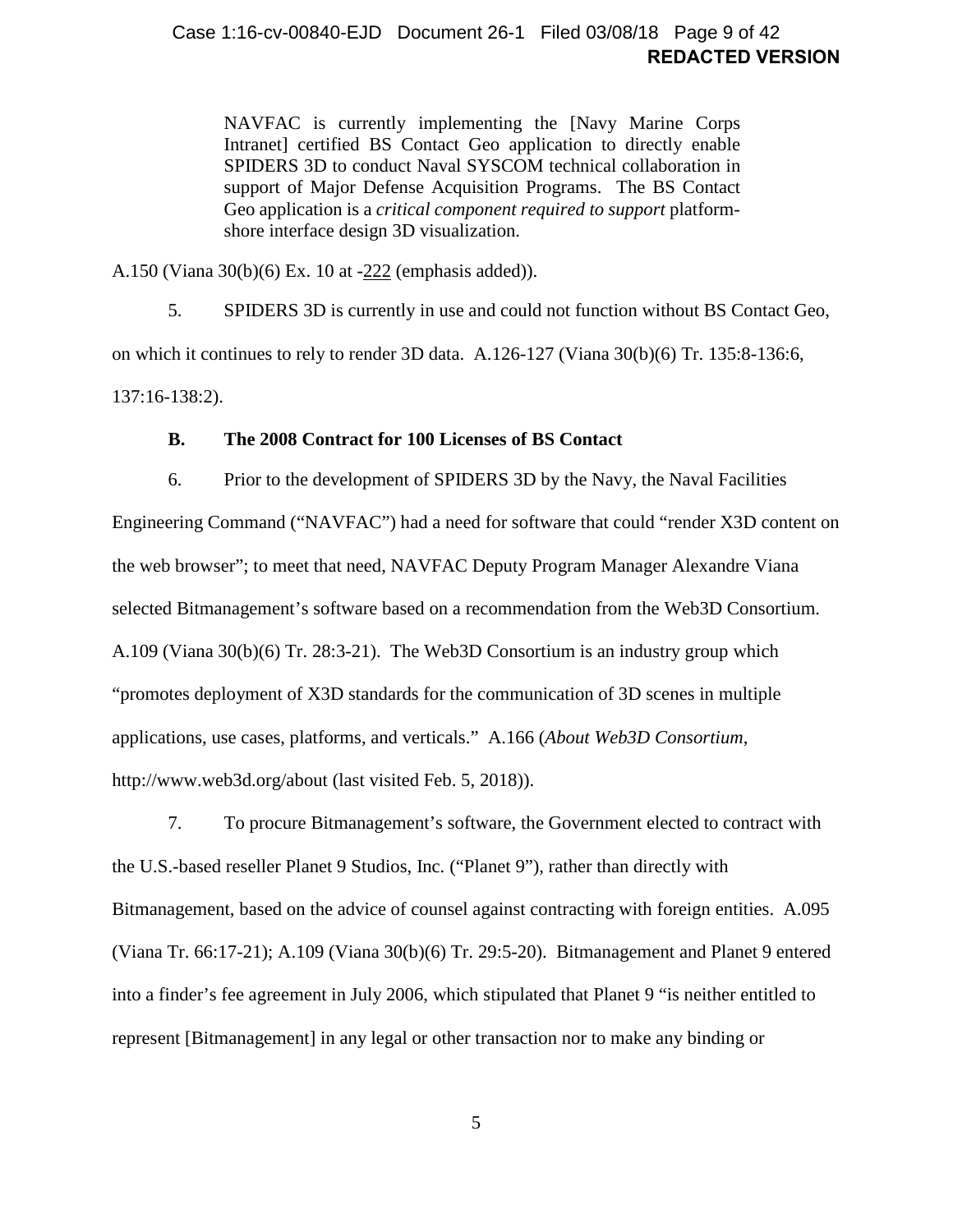### **REDACTED VERSION** Case 1:16-cv-00840-EJD Document 26-1 Filed 03/08/18 Page 10 of 42

nonbinding statement on behalf of [Bitmanagement]." A.169 (BITMGMT\_0000662 at -663). Bitmanagement and the Navy have never entered into any direct contractual relationship. ECF No. 11 ¶ 15; A.114, A.125 (Viana 30(b)(6) Tr. 50:12-16; 120:15-24).

<span id="page-9-0"></span>8. In an agreement dated March 27, 2008, Bitmanagement sold Planet 9 "100 PC licenses" of BS Contact, a predecessor to BS Contact Geo. A.174 (BITMGMT\_0001032 at - 036). A PC license for software is a license that provides for the installation of the software onto a specified number of computers. A.047-048 (Chambers 30(b)(6) Tr. 53:24-54:5); A.042 (Chambers Tr. 36:11-37:2); A.072 (McCarns Tr. 53:16-24); A.077, A.081 (Schickel 30(b)(6) Tr. 31:4-6, 116:2-4). The agreement also provided that Planet 9 was "entitled to resell the licenses to FISC San Diego (NAVY Purchasing) for their respective use as per this agreement." A.174 (BITMGMT\_0001032 at -036).

<span id="page-9-1"></span>9. In a contract dated February 12, 2008, Planet 9 resold the 100 PC licenses to the Government for \$300 each. A.185 (Viana 30(b)(6) Ex. 3 at -885). A Navy contracting officer executed the contract, Contract No. N00244-08-P-1039, on behalf of the Government, and Planet 9 CEO David Colleen signed on behalf of Planet 9. A.183 (Viana 30(b)(6) Ex. 3 at -883); A.109-110 (Viana 30(b)(6) Tr. 27:1-28:2, 28:22-29:4, 33:21-23). The Government understood that the 100 licenses it was purchasing were "seat" or "PC" licenses, which would allow for installations onto up to 100 Navy computers. A.111-112 (Viana 30(b)(6) Tr. 38:3-40:9; 42:5- 11). The contract did not contain the term "concurrent."

<span id="page-9-2"></span>10. Mr. Viana, the Government's principal negotiator with Bitmanagement, understood the 2008 contract to contemplate "seat" licenses even though the term does not appear in the contract. A.095-096 (Viana Tr. 69:24-70:18); A.110-111 (Viana 30(b)(6) Tr. 32:4- 18; 38:3-10). Additionally, Mr. Viana understood that Planet 9 was not the publisher of the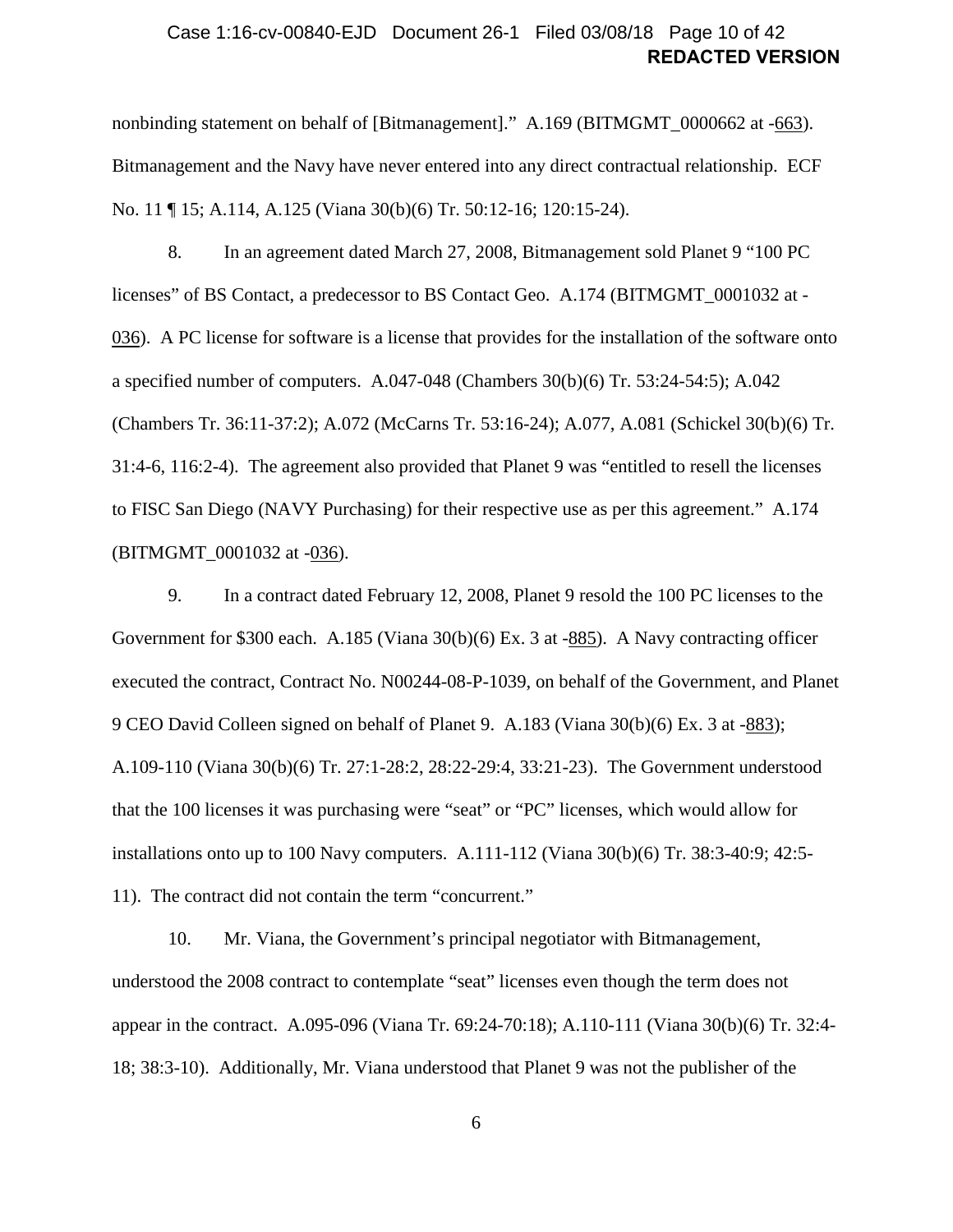### **REDACTED VERSION** Case 1:16-cv-00840-EJD Document 26-1 Filed 03/08/18 Page 11 of 42

software and that Planet 9 characterized itself as Bitmanagement's "reseller," rather than as Bitmanagement's "agent." A.109-110 (Viana 30(b)(6) Tr. 29:25-30:4; 31:13-32:3). Planet 9 made no representations as to its authority regarding Bitmanagement's software, other than that as a reseller, and Bitmanagement also described Planet 9 as its reseller. A.116-118 (Viana 30(b)(6) Tr. 59:21-60:2; 65:18-66:12).

### <span id="page-10-1"></span><span id="page-10-0"></span>**C. The 2012 Contract for 18 Licenses of BS Contact Geo**

#### i. The Government Requests Software Modifications

11. By 2011, the Navy, through Planet 9, had engaged in discussions with

<span id="page-10-3"></span>Bitmanagement regarding a possible purchase of additional software licenses, even though 20 of the original 100 PC licenses for BS Contact had not yet been deployed to Navy computers. A.191 (Viana Ex. 13); A.097 (Viana Tr. 74:16-75:6). In a June 2011 email, Mr. Viana proposed using a license server tracker application called "FlexNet" or "Flexera,"<sup>[1](#page-10-2)</sup> which was already approved for use on the Navy Marine Corps Intranet ("NMCI"). A.192 (Viana Ex. 13 at -006). Flexera allows for the tracking of software that has been deployed through a central server. A.011-013 (Defendant's Responses to Plaintiff's Interrogatories Nos. 6-7); A.043 (Chambers Tr. 41:1-6). Mr. Viana asked if the 20 unused licenses purchased in the 2008 contract could be deployed and tracked using the Flexera function. A.192 (Viana Ex. 13 at -006). Mr. Colleen responded on June 10, 2011 that "Bitmanagement says OK." *Id.*

12. Mr. Viana has admitted that in his email exchange with Planet 9 in June 2011, he did not indicate any intent to deploy BS Contact or BS Contact Geo throughout the Navy's

<span id="page-10-2"></span><sup>&</sup>lt;sup>1</sup> "FlexNet" has alternatively been referred to as FlexNet Manager for Engineering Applications (FMEA), FlexLM, or software that is "Flexwrapped" or enabled by "Flexera." *See, e.g.*, A.106 (Viana Tr. 233:9-12) ("Q. And the various terms Flexera, FlexNet, FlexLM, FlexWrap and AdminStudio, do you roughly interpret them to be synonymous? A. All the same, yes.").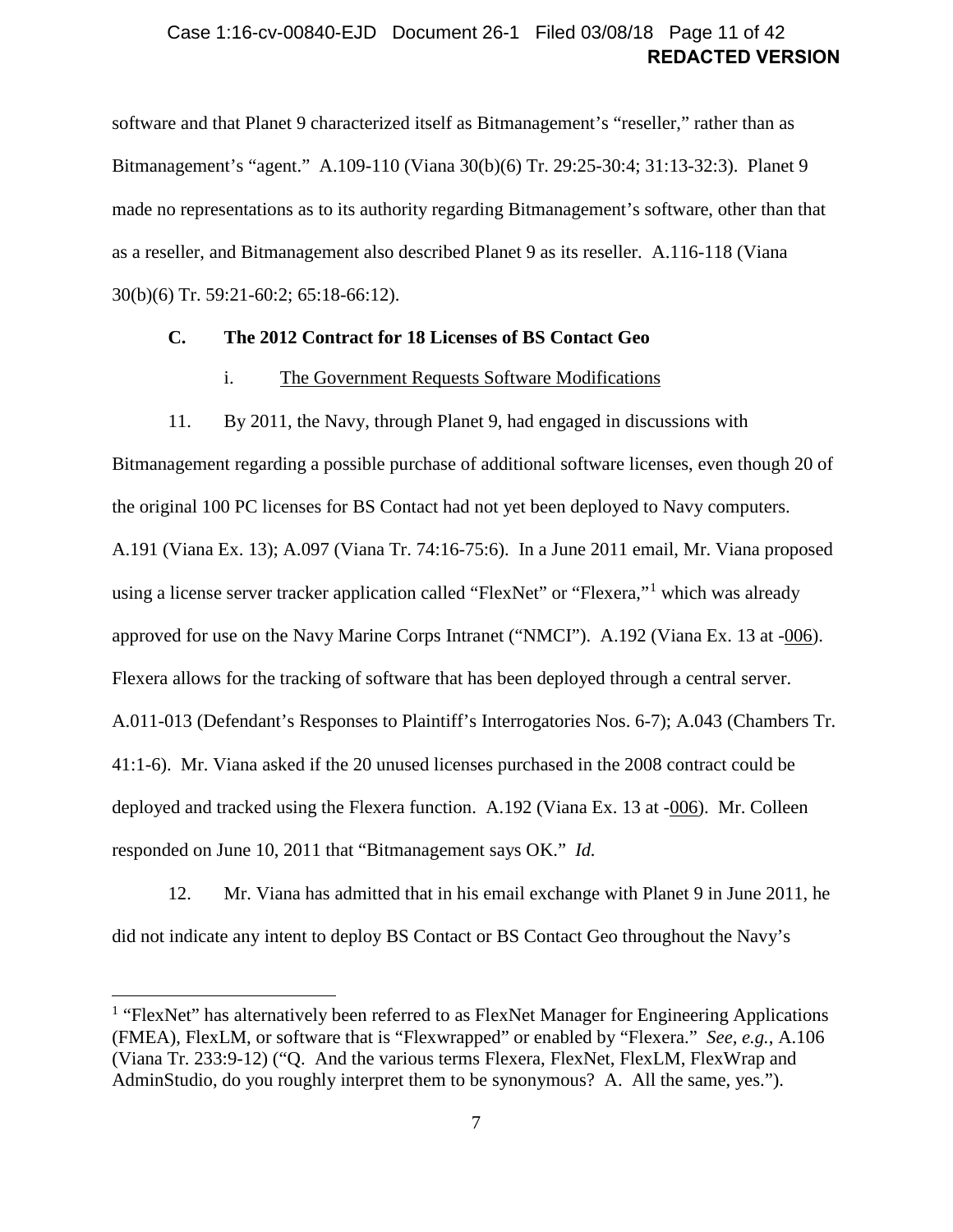### **REDACTED VERSION** Case 1:16-cv-00840-EJD Document 26-1 Filed 03/08/18 Page 12 of 42

network. A.191 (Viana Ex. 13); A.098 (Viana Tr. 80:5-9). Neither Mr. Colleen nor Mr. Viana mentioned any new quantity of licenses or introduced the concept of "concurrent use" licenses. A.191 (Viana Ex. 13). Single-seat PC licenses could be centrally managed, and both concurrent and PC/seat licenses could be managed and tracked by Flexera. A.043 (Chambers Tr. 40:14- 41:22); A.065 (Chambers 30(b)(6) Tr. 197:4-16).

13. In late 2011, Mr. Viana emailed both Bitmanagement and some of his Navy colleagues, discussing future contracts for licenses of BS Contact Geo that would incorporate the Flexera feature. Mr. Viana's correspondence with Bitmanagement referred to "PC licenses," but did not mention "concurrent licenses," did not mention any number of installations greater than 20, and confirmed that the testing of the Flexera license tracking could enable the purchase of additional licenses. A.198 (Viana Ex. 17 at -385).

<span id="page-11-0"></span>14. On October 21, 2011, Dean McCarns, NAVFAC's Director of Computer-Aided Design and Engineering Application Management, sent an email to Mr. Viana stating that he was "writing up the agreement letter (for this on other applications) which will protect NAVFAC (DoN, DoD) from any future litigation." A.204 (Viana 30(b)(6) Ex. 4 at -287); A.071 (McCarns Tr. 10:8-16). *See also* A.113 (Viana 30(b)(6) Tr. 46:14-21) (testifying that he "would not have any reason to question Mr. McCarns" as to whether a vendor agreement was necessary).

15. On November 24, 2011, Mr. Viana sent Bitmanagement a draft vendor agreement between Bitmanagement and NAVFAC. A.221 (BITMGMT\_0001178 at -185). Neither Mr. Viana's cover email nor the draft vendor agreement referenced concurrent licenses, nor did they mention mass installation of the software. A.215-222 (BITMGMT\_0001178-186); A.084 (Schickel  $30(b)(6)$  Tr. 153:1-9). Rather, the draft described the license as "BS Contact Geo – PC license (special version)" with an unspecified quantity. A.220 (BITMGMT\_0001178 at -183).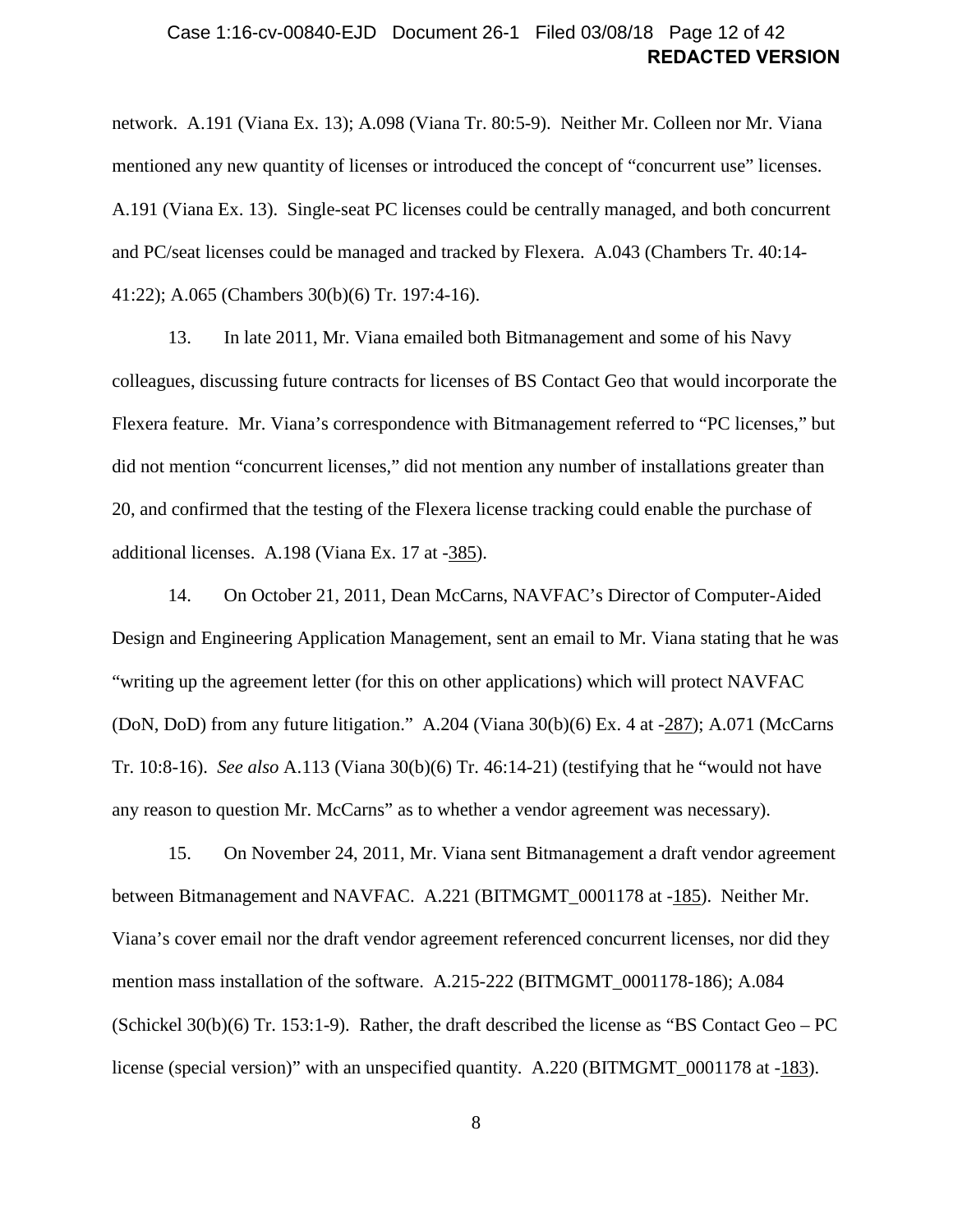### **REDACTED VERSION** Case 1:16-cv-00840-EJD Document 26-1 Filed 03/08/18 Page 13 of 42

<span id="page-12-1"></span>16. On December 15, 2011, NAVFAC's Mr. McCarns sent another email to Mr. Viana and other NAVFAC colleagues "to make sure Bitmanagement signs the document…agree[ing] to a perpetual license agreement (this will protect us in case the vendor decides to pull the agreement and we are on the hook to license all the installed software – e.g. *install on 500 desktops but only own 10 licenses, we would have to buy 490 more licenses*)." A.201 (Viana 30(b)(6) Ex. 4 at -284 (emphasis added)). Later the same day, Mr. Viana forwarded Mr. McCarns' email and a draft vendor agreement to Planet 9's Mr. Colleen, containing a draft End User License Agreement between Bitmanagement and NAVFAC. A.201, A.208-214 (Viana 30(b)(6) Ex. 4 at -284, -362-368). The draft End User License Agreement, in particular "Appendix A: Network License Enabling," read: "Licensor grants Licensee the right to use third party products to repackage Licensor software (within the use rights and guidelines established in section 2.2) to enable concurrent (network) licensing." A.212 (Viana 30(b)(6) Ex. 4 at -366). Neither Mr. Colleen nor any Navy representative shared this version of the draft agreement with Bitmanagement. A.114-115 (Viana 30(b)(6) Tr. 53:20-22, 55:13-23).

<span id="page-12-2"></span>17. Ultimately, the Government did not execute any version of the vendor agreement with Bitmanagement, or any other agreement directly with Bitmanagement. A.114 (Viana 30(b)(6) Tr. 50:12-16); A.084 (Schickel 30(b)(6) Tr. 153:10-13). Instead, the Government elected to buy additional licenses through a simple purchase order with Planet 9 similar to the contract it had executed in 2008. A.224-238 (Viana 30(b)(6) Ex. 6 at -027-041).

ii. Discussions Between Planet 9 and the Government

<span id="page-12-3"></span><span id="page-12-0"></span>18. On January 18, 2012, Mr. Viana emailed Mr. Colleen requesting that specific language be added to a draft "proposal" Mr. Colleen had prepared:

9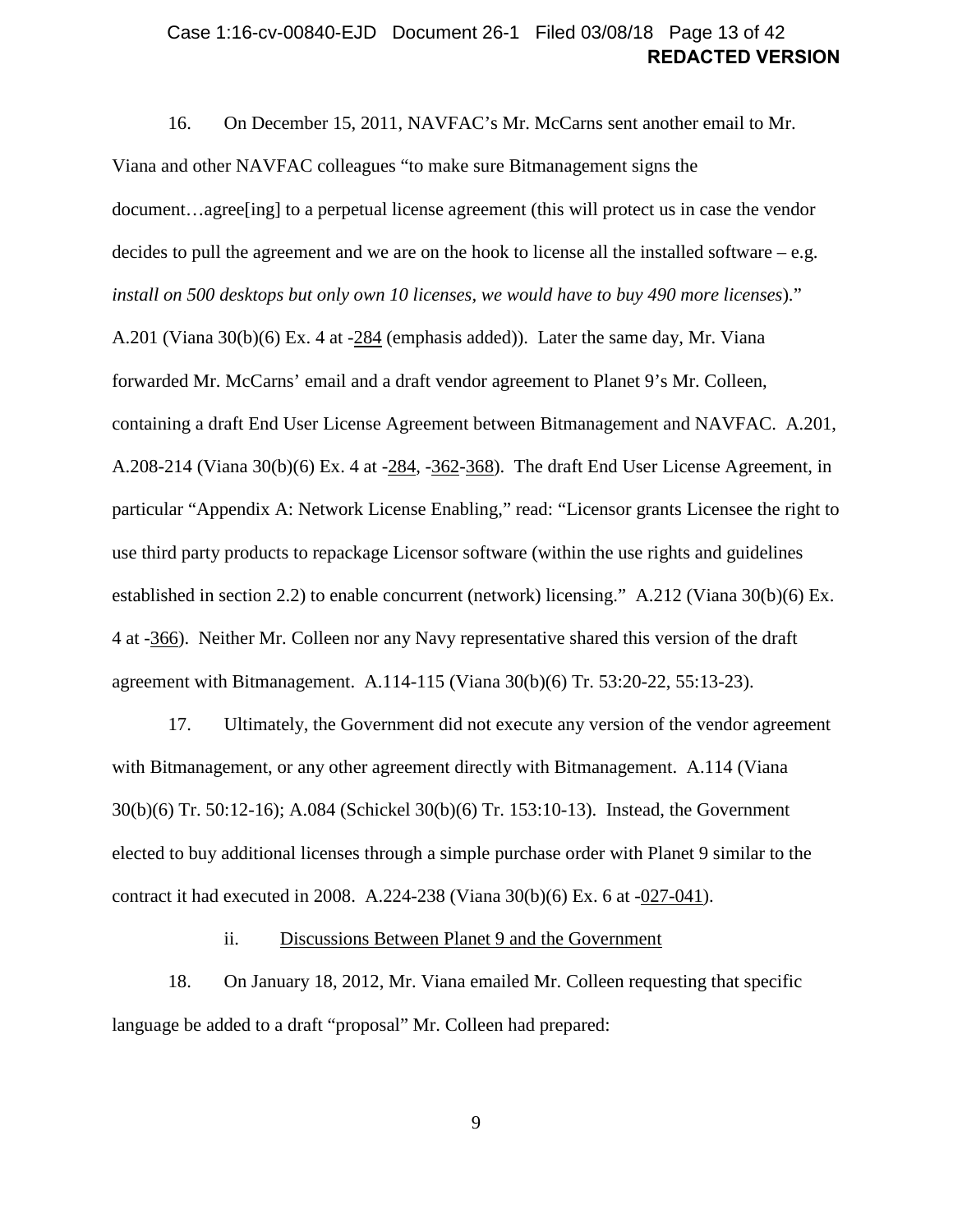### **REDACTED VERSION** Case 1:16-cv-00840-EJD Document 26-1 Filed 03/08/18 Page 14 of 42

#### Deliverables

20 existing copies of BS Contact Geo version 7.215 to be network (concurrent) license enabled by NAVFAC using Flexera Software's FlexWrap utility of the AdminStudio software suite.

Terms

We will provide a non-exclusive, perpetual license...

A.239 (Viana 30(b)(6) Ex. 5 at -843 (ellipses in original)); A.116 (Viana 30(b)(6) Tr. 58:9-21).

Mr. Colleen replied on January 20, 2012, with a draft of the proposal containing the language Mr. Viana had requested. A.239, A.241-242 (Viana 30(b)(6) Ex. 5 at -843, -845-846). The proposal also described the licenses as "seats of BS Contact Geo," and provided for technical support for up to 35 users. A.241 (Viana 30(b)(6) Ex. 5 at -845). Neither Mr. Viana nor Mr. Colleen shared the proposal document with Bitmanagement. A.116 (Viana 30(b)(6) Tr. 59:5- 20).

19. Patrick Chambers, the Government's 30(b)(6) witness who oversees every NITC

contract, testified in his deposition that while the Government regularly licenses software through resellers, it nonetheless takes care to agree to license terms "directly with the publisher." A.067-068 (Chambers 30(b)(6) Tr. 214:4-10; 216:9-13; 220:5-9). Bitmanagement did not authorize Mr. Colleen's January 2012 proposal, and it never learned of the proposal prior to its disclosure in this litigation. A.085 (Schickel 30(b)(6) Tr. 159:20-160:11, 161:10-15).

<span id="page-13-0"></span>20. Mr. Viana could not identify any oral or written communications that he had with Bitmanagement describing the contemplated BS Contact Geo licenses as "concurrent," and could not identify any other such communications with Planet 9 besides the January 2012 email exchange about the contract proposal, which was not shared with Bitmanagement. A.116 (Viana

10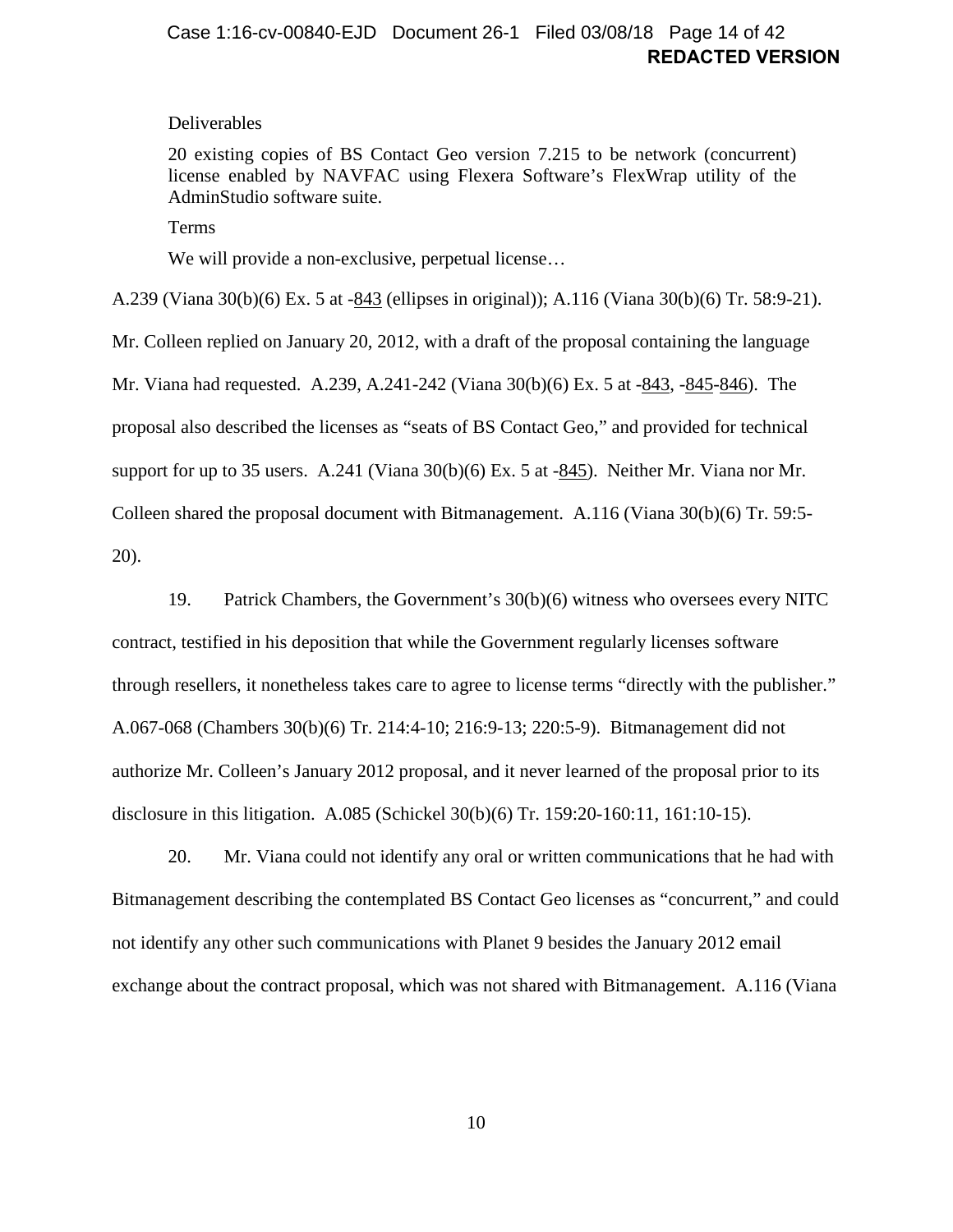### **REDACTED VERSION** Case 1:16-cv-00840-EJD Document 26-1 Filed 03/08/18 Page 15 of 42

 $30(b)(6)$  Tr.  $60:3-61:2$  $60:3-61:2$ ).<sup>2</sup> Bitmanagement does not commercially offer concurrent-use licenses. A.086 (Schickel 30(b)(6) Tr. 163:19-20); A.249 (Buckley Ex. 17).

iii. 2012 Contract for 18 Licenses of BS Contact Geo

<span id="page-14-3"></span><span id="page-14-0"></span>21. On June 14, 2012, Bitmanagement entered into an agreement with Planet 9 to sell

it a "PC license" for "BS Contact [Geo] (Windows version v 7.215 or v.8.001)." A.256

(BITMGMT\_0021514 at -519). The agreement provided that the software "be enabled by the

Licensor for 18 PCs." *Id.* The agreement also provided that "Licensee is permitted to provide

the software … to NAVFAC for the customers usage according to this agreement." *Id.*[3](#page-14-2) The

agreement did not contain the term "concurrent" or otherwise refer to concurrent licenses.

 $\overline{a}$ 

<span id="page-14-4"></span>22. In a contract dated May 24, 2012, Planet 9 resold the 18 licenses of BS Contact Geo to the Navy at \$305 per license. ECF No. 11 ¶ 13; A.227 (Viana 30(b)(6) Ex. 6 at -030). The portion of the contract referencing the BS Contact Geo license reads:

<span id="page-14-1"></span> $2^2$  On March 22, 2012, Stella Rizalla, a contract specialist with NAVFAC, contacted Bitmanagement through its website expressing interest in purchasing software through a U.S. distributor with the subject line "Bitmanagement BS Contact version 7.215." Axel Koerfer, Bitmanagement's Financial Officer, responded that Bitmanagement offers digital license keys by email or sells software through U.S. resellers, and asked Ms. Rizalla which product she was interested in and in what quantity. Ms. Rizalla responded: "Bitmanagement BS Contact Geo Version 7.215 with network (concurrent) license keys. Do you have any distributors in the US that carry this software?" Bitmanagement did not respond to this email. On March 24, 2012, Mr. Koerfer sent another email responding to Ms. Rizalla's original general expression of interest, recommending that she contact David Colleen of Planet 9 "for reselling in the US of BS Contact Geo." A.243 (Schickel 30(b)(6) Ex. 23 at -345); A.246 (Schickel 30(b)(6) Ex. 24 at - 507); A.087 (Schickel 30(b)(6) Tr. 167:18-168:3); A.117 (Viana 30(b)(6) Tr. 62:21-24). Bitmanagement had no further communications with Ms. Rizalla.

<span id="page-14-2"></span><sup>&</sup>lt;sup>3</sup> The document was not signed by the parties, but they agreed to its terms and Planet 9 paid the amount invoiced under the agreement. A.261 (Planet 9\_0004828 at -831).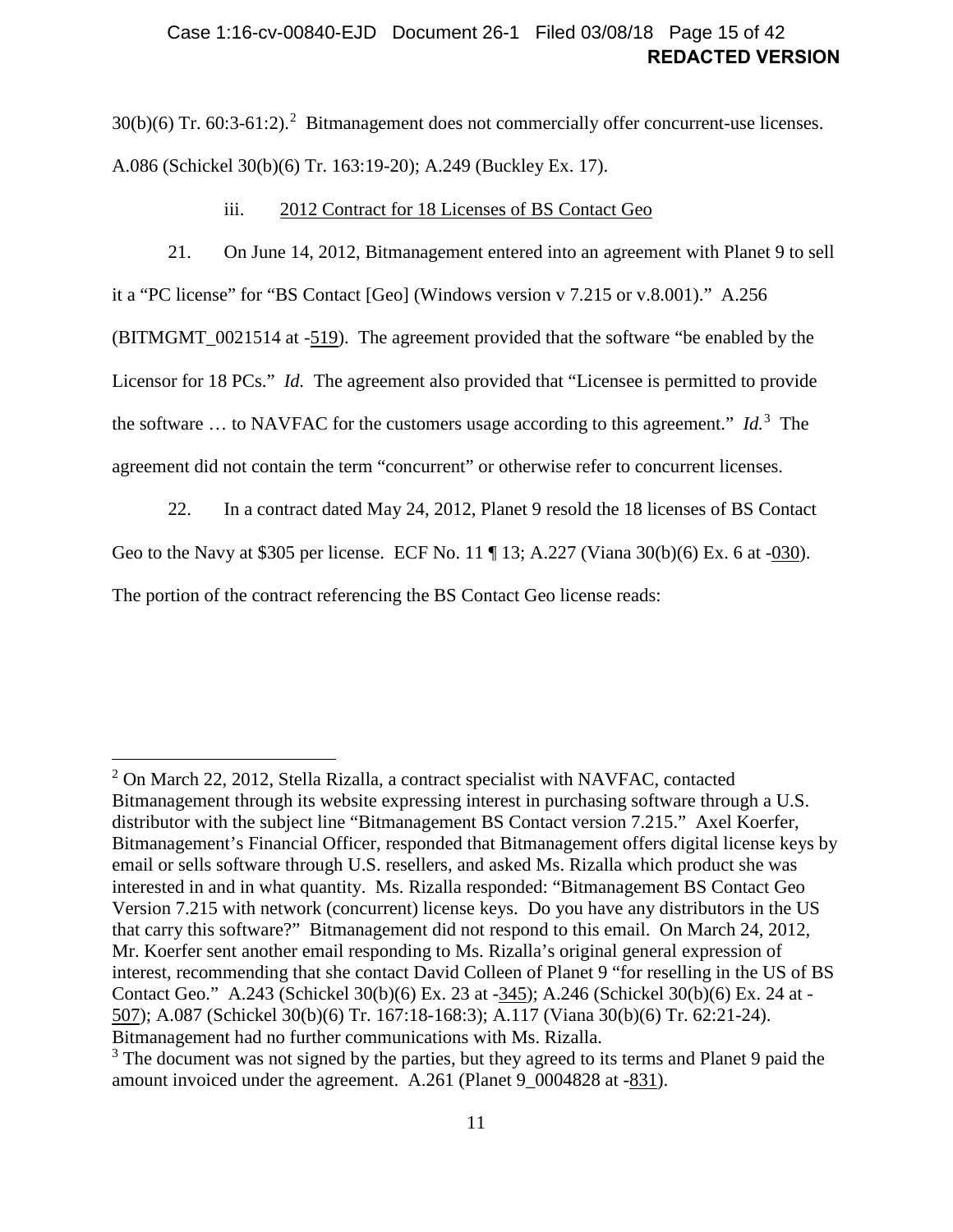### **REDACTED VERSION** Case 1:16-cv-00840-EJD Document 26-1 Filed 03/08/18 Page 16 of 42

### BS CONTACT GEO VERSION 7.215 LICENSES FFP ENABLED BY NAVFAC USING FLEXERA SOFTWARE'S FLEXWRAP UTILITY OF THE ADMIN STUDIO SOFTWARE SUITE

A.227 (Viana 30(b)(6) Ex. 6 at -030). The 2012 contract was signed on behalf of the Government by Debra Buckley, a Navy contracting officer. A.034 (Buckley Tr. 70:1-71:2). Ms. Buckley drafted the May 24, 2012 contract with input from Mr. Viana and assistance from other NAVFAC employees. A.117 (Viana 30(b)(6) Tr. 63:19-64:9).

<span id="page-15-0"></span>23. The 2012 contract contained no End User License Agreement. A.224-238 (Viana 30(b)(6) Ex. 6 at -027-041); *see also* A.121-122 (Viana 30(b)(6) Tr. 81:14-82:4 (describing the 14 pages of the contract as the "entire" contract)). The contract did not contain the term "concurrent" or otherwise refer to concurrent licenses. A.224-238 (Viana 30(b)(6) Ex. 6 at -027- 041); A.036 (Buckley Tr. 89:6-9). And the contract was conditioned on the Navy's tracking its usage of BS Contact Geo via the Flexera software. A.120 (Viana 30(b)(6) Tr. 77:7-17).

24. The 2008 and 2012 agreements between Bitmanagement and Planet 9, and the 2008 and 2012 contracts between Planet 9 and the Navy, were the only agreements in which the Navy purported to purchase, and Bitmanagement in turn agreed to provide, licenses for BS Contact or BS Contact Geo.

<span id="page-15-1"></span>25. When Navy contracts provide for concurrent software licenses, they expressly say so. A.030 (Buckley Tr. 43:1-5 (in a contract for concurrent use licenses, she would include "a description stating that it was a concurrent license")); A.066 (Chambers 30(b)(6) Tr. 211:15-20); A.043 (Chambers Tr. 39:23-25 (in his experience, "a concurrent license would clearly state the word 'concurrent'")); A.066 (Chambers 30(b)(6) Tr. 211:24-212:6 (agreeing he was unaware of any software license agreements for concurrent licenses that did not use the term "concurrent,"

12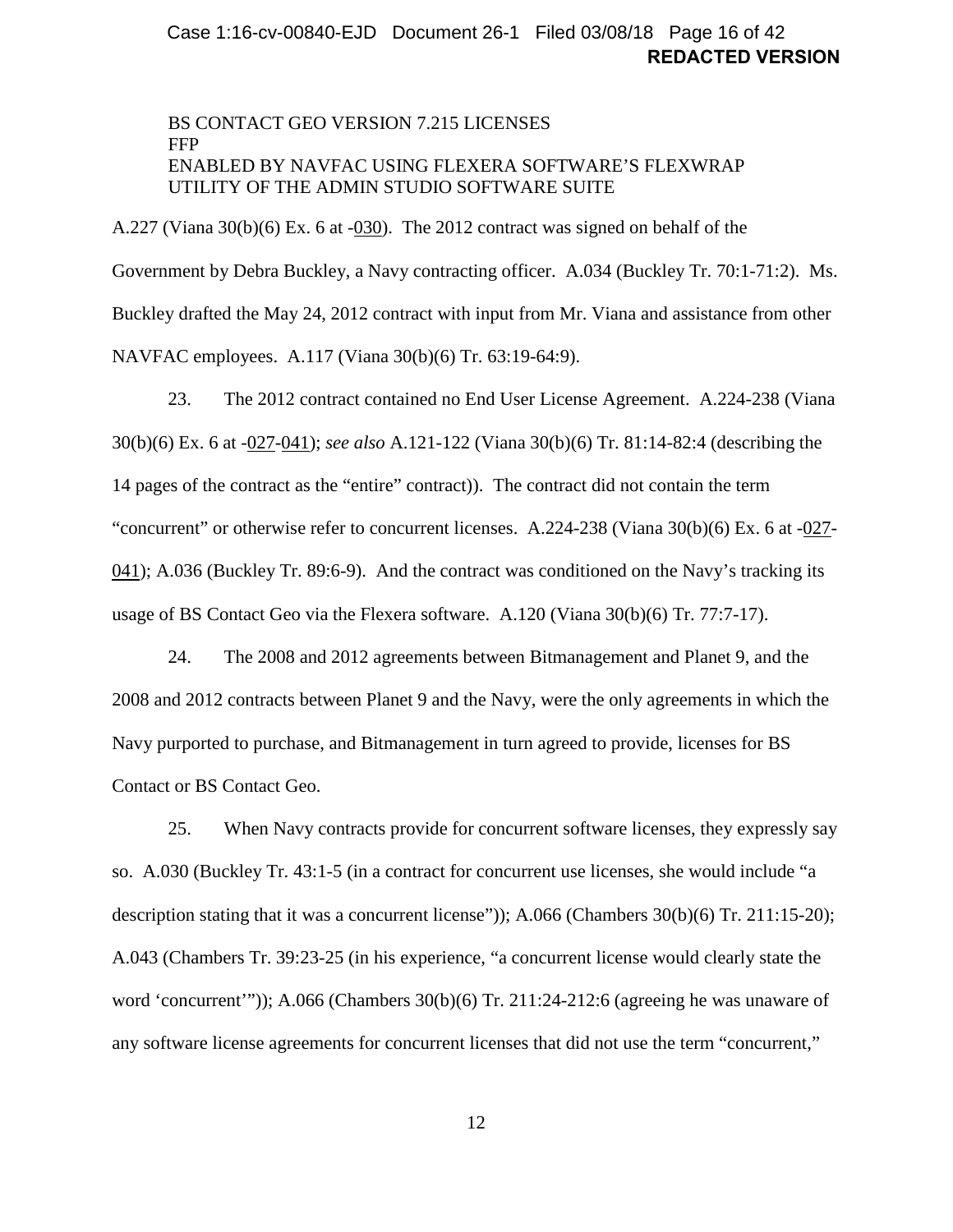### **REDACTED VERSION** Case 1:16-cv-00840-EJD Document 26-1 Filed 03/08/18 Page 17 of 42

or a similar explicit term)). For example, the Government's license for a software program called Autodesk—which the Navy's Mr. McCarns and Mr. Viana shared and referenced when discussing a license for BS Contact Geo—contained the term "concurrent" and explained the precise bounds of what was permitted. A.073 (McCarns Tr. 123:4-7); A.207 (Viana 30(b)(6) Ex. 4 at -331 ¶ 4).

#### **D. The Government's Mass Installation of BS Contact Geo**

<span id="page-16-0"></span>26. The Government installed BS Contact Geo onto "hundreds of thousands" of Navy computers. ECF No. 11 ¶ 4. In particular, beginning in July 2013, the Government installed BS Contact Geo onto at least 429,604 Navy computers on its Navy Marine Corps Intranet ("NMCI") network. A.006-009 (Defendant's Response to Interrogatory No. 3). Additionally, beginning in January 2014, the Government also installed BS Contact Geo onto an indeterminate number of computers on another Navy network, ONE-Net. *Id.* Further, the Government may have also installed BS Contact Geo onto computers outside of the NMCI and ONE-Net networks. A.022- 024 (Defendant's Response to Interrogatory No. 11).

> i. The Government's Failure to Limit Installations or Usage of BS Contact Geo

<span id="page-16-2"></span><span id="page-16-1"></span>27. On June 12, 2012, during the testing and certification process for upgrading to the latest version of BS Contact Geo, Mr. Viana emailed Mr. Schickel and others inquiring as to whether BS Contact Geo could be modified with a "silent installer." A.264 (Schickel 30(b)(6) Ex. 26 at -969). A silent installer would allow for BS Contact Geo "to be remotely deployed (via network) and installed without any need for end user interaction." *Id.* On June 13, 2012, Mr. Schickel wrote: "Bitmanagement confirms our concurrence to replace BS Contact Geo v7.215 with v8.001 as a 'no cost' modification *under the same terms* of the recently awarded BS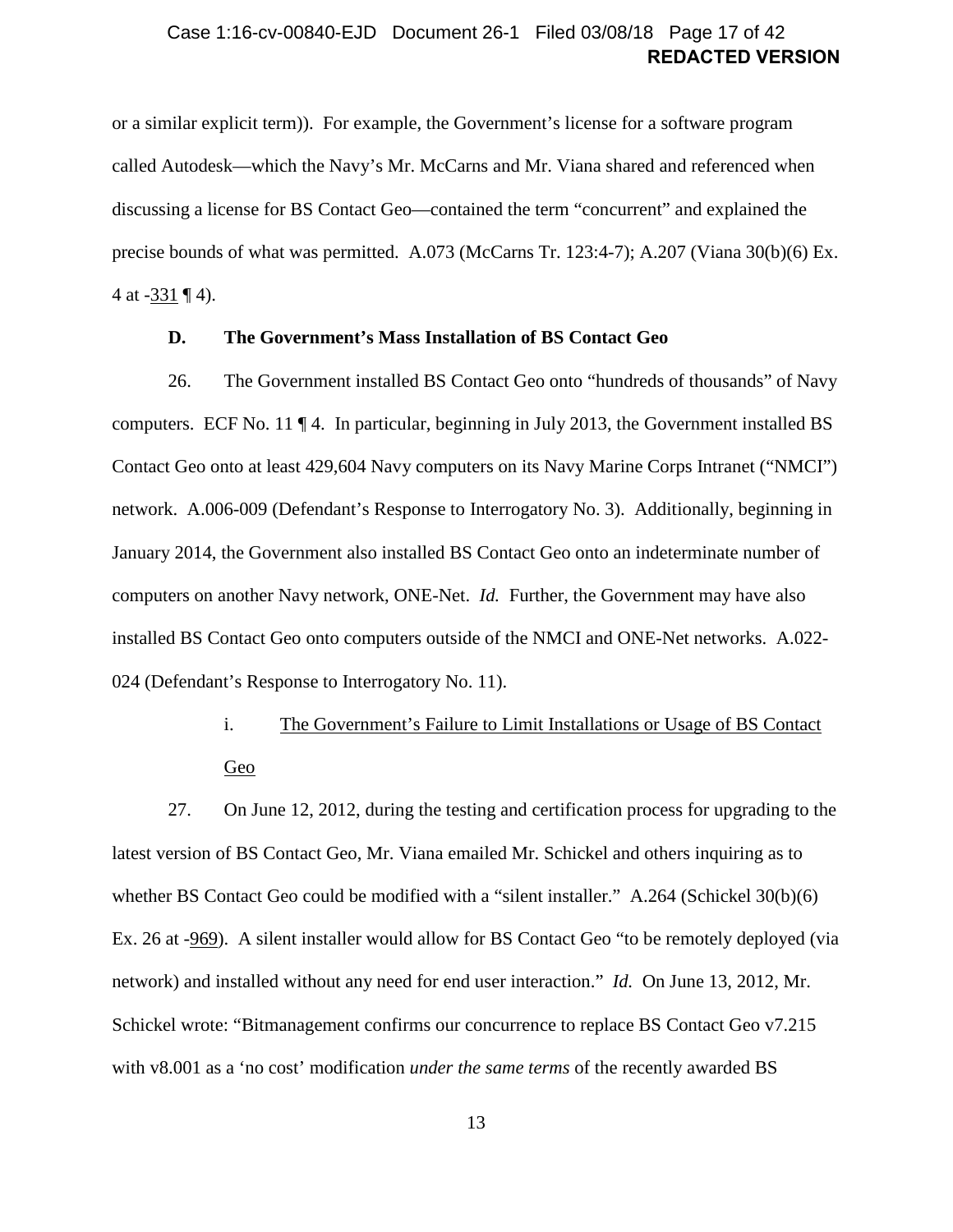### **REDACTED VERSION** Case 1:16-cv-00840-EJD Document 26-1 Filed 03/08/18 Page 18 of 42

Contact Geo license procurement with NAVFAC." *Id.* (emphasis added). Bitmanagement also agreed to code the updated version with the silent installer capability "for bulk installation," which Mr. Schickel explained meant "either a few licenses, for example, just one or two even for testing purposes, or – or even multiple ones." *Id.*; A.088 (Schickel 30(b)(6) Tr. 175:1-176:1; 177:11-14). Bitmanagement believed this modification would facilitate the installation of BS Contact Geo through a central server for testing purposes as requested by the Government, and that the Government would track installations through the FlexNet license manager. A.083, A.088-090, A.092 (Schickel 30(b)(6) Tr. 142:6-17; 177:2-14; 178:21-179:12; 182:7-18; 194:20- 195:12). In these communications regarding the modification, the Government did not inform Bitmanagement that it planned to install BS Contact Geo on a mass scale without purchasing additional licenses.

<span id="page-17-2"></span>28. The Government understood that the 2012 contract required BS Contact Geo licenses to be tracked through the Flexera technology. A.120 (Viana 30(b)(6) Tr. 77:7-17); A.107 (Viana Tr. 246:18-22). Nonetheless, the Flexera software did not track or limit usage or installation of the OCX file, or browser plugin, of BS Contact Geo, which was the file SPIDERS 3D relied on for 3D geospatial rendering. A.266 (Chambers 30(b)(6) Ex. 8 at -909); A.056-058 (Chambers 30(b)(6) Tr. 120:15-121:1, 122:24-123:10, 127:20-22); A.011-012 (Defendant's Responses to Interrogatory No. 6).

# ii. The Government's Installations of BS Contact Geo onto the Navy Marine Corps Intranet

<span id="page-17-1"></span><span id="page-17-0"></span>29. As early as August 2012, before Bitmanagement had sold the additional 18 PC licenses to Planet 9, the Government was planning to install BS Contact Geo throughout its NMCI network. A.270 (Viana Ex. 31 at -554). The mass installations began the following year.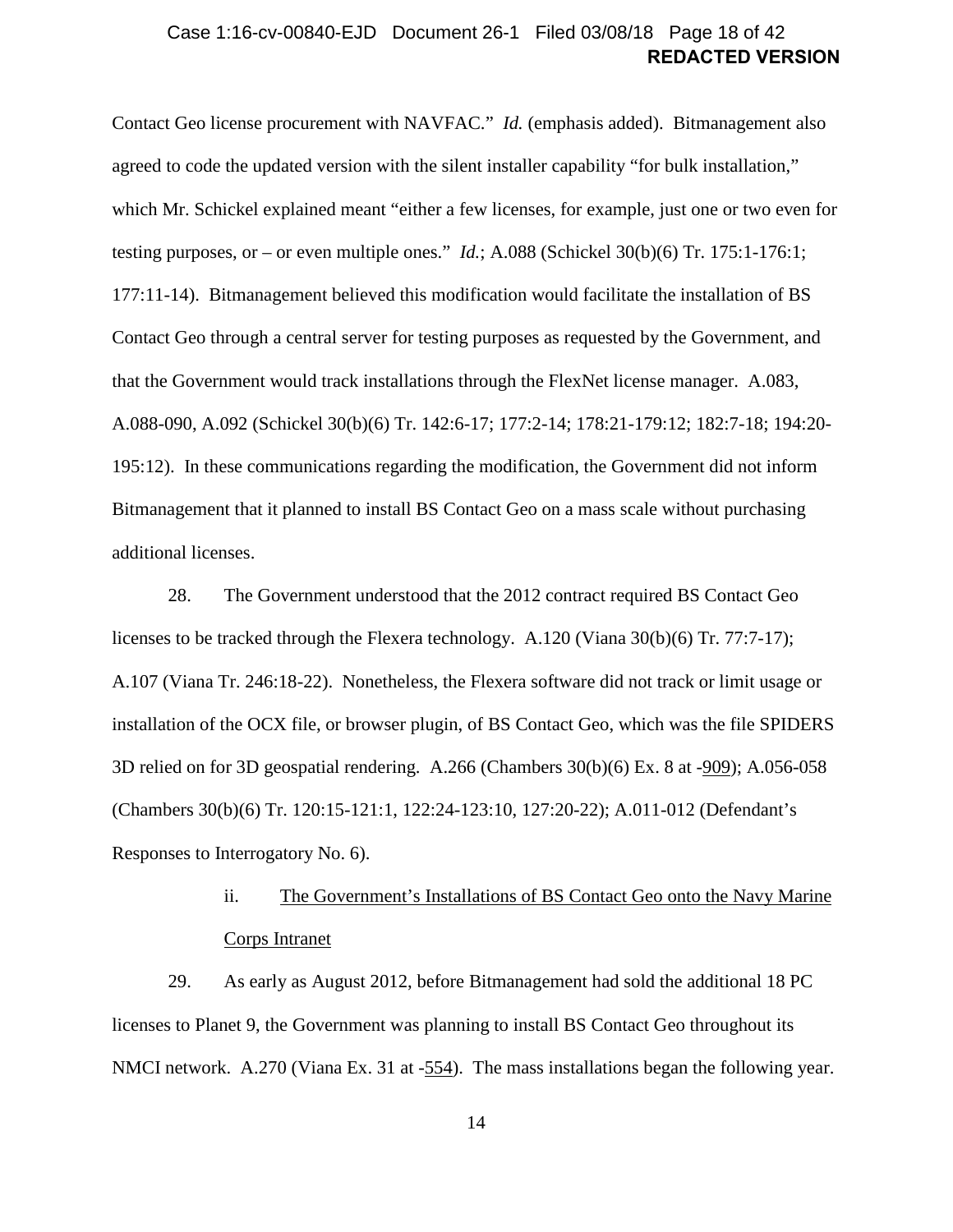### **REDACTED VERSION** Case 1:16-cv-00840-EJD Document 26-1 Filed 03/08/18 Page 19 of 42

A.006-009 (Defendant's Response to Interrogatory No. 3). Between July 2013 and September 2016, the Government installed BS Contact Geo 8.001 throughout the NMCI network, which the Government admits consisted of at least "[4](#page-18-1)29,604 installs of the software over time." *Id.*<sup>4</sup> At no point before or during the installation process did the Government indicate to Bitmanagement that the existing contracts allowed for this mass deployment.

30. The software remained installed on hundreds of thousands of Navy computers through at least September 2016, after the filing of this lawsuit, when the Government claims it implemented an uninstall directive purporting to remove BS Contact Geo on all but 34 NMCI PCs or "seats." *Id.*; A.055 (Chambers 30(b)(6) Tr. 114:4-115:2). According to the Government, 250,403 uninstallations took place. A.006-009 (Defendant's Response to Interrogatory No. 3); A.055 (Chambers 30(b)(6) Tr. 114:4-115:2).

#### iii. The Government's Installations of BS Contact Geo onto ONE-Net

<span id="page-18-2"></span><span id="page-18-0"></span>31. In addition to its mass installation onto the NMCI network, the Government also deployed BS Contact Geo 8.001 onto ONE-Net, its unclassified network outside the continental United States. A.006-009 (Defendant's Response to Interrogatory No. 3). The Government made BS Contact Geo available for download from a catalogue to all ONE-Net users. A.049 (Chambers 30(b)(6) Tr. 65:19-24); A.006-009 (Defendant's Response to Interrogatory No. 3). It is unknown how many ONE-Net installations occurred, but BS Contact Geo was made available

<span id="page-18-1"></span><sup>&</sup>lt;sup>4</sup> Around the time that it began the mass installation, the Government drafted a deployment schedule that would have pushed BS Contact Geo 8.001 onto as many as 558,466 NMCI PCs, and the Government added between 15,000 and 40,000 eligible PCs to NMCI between July 2013 and September 2016. A.276 (Chambers 30(b)(6) Ex. 7); A.006-009 (Defendant's Response to Interrogatory No. 3); A.046 (Chambers 30(b)(6) Tr. 47:9-48:20). The Government's deployment schedule showed 553,286 installations, but failed to include in that sum an additional 5,180 planned installations shown on the schedule. A.276 (Chambers 30(b)(6) Ex. 7).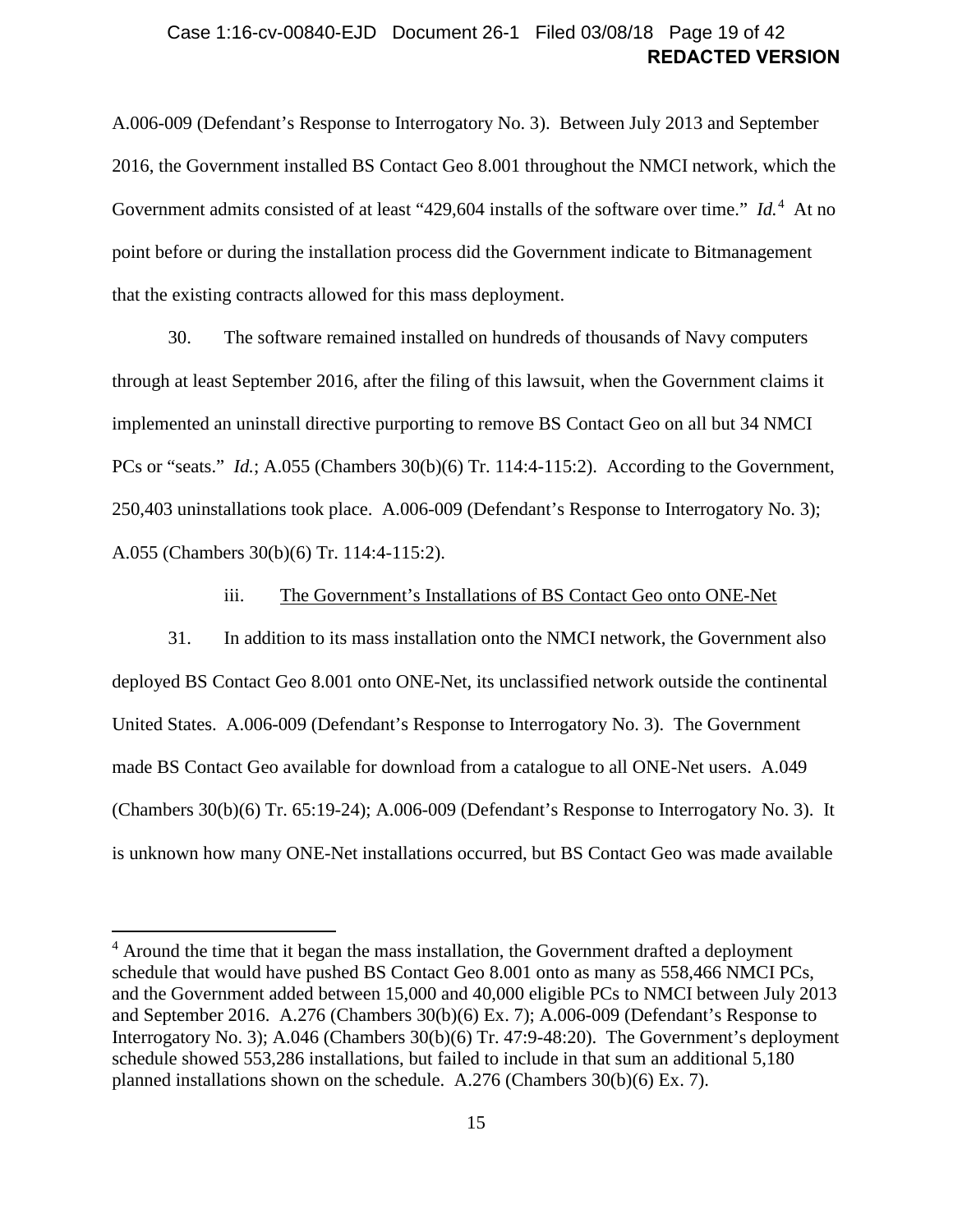### **REDACTED VERSION** Case 1:16-cv-00840-EJD Document 26-1 Filed 03/08/18 Page 20 of 42

for download to every ONE-Net user. A.051-053 (Chambers 30(b)(6) Tr. 81:18-82:8, 90:22- 91:8); A.006-009 (Defendant's Response to Interrogatory No. 3). At least some Navy employees have speculated that BS Contact Geo was "pushed to all ONE-Net [] seats." A.290 (Buckley Ex. 15); A.040 (Buckley Tr. 141:19-20). Debra Buckley, the contracting officer who signed the 2012 contract on behalf of the Government, did not know whether the contract permitted NAVFAC to install BS Contact Geo onto ONE-Net PCs, and never gave "any thought" as to whether it permitted NAVFAC to make BS Contact Geo available outside the Navy. A.035-036 (Buckley Tr. 82:19-21, 88:4-89:5).

#### iv. Additional Installations of BS Contact Geo onto Government PCs

<span id="page-19-0"></span>32. Bitmanagement never authorized the Navy to install BS Contact Geo onto any non-Navy or non-NAVFAC computers. A.121 (Viana 30(b)(6) Tr. 79:14-23, 81:8-13). On December 4, 2014, Mr. Viana discussed deploying BS Contact Geo to additional Government computer networks, including the Strategic Systems Programs network and MARCOR, the Marine Corps network. A.295 (Chambers 30(b)(6) Ex. 6). The Government has not investigated whether such installations actually occurred, or whether any installations occurred outside the Navy generally. A.054, A.064 (Chambers 30(b)(6) Tr. 104:12-105:5; 192:24-193:10).

33. The Government has generated SPIDERS 3D usage logs which show that Government employees at other service branches (such as the Department of the Air Force and the Department of the Army), civilian contractors, and employees of Government intelligence agencies (like the Defense Logistics Agency) accessed SPIDERS 3D through the NAVFAC Portal. A.297 (Chambers 30(b)(6) Ex. 14); A.306 (Chambers 30(b)(6) Ex. 15); A.063-064 (Chambers 30(b)(6) Tr. 186:25-187:11, 190:15-191:13). Mr. Chambers testified in his 30(b)(6) deposition that approximately 1,600 known non-Navy Government personnel had access to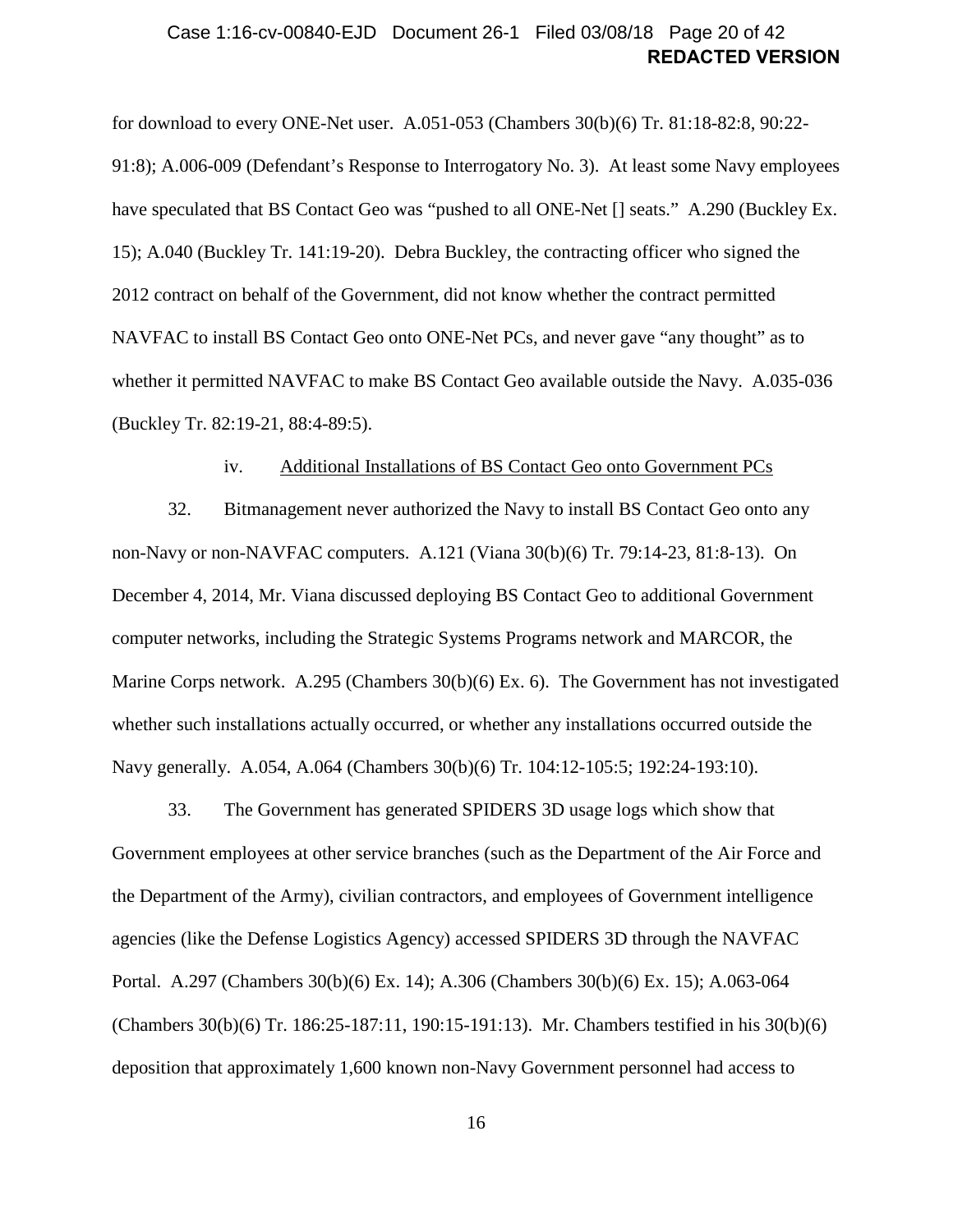### **REDACTED VERSION** Case 1:16-cv-00840-EJD Document 26-1 Filed 03/08/18 Page 21 of 42

SPIDERS 3D through the portal. A.050 (Chambers  $30(b)(6)$  75:5-11). For those users to utilize SPIDERS 3D, they would have had to use the OCX version of BS Contact Geo. A.056, A.058 (Chambers 30(b)(6) Tr. 120:22-121:1, 127:20-22); A.266 (Chambers 30(b)(6) Ex. 8).

34. Additionally, the Government does not know and has not investigated whether and to what extent Navy or any Government personnel used BS Contact Geo outside of SPIDERS 3D. A.022-024 (Defendant's Response to Interrogatory No. 11); A.060-065 (Chambers 30(b)(6) Tr. 158:11-159:5, 174:14-17, 184:13-20, 186:21-24, 192:24-194:2).

#### **E. The Government's Failure to Compensate Bitmanagement**

<span id="page-20-2"></span><span id="page-20-0"></span>35. The Government has not paid Bitmanagement for the Navy's mass installation of BS Contact Geo. ECF No. 11  $\P$  4. The Government has refused to compensate Bitmanagement on the ground that it has already paid Planet 9 \$35,490 for licenses of BS Contact and BS Contact Geo. ECF No. 11 ¶ 4; A.123-124 (Viana 30(b)(6) Tr. 97:24-98:23).

<span id="page-20-1"></span>36. During the testing and certification process for BS Contact Geo, Mr. Viana repeatedly expressed the Government's desire to purchase additional licenses of the software. Bitmanagement understood him to be promising large contracts for additional licenses. For example, in November 2011, Mr. Viana wrote to Bitmanagement: "We are extremely confident that [centrally managing the licenses] will facilitate the ability for us to justify future upgrades [] and purchase additional licenses." A.326-327 (Schickel 30(b)(6) Ex. 18 at -887-888). Later, on August 16, 2012, Mr. Viana emailed Mr. Schickel and Mr. Colleen:

Wanted [to] provide you an update on our efforts to deploy BS Contact Geo within NMCI. … Once the option is exercised, we will initiate a follow-on contract in 2013 to maintain technical support and *procure additional licenses of v8.001 or newer if available*.

17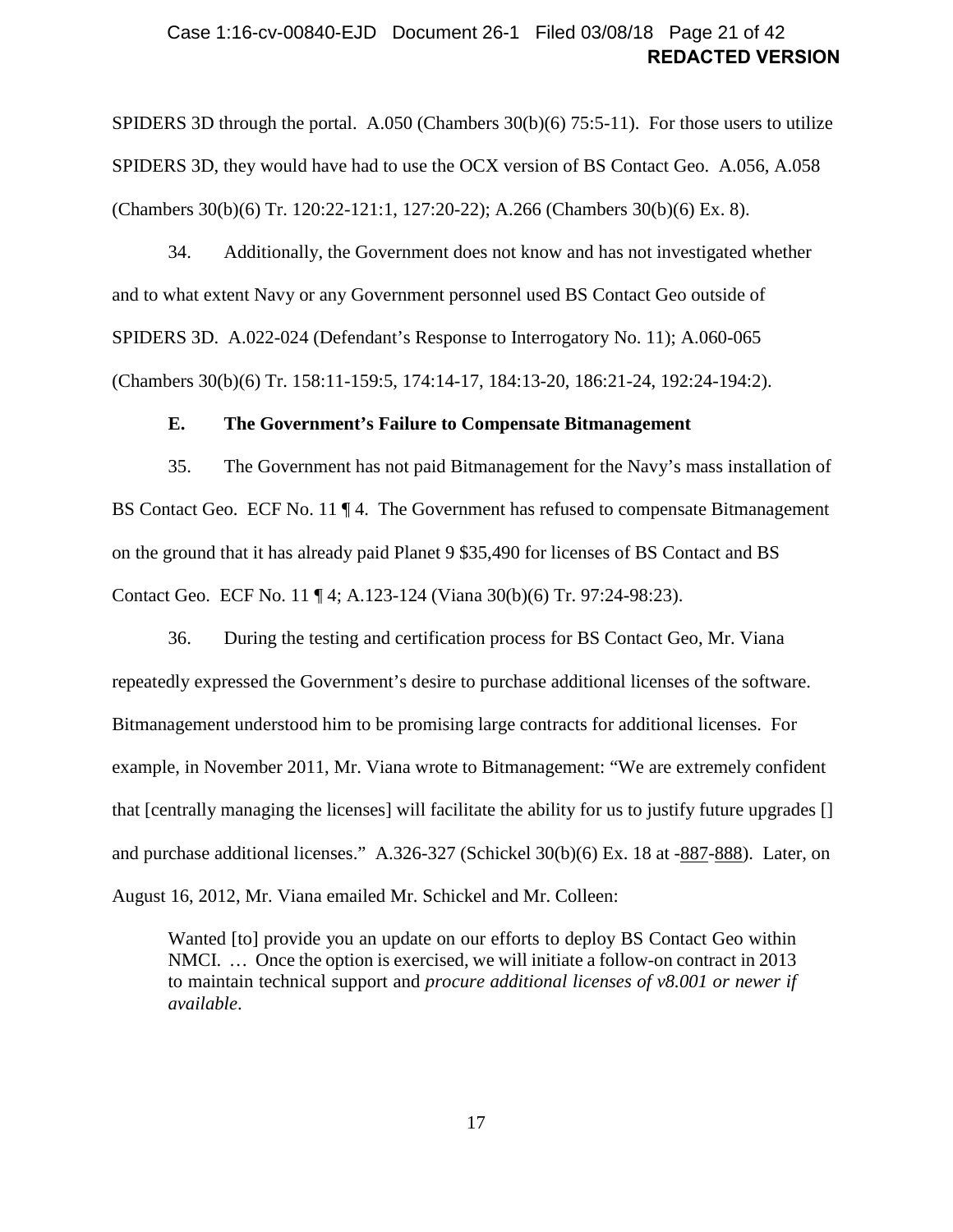### **REDACTED VERSION** Case 1:16-cv-00840-EJD Document 26-1 Filed 03/08/18 Page 22 of 42

A.330-331 (Schickel 30(b)(6) Ex. 27 at -953-954 (emphasis added)). Bitmanagement "did not expect the rollout specifically without having an adequate contract." A.090 (Schickel 30(b)(6) Tr. 182:20-183:1).

<span id="page-21-2"></span>37. In April 2013, Mr. Viana wrote to Mr. Schickel that "[s]equestration is forcing delay of establishing any new contracts this fiscal year…" A.334 (Schickel 30(b)(6) Ex. 28). Three months later, in July 2013, shortly before the Government began its mass installation of BS Contact Geo, Mr. Viana emailed Mr. Schickel attaching a deployment schedule, writing: "Looks like there will be great opportunity to increase the number of B[S] Contact Geo licenses in the future. ;)." A.340 (Viana Ex. 34 at -224).

<span id="page-21-3"></span>38. In October 2013, after the mass installations had begun, Mr. Colleen wrote to Mr. Viana: "When Bitmanagement saw the 100,000+ distributions, they thought that the Navy had purchased that many copies of BS Contact and that a large check was soon to be in the mail. What they did not realize was that this was a pool of potential users that could access the floating license for the number of copies already purchased. Let's hope that this availability of their software inspires people to use it such that the increased demand causes the sales of more seats." A.349 (Viana Ex. 36 at -349).

<span id="page-21-0"></span>39. In April 2014, Mr. Viana wrote to Bitmanagement that he was "asking to have a contract established with a ceiling of \$3.5M to allow for additional purchases over a multiple year period." A.351 (Viana Ex. 22 at -358).

<span id="page-21-1"></span>40. Bitmanagement's Mr. Schickel "was always convinced that the Navy would compensate [Bitmanagement] appropriately for an installation, a large-scale installation and would offer us a major contract ...." A.091 (Schickel 30(b)(6) Tr. 189:3-12). Mr. Viana never corrected Bitmanagement's expectation. A.105 (Viana Tr. 195:8-16).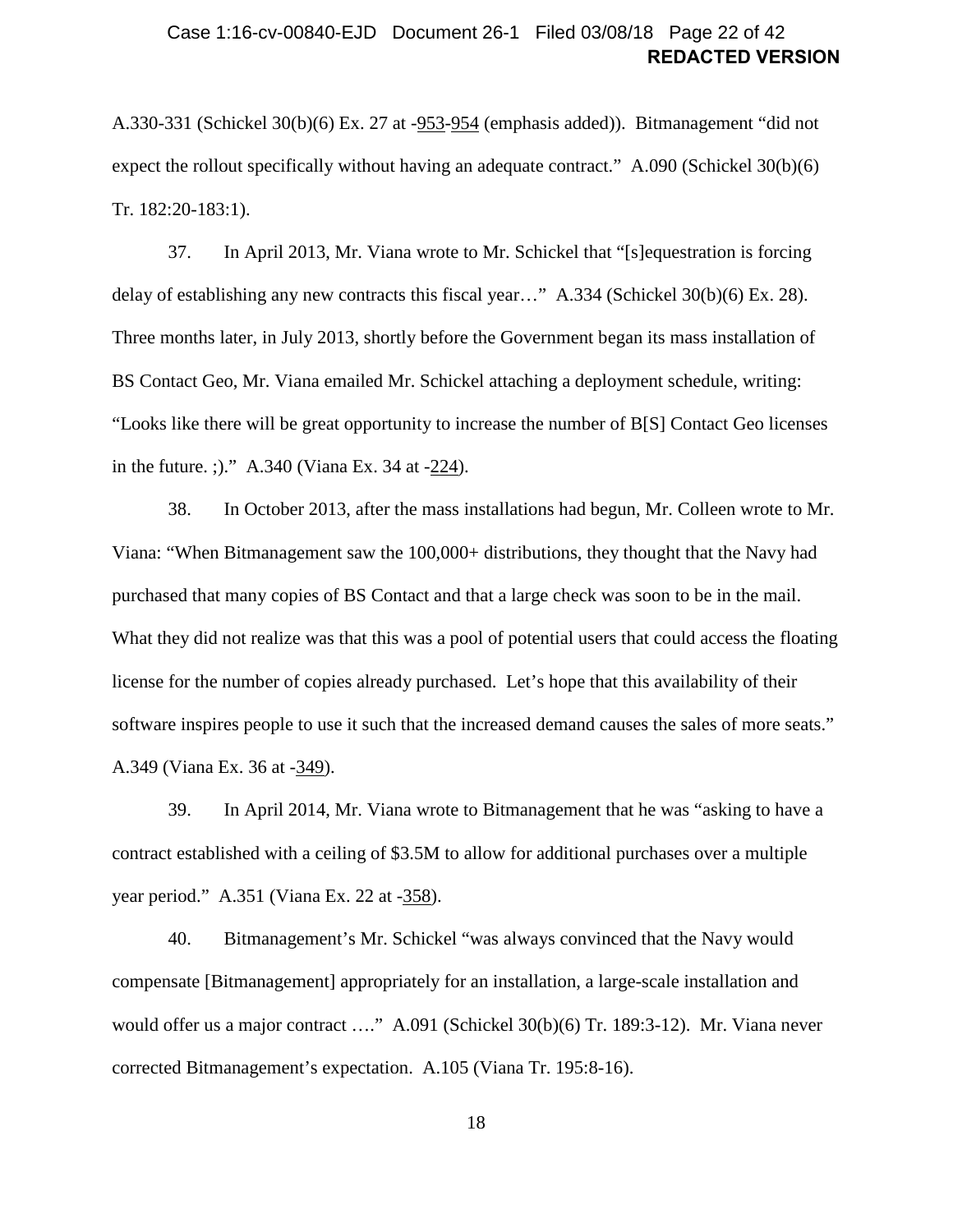### <span id="page-22-0"></span>**II. PROCEDURAL BACKGROUND**

Bitmanagement filed suit on July 15, 2016. ECF No. 1. On September 12, 2016, the Court granted the Government's unopposed motion for an enlargement of time to respond to Bitmanagement's Complaint, and the Government answered Bitmanagement's Complaint on November 14, 2016. ECF Nos. 8, 9, 11. The parties filed their Joint Preliminary Status Report on January 6, 2017. ECF No. 12.

Pursuant to the Court's November 13, 2017 order, the parties completed fact discovery on December 22, 2017. ECF No. 20. The parties have begun expert discovery, which they will complete on May 18, 2018, pursuant to the Court's January 19, 2018 scheduling order. ECF No. 22. Bitmanagement now files this motion for summary judgment, in accordance with the Court's January 25, 2018 scheduling order. ECF No. 24.

#### **LEGAL STANDARD**

<span id="page-22-4"></span><span id="page-22-1"></span>Summary judgment is appropriate when "there is no genuine dispute as to any material fact and the movant is entitled to judgment as a matter of law." R. Ct. Fed. Cl. 56(a). "Mere denials or conclusory statements are insufficient," however, to defeat summary judgment. *Barmag Barmer Maschinenfabrik AG v. Murata Mach., Ltd.*, 731 F.2d 831, 835-836 (Fed. Cir. 1984). "Factual disputes that are irrelevant or unnecessary" are similarly discounted. *Anderson v. Liberty Lobby, Inc.*, 477 U.S. 242, 248 (1986).

#### <span id="page-22-6"></span><span id="page-22-3"></span>**ARGUMENT**

<span id="page-22-5"></span><span id="page-22-2"></span>"It is undisputed that computer programs … can be subject to copyright protection[.]" *Oracle Am., Inc. v. Google Inc.*, 750 F.3d 1339, 1354 (Fed. Cir. 2014). Like a private party, the United States may be liable for copyright infringement. 28 U.S.C. § 1498(b). To prevail on its copyright infringement claim, Bitmanagement must establish ownership of a valid copyright and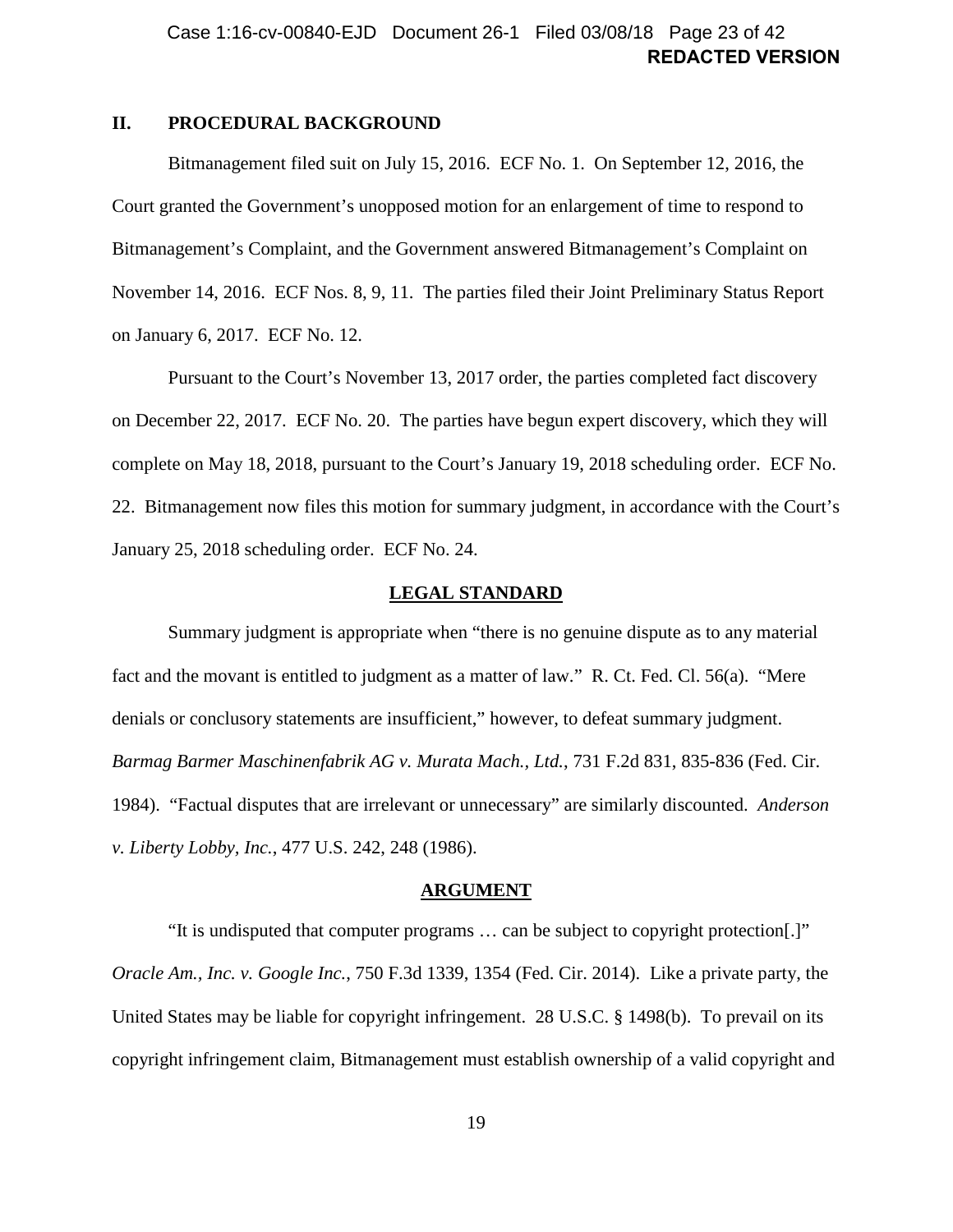### <span id="page-23-1"></span>**REDACTED VERSION** Case 1:16-cv-00840-EJD Document 26-1 Filed 03/08/18 Page 24 of 42

<span id="page-23-3"></span>copying by the Government. *See Gaylord v. U.S.*, 595 F.3d 1364, 1372 (Fed. Cir. 2010) (citing *Feist Publ'ns, Inc. v. Rural Tel. Serv. Co.*, 499 U.S. 340, 361 (1991)). Indisputably, both elements are present here: BS Contact Geo is an original work of software registered with the U.S. Copyright Office and the Government has acknowledged making hundreds of thousands of copies of that software. "[T]he loading of software into a computer constitutes the creation of a copy under the Copyright Act." *MAI Sys. Corp. v. Peak Computer, Inc.*, 991 F.2d 511, 519 (9th Cir. 1993); *see also Stenograph L.L.C. v. Bossard Assocs., Inc.*, 144 F.3d 96, 100 (D.C. Cir. 1998) ("The language of the Copyright Act, case law, and common sense support the proposition that the installation of software onto a computer results in 'copying' within the meaning of the Copyright Act.").<sup>[5](#page-23-6)</sup>

<span id="page-23-4"></span><span id="page-23-2"></span><span id="page-23-0"></span>Nor can the Government establish any affirmative defense for its actions. It is well established that a "licensee infringes the owner's copyright if its use exceeds the scope of its license." *S.O.S., Inc. v. Payday, Inc.*, 886 F.2d 1081, 1087 (9th Cir. 1989); *see also Jacobsen v. Katzer*, 535 F.3d 1373, 1380 (Fed. Cir. 2008); *Bean v. Pearson Educ., Inc.*, 949 F. Supp. 2d 941, 945 (D. Ariz. 2013); 3 Nimmer on Copyright § 10.15 (2017) ("when a license is limited in scope, exploitation of the copyrighted work outside the specified limits constitutes infringement"). The Government made copies of Bitmanagement's software that far exceeded the number of copies it was permitted to make under the licenses that Bitmanagement had authorized. Moreover, as the party asserting as an affirmative defense to copyright infringement the existence of an implied

<span id="page-23-6"></span><span id="page-23-5"></span><sup>5</sup> *See also* A.361 (*A Report of the Register of Copyrights Pursuant to § 104 of the Digital Millennium Copyright Act*, Executive Summary, at xxii (U.S. Copyright Office, Aug. 2001), https://www.copyright.gov/reports/studies/dmca/sec-104-report-vol-1.pdf (acknowledging that even "making [] temporary copies of a work in RAM implicates the reproduction right so long as the reproduction persists long enough to be perceived, copied, or communicated")).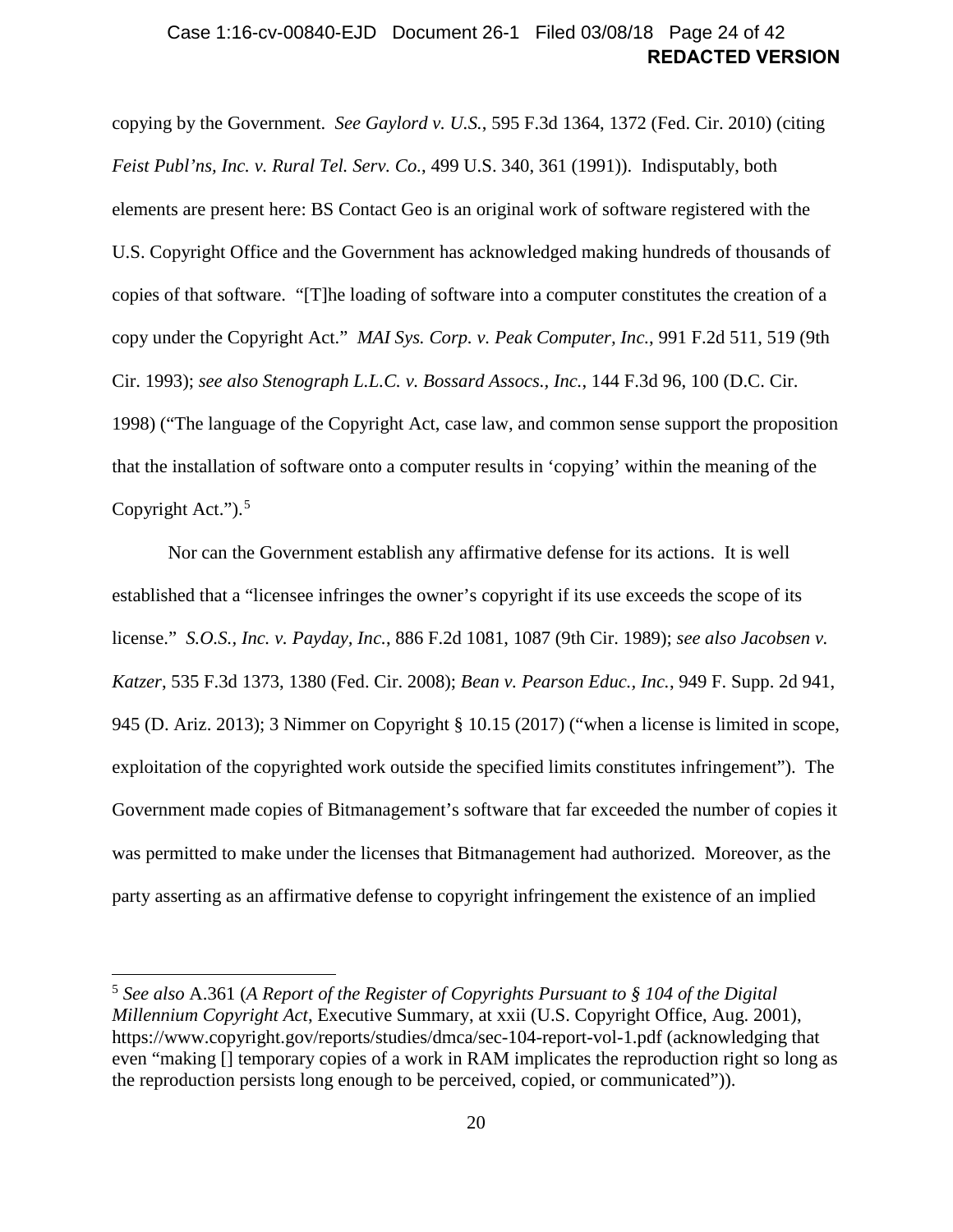### **REDACTED VERSION** Case 1:16-cv-00840-EJD Document 26-1 Filed 03/08/18 Page 25 of 42

license, the Government bears the "burden of proving [its] existence." *See John G. Danielson, Inc. v. Winchester-Conant Properties, Inc.*, 322 F.3d 26, 40 (1st Cir. 2003). The Government cannot meet its burden here.

In sum, as a matter of law, the Government did not have the right to copy and distribute Bitmanagement's software in excess of the scope of the licenses that Bitmanagement sold to Planet 9 for resale to the Navy. The Government's copying of BS Contact Geo beyond the scope of its license thus constitutes copyright infringement.

### <span id="page-24-1"></span><span id="page-24-0"></span>**I. THE GOVERNMENT INFRINGED BITMANAGEMENT'S COPYRIGHT**

#### <span id="page-24-5"></span><span id="page-24-3"></span><span id="page-24-2"></span>**A. Bitmanagement Owns a Valid Copyright**

<span id="page-24-4"></span> $\overline{a}$ 

It is undisputed that Bitmanagement is the sole author and owner of BS Contact Geo. Statement of Undisputed Material Facts ("SUMF") ¶ [1.](#page-6-5) Bitmanagement has federally registered copyrights covering three different versions of its BS Contact Geo software, SUMF ¶ [3,](#page-7-0) representing prima facie evidence of its valid ownership of a copyright. *See, e.g.*, *Three Boys Music Corp. v. Bolton*, 212 F.3d 477, 488-489 (9th Cir. 2000); *Design Options, Inc. v. BellePointe, Inc.*, 940 F. Supp. 86, 89 (S.D.N.Y. 1996); *see also* 17 U.S.C. § 410(c) ("the certificate of a registration made before or within five years after first publication of the work shall constitute prima facie evidence of the validity of the copyright and of the facts stated in the certificate"). In addition, Bitmanagement has marketed and sold BS Contact Geo, as well as its predecessor software, BS Contact, for over a decade, including to the Government, which began licensing Bitmanagement's software in 2008.<sup>[6](#page-24-6)</sup> The undisputed facts thus demonstrate that

<span id="page-24-6"></span><sup>&</sup>lt;sup>6</sup> Moreover, because BS Contact Geo was first created and published outside the United States, it is a non-"United States work" under 17 U.S.C. §§ 101 and 411(a), that is protected by United States copyright law. It is also a protected work under the Berne Convention for the Protection of Literary and Artistic Works, to which the United States and Germany are parties.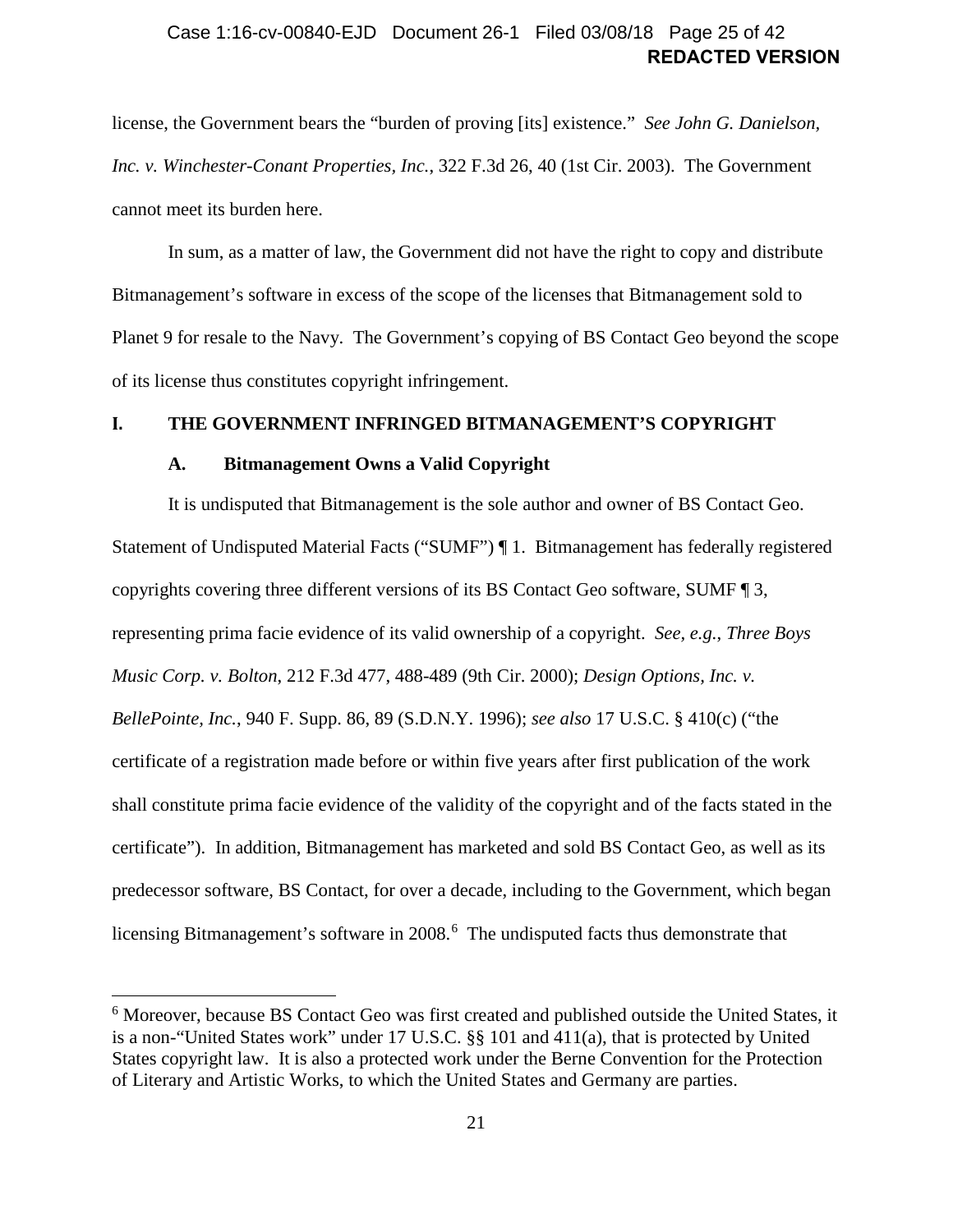### **REDACTED VERSION** Case 1:16-cv-00840-EJD Document 26-1 Filed 03/08/18 Page 26 of 42

Bitmanagement "has established ownership of" the software at issue here. *Apple, Inc. v. Psystar Corp.*, 6[7](#page-25-3)3 F. Supp. 2d 931, 935 (N.D. Cal. 2009), *aff'd*, 658 F.3d 1150 (9th Cir. 2011).<sup>7</sup>

#### <span id="page-25-2"></span>**B. The Government Copied BS Contact Geo Hundreds of Thousands of Times**

<span id="page-25-0"></span>It is undisputed that the Government had purchased no more than 38 licenses of BS Contact Geo by 2012. ECF No. 11 ¶ 2. It is also undisputed—indeed, the Government admitted in its answer—that the Government subsequently loaded BS Contact Geo onto hundreds of thousands of computers without any additional compensation to Bitmanagement. ECF No. 11 ¶¶ 2, 4, 21. In particular, the Government has expressly admitted to "429,604 installs of the software over time" on the Government's NMCI network, in addition to an unknown number of installations on the Government's overseas ONE-Net network. SUMF ¶¶ [29,](#page-17-1) [31.](#page-18-2) It is thus undisputed that the Government copied the copyright-protected BS Contact Geo software hundreds of thousands of times.

### <span id="page-25-1"></span>**II. THE GOVERNMENT LACKS ANY VIABLE DEFENSE TO COPYRIGHT INFRINGEMENT**

Having admitted that it made hundreds of thousands of copies of BS Contact Geo, the Government's principal argument is that Bitmanagement both "expressly and impliedly authorized the Defendant to reproduce and distribute copies of BS Contact Geo to computers on the Navy's network." ECF No. 11, Defenses ¶ 2; ECF No. 12 at 5-6. Specifically, the

<span id="page-25-3"></span>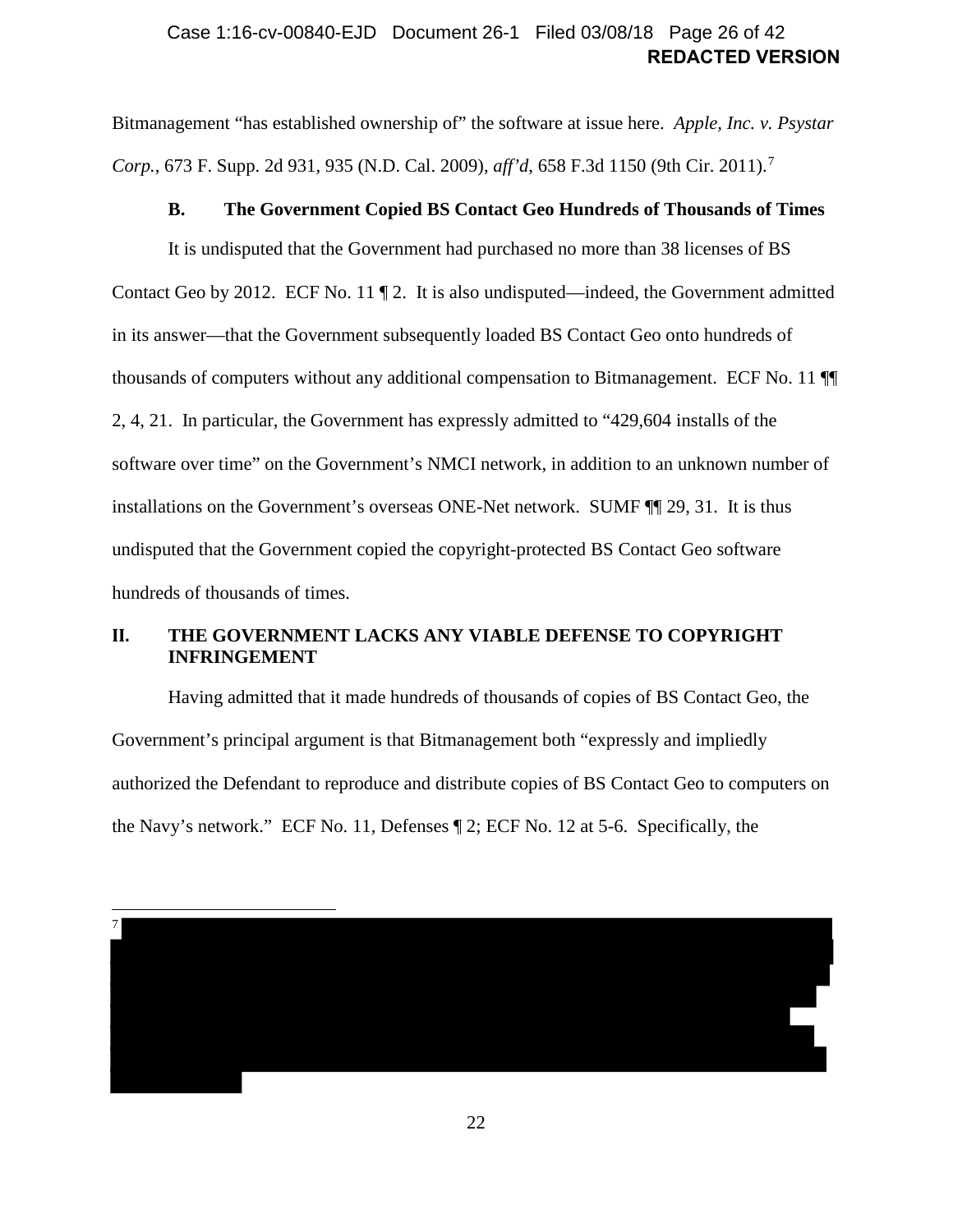### **REDACTED VERSION** Case 1:16-cv-00840-EJD Document 26-1 Filed 03/08/18 Page 27 of 42

Government alleges that mass installation of BS Contact Geo was authorized in 2012 by a "concurrent" license. A concurrent license is "based on the number of simultaneous users accessing the program." A.363 (Buckley Ex. 2 at 2 (Department of Defense COTS Software Training Glossary) ("For example, in a five-user concurrent use license, after five users are logged on to the program, the sixth user is prohibited.")). A "PC" license (also known as a "seat" license), by contrast, necessarily limits installation of the software to a specific number of computers. A.042 (Chambers Tr. 36:21-37:2); A.072 (McCarns Tr. 53:16-21 ("PC license means that the license—that the software can be installed on any workstation but only on the number of workstations for the number of licenses you own.")).

The Government's defenses fail as a matter of law. *First*, Bitmanagement sold only PC licenses to Planet 9, its reseller. The Government did not, and could not have, purchased a valid concurrent license, or any license allowing for the installation of BS Contact Geo onto hundreds of thousands of computers, because Bitmanagement's reseller, Planet 9, was itself only authorized to resell a specified—and very limited—number of PC licenses. *Second*, even if Planet 9 somehow were authorized to sell licenses to the Government that allowed for mass installation, it did not in fact do so. The plain terms of the 2008 and 2012 contracts make clear that the Government did not purchase concurrent licenses, or any license allowing for mass installation. Indeed, neither contract even includes the word "concurrent," despite the Government's established practice of specifying when licenses are concurrent. *Last*, the Government cannot carry its burden of demonstrating implied authorization here.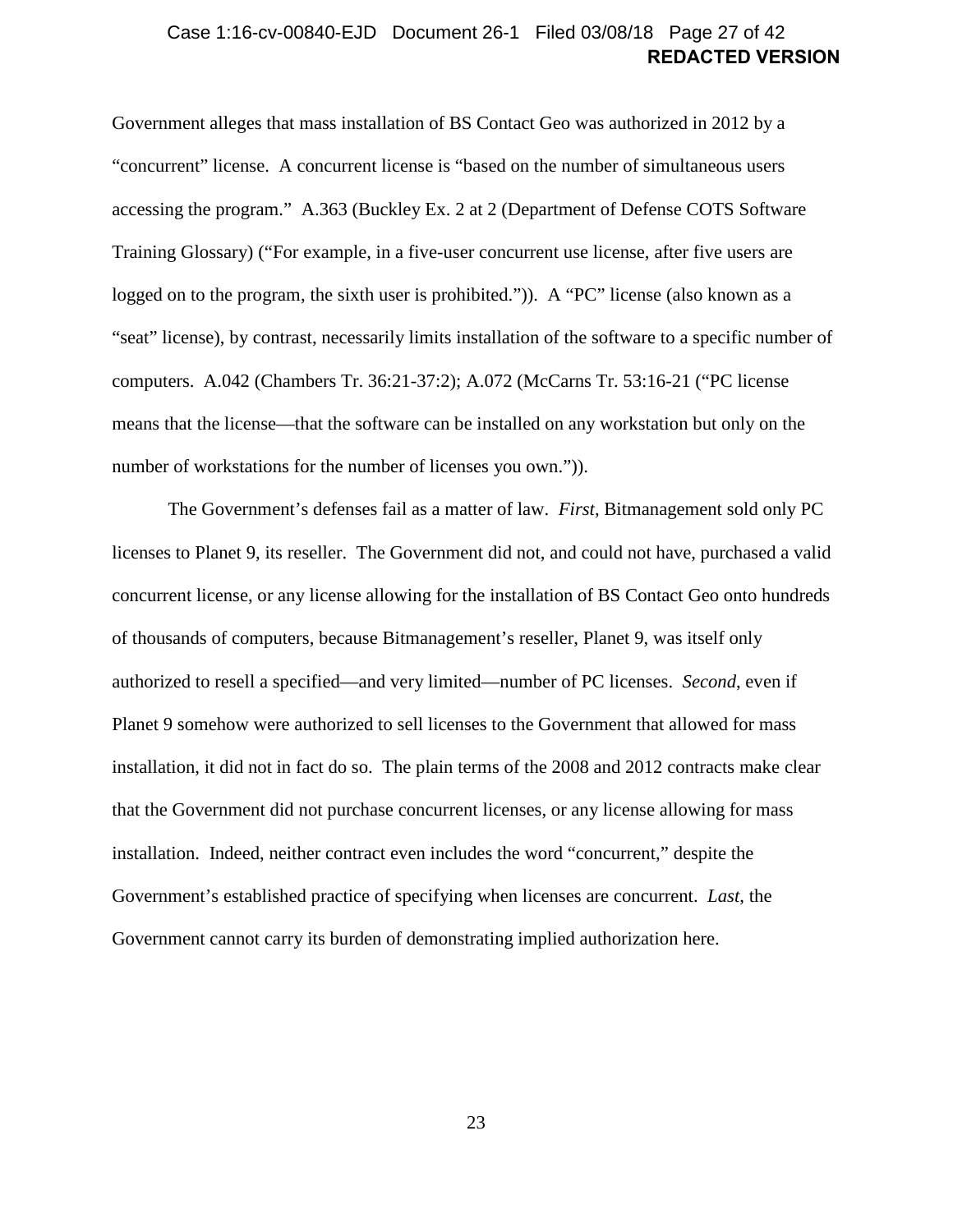### <span id="page-27-0"></span>**A. Bitmanagement Never Sold a License That Allowed Mass Installation of its Software**

In 2008 and 2012, Bitmanagement sold its reseller Planet 9 a limited number of "PC licenses" and nothing else. SUMF ¶¶ [8,](#page-9-0) [21.](#page-14-3) The Government's witnesses have repeatedly acknowledged that a PC license, also known as a "seat license," allows for the installation of the licensed software onto a specified number of machines. A.103 (Viana Tr. 122:5-8); A.042-043 (Chambers Tr. 36:21-22; 38:10-13); A.072 (McCarns Tr. 53:18-24). The 2008 contract allowed for the installation of 100 copies of BS Contact. SUMF ¶ [9.](#page-9-1)<sup>[8](#page-27-1)</sup> The 2012 contract allowed for the installation of an additional 18 copies of BS Contact Geo. SUMF ¶ [22.](#page-14-4)

It is undisputed that the Government did not have a direct contractual relationship with Bitmanagement, SUMF ¶ [7,](#page-8-1) but instead purchased its licenses for BS Contact Geo from Planet 9, Bitmanagement's reseller. Indeed, at all relevant times, the Government correctly understood Planet 9 to be Bitmanagement's reseller, not its agent. SUMF ¶ [10.](#page-9-2)

Under copyright law, a party cannot convey more than it owns. *See, e.g.*, *Davis v. Blige*, 505 F.3d 90, 99 (2d Cir. 2007) (in a copyright infringement case, citing the "venerable principle of the law of property that, while an owner may convey any of his rights to others permanently or temporarily, he may not convey more than he owns") (citing cases); Uniform Computer Information Transactions Act  $\S$  506(b) ("a transferee [of a license] acquires no more than the contractual interest or other rights that the transferor was authorized to transfer"). Here, Planet 9's finder's fee agreement with Bitmanagement provided that Planet 9 "is neither entitled to represent [Bitmanagement] in any legal or other transaction nor to make any binding or

<span id="page-27-1"></span><sup>&</sup>lt;sup>8</sup> The Government later requested that 20 of those licenses be repurposed as licenses for the more advanced BS Contact Geo application. SUMF ¶ [11.](#page-10-3)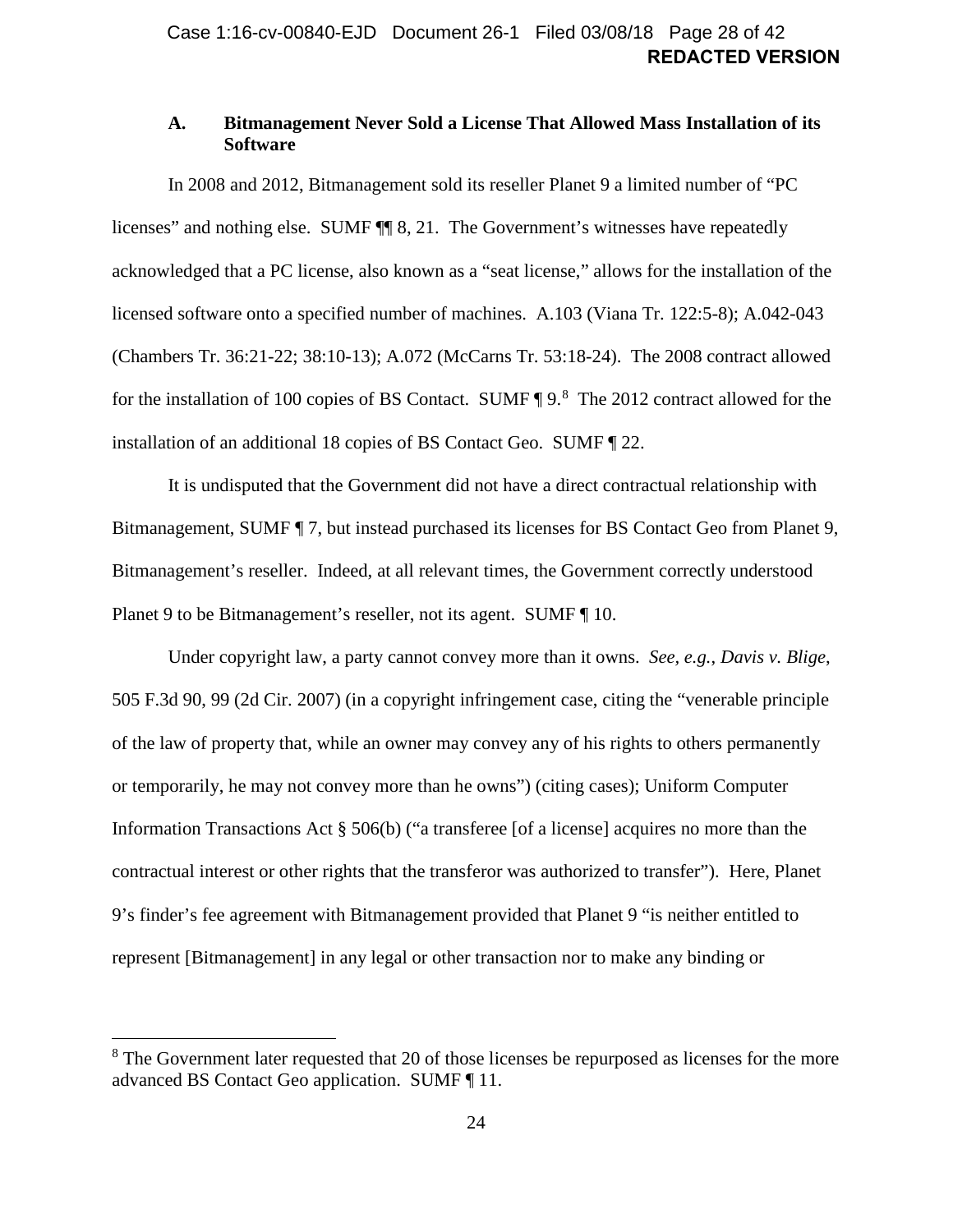### **REDACTED VERSION** Case 1:16-cv-00840-EJD Document 26-1 Filed 03/08/18 Page 29 of 42

nonbinding statement on behalf of [Bitmanagement]." SUMF ¶ [7.](#page-8-1) Because Planet 9 only purchased PC licenses from Bitmanagement, Planet 9 could not have conveyed concurrent licenses to the Government. And because Bitmanagement's agreements with Planet 9 provided no more than 38 PC licenses of BS Contact Geo for resale, Planet 9 could not have conveyed any license—concurrent or otherwise—that allowed the Government to make hundreds of thousands of copies of the software.

<span id="page-28-1"></span>Even if the Government believed that it had acquired a license from Planet 9 that allowed it to make hundreds of thousands of copies of BS Contact Geo, that would be no defense to copyright infringement. *Broadcast Music, Inc. v. 84-88 Broadway, Inc.*, 942 F. Supp. 225, 230 (D.N.J. 1996) ("Defendants' erroneous belief that the Agreement authorized [their conduct], even if bona fide, does not exonerate them from liability for copyright infringement."); *see also Monge v. Maya Magazines, Inc.*, 688 F.3d 1164, 1170 (9th Cir. 2012) ("the innocent intent of the defendant constitutes no defense to liability" (quoting 4 Nimmer on Copyright § 13.08(B)(1))). The Government cannot, as a matter of law, argue that it procured from Planet 9 more rights than Planet 9 had to convey.

#### <span id="page-28-3"></span><span id="page-28-2"></span>**B. Both of the Government's Contracts Were Limited in Scope**

<span id="page-28-0"></span>Even if Planet 9 did have the authority (which it did not) to resell to the Government an express license allowing for the mass copying of BS Contact Geo, it did not do so here. When interpreting the terms of government contracts, this Court assesses "[t]he intention of the parties from the four corners of the contract." *See Cardiosom, LLC v. U.S.*, 117 Fed. Cl. 526, 530 (2014). The Court considers the "plain language of the contract" and construes the contract "in accordance with its express terms." *Id.* Moreover, "copyright licenses," in particular, "are assumed to prohibit any use not authorized." *S.O.S., Inc. v. Payday, Inc.*, 886 F.2d 1081, 1088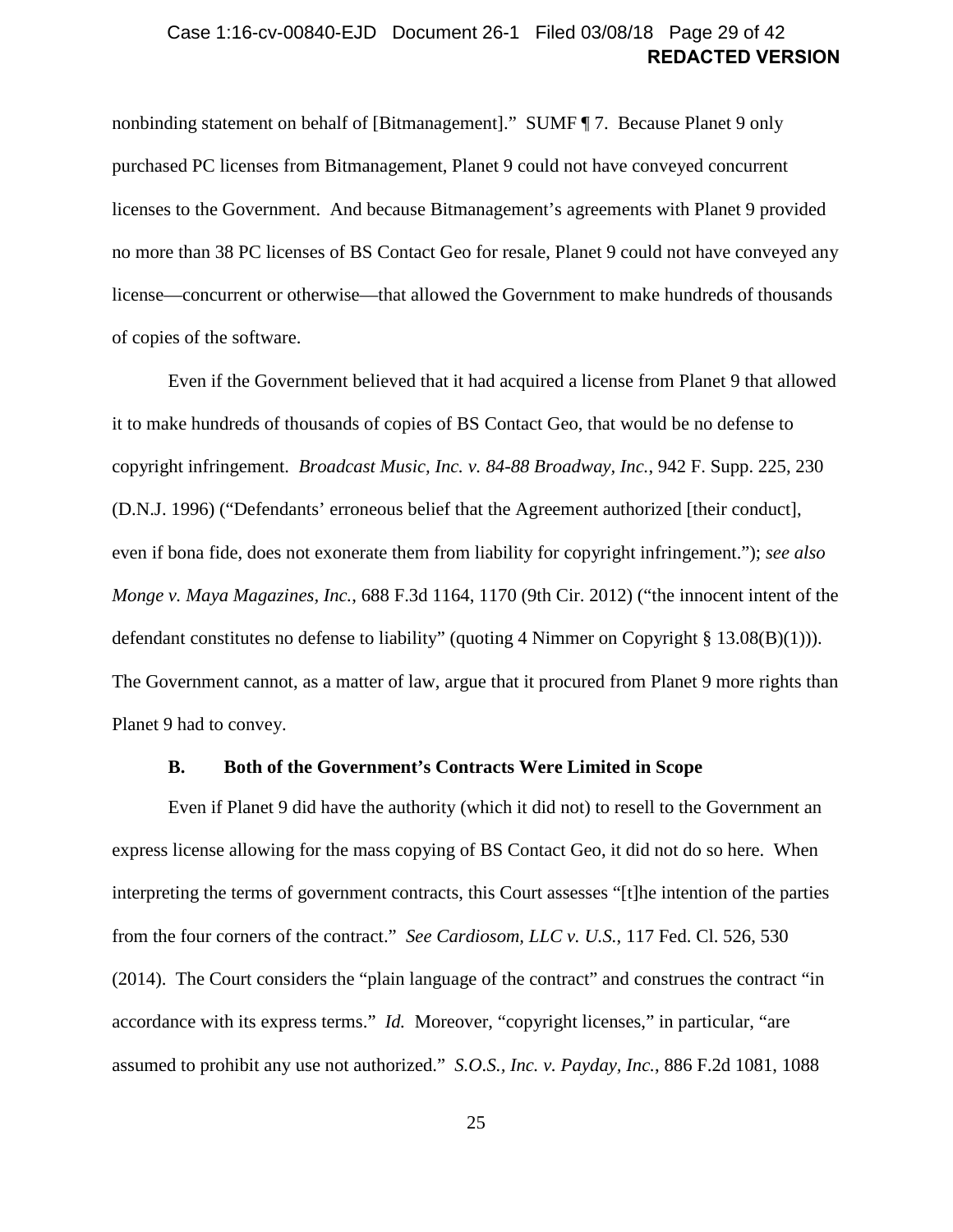### <span id="page-29-0"></span>**REDACTED VERSION** Case 1:16-cv-00840-EJD Document 26-1 Filed 03/08/18 Page 30 of 42

(9th Cir. 1989); *see also Beckman Instruments, Inc. v. Cincom Sys., Inc.*, 232 F.3d 893 (9th Cir. 2000) (unpublished) ("We have rejected the argument that license agreements permit that which they do not prohibit."). When analyzing what was authorized pursuant to "the scope of the license," "[t]he license must be construed in accordance with the purposes underlying federal copyright law[, c]hief among [them] the protection of the author's rights." *S.O.S.*, 886 F.2d at 1088 (citations omitted).

Nothing in the plain language of the contracts here indicates that they allowed for the mass installation of BS Contact Geo. The Government executed two contracts with Planet 9, Bitmanagement's reseller, for Bitmanagement's software: (1) the 2008 contract, which allowed for 100 copies of BS Contact; and (2) the 2012 contract, which allowed for 18 copies of BS Contact Geo. A.182-190 (Viana 30(b)(6) Ex. 3 (2008 contract)); A.224-238 (Viana 30(b)(6) Ex. 6 at -027-041 (2012 contract)). Neither contract used the term "concurrent." SUMF ¶¶ [9,](#page-9-1) [23;](#page-15-0) *see also* A.111 (Viana 30(b)(6) Tr. 40:25-41:3 ("Q. Now, the word 'concurrent' does not appear in this [2008] contract, does it? A. No.")); A.036 (Buckley Tr. 89:6-8 ("Q. Do you see the word concurrent anywhere in this [2012] contract?" A. I did not see it. No . . . .")).

In fact, the Government admits that the 2008 contract was for a PC, or "seat," license that "would not have allowed [the Government] to make any more copies" than it specified. SUMF ¶ [9;](#page-9-1) A.112 (Viana 30(b)(6) Tr. 42:5-11); A.096 (Viana Tr. 70:6-8 (Q. "This [2008] contract called for the purchase of 100 particular seats; is that correct? A. Yes.")); A.094 (Viana Tr. at 38:20-22 ("Q. And an individual seat is an individual computer? A. Yes.")). And there is also no genuine factual dispute that the 2012 contract (like the 2008 contract before it) was for anything other than a PC license. The 2012 contract explicitly defined the number of copies allotted to the Government ("quantity: 18") and the price per copy paid by the Government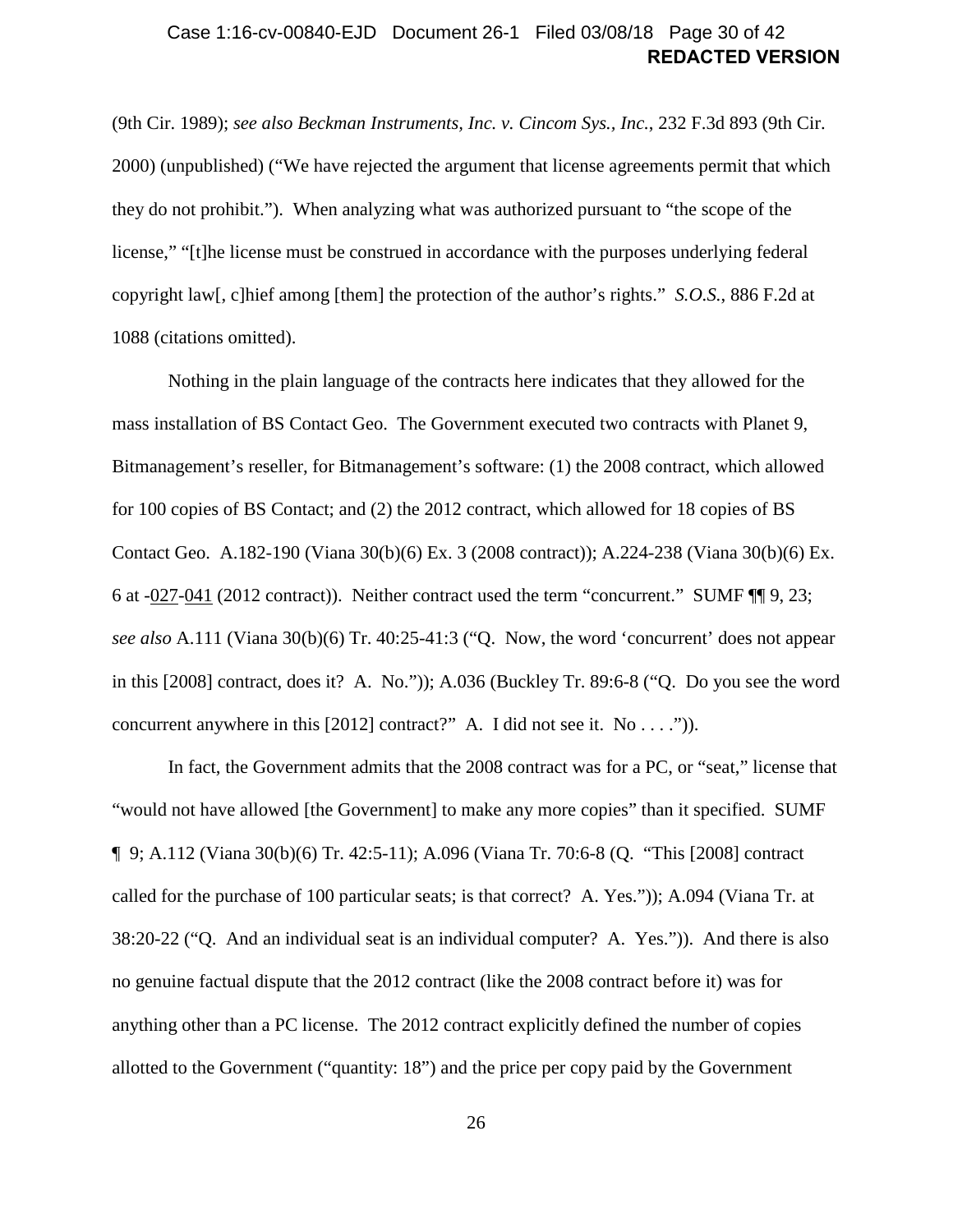### **REDACTED VERSION** Case 1:16-cv-00840-EJD Document 26-1 Filed 03/08/18 Page 31 of 42

("unit price: \$305.00"). SUMF ¶ [22](#page-14-4)[-23.](#page-15-0) Contrary to the Government's argument that it was "expressly authorized … to reproduce and distribute copies of BS Contact Geo to computers on the Navy's network," ECF No. 12 at 5, over the course of two different depositions, the Navy's subject matter expert for BS Contact Geo, Mr. Viana, was unable to point to any provision in the 2012 contract that provided such authorization. A.102 (Viana Tr. 120:11-22); A.119 (Viana 30(b)(6) Tr. 71:16-72:21). Nor could the contracting officer who signed the contract on the Government's behalf (an officer who had been involved in hundreds of software procurements) identify any provision intended to allow wide-scale copying or distribution of BS Contact Geo. A.037 (Buckley Tr. 92:25-93:5).[9](#page-30-0)

The Government's failure to include in the 2012 contract any mention of a concurrent license—or to include any provision at all expressly authorizing its conduct—is not only determinative, it is sharply out of keeping with the Government's own contracting practices for concurrent licenses. The Department of Defense's "Software Buyer's Guide" establishes "a standardized set of steps [for buyers] to follow" and emphasizes that—among the "Key Terms to be Finalized at the Time of Placing an Order"—buyers must "clearly define" in the contract the "basis or metric for counting the number of licenses the Government may use" as well as the "actual quantity the Government may use." A.364-368 (Buckley Ex. 3 (Department of Defense

<span id="page-30-0"></span><sup>&</sup>lt;sup>9</sup> The 2012 contract for 18 licenses states that BS Contact Geo must be "enabled by NAVFAC using Flexera software's flexwrap utility." SUMF ¶ [22.](#page-14-4) To the extent the Government relies on this language to contend that the licenses were concurrent, such an argument would be similarly defeated by the testimony of the Government's own witnesses. *See, e.g.*, A.065 (Chambers 30(b)(6) Tr. 197:4-11); A.043-044 (Chambers Tr. 41:7-22, 57:18-24 (the Government's 30(b)(6) witness with respect to the Government's software licensing practices admitting that Flexera can be "enabled" for non-concurrent licenses)); A.102 (Viana Tr. 118:23-119:12 (Mr. Viana testifying that this language simply meant that BS Contact Geo "would be enabled to be managed by a separate software")).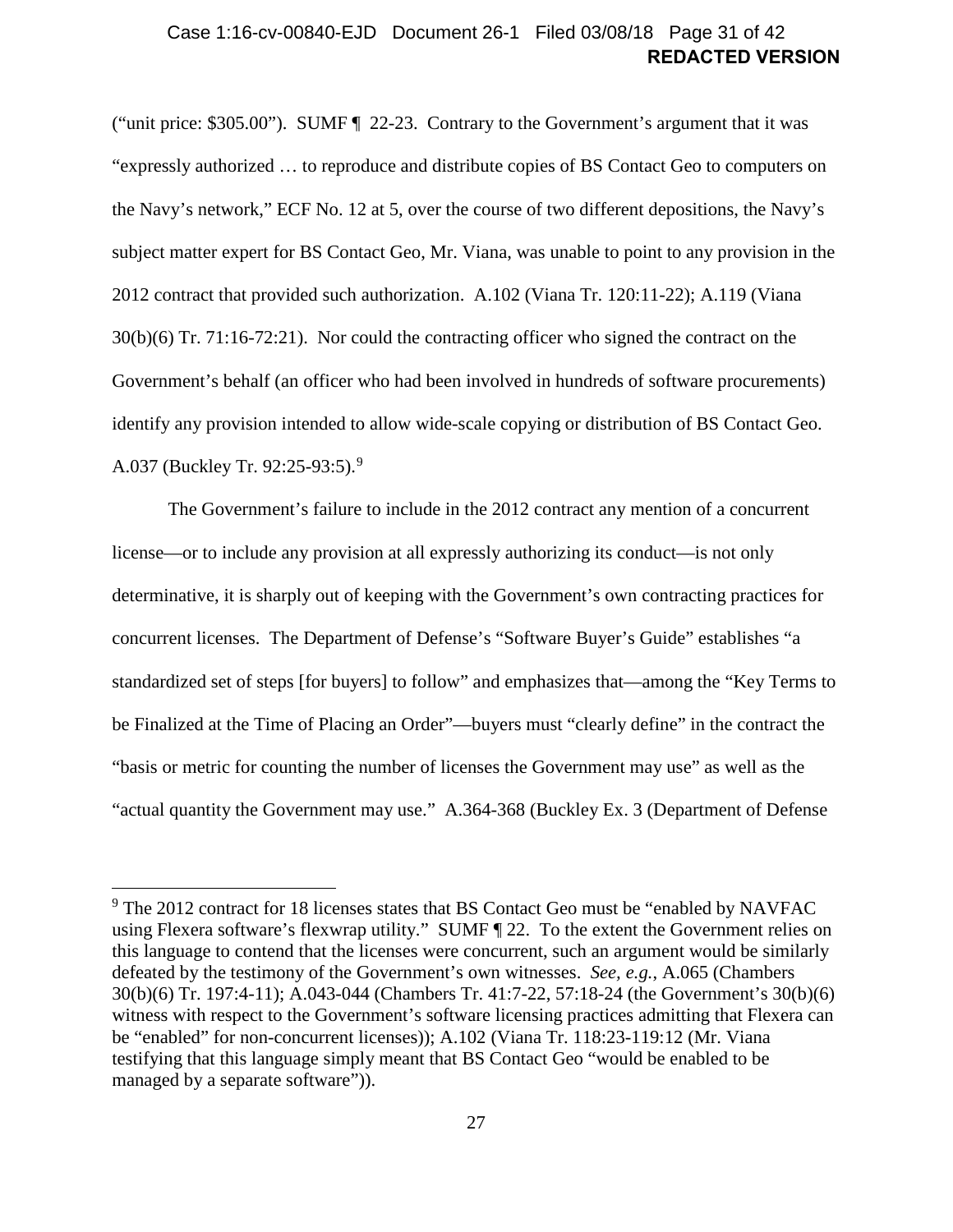### **REDACTED VERSION** Case 1:16-cv-00840-EJD Document 26-1 Filed 03/08/18 Page 32 of 42

ESI Software Buyer's Guide) at 2-3, 20 (Sec. 3.1.9, "Quantity"), 26 (Sec. 3.2.3, "Metric Used to Determine the License Price")); A.031-032 (Buckley Tr. 49:8-50:5). Accordingly, Debra Buckley, the Government's contracting officer for the 2012 contract, admitted that she herself would include in a contract for a concurrent license a "description stating that it was a concurrent license." SUMF ¶ [25.](#page-15-1) She further agreed that a concurrent license would "clearly state that it is a concurrent user license." A.031 (Buckley Tr. 49:16-20). Indeed, the Government did just that when it executed a license agreement with Autodesk, another software provider, that expressly used the word "concurrent." SUMF ¶ [25.](#page-15-1)

Moreover, when it was considering purchasing additional licenses for BS Contact Geo, the Government was well aware of the need to distinguish "concurrent" licenses from "PC" licenses in contractual language if a concurrent license was what it wanted. During the licensing discussions for BS Contact Geo in 2011, Government employees drafted a vendor agreement for concurrent licenses of BS Contact Geo whose purpose was to "protect NAVFAC (DoN, DoD) from any future litigation." SUMF ¶ [14.](#page-11-0) The Government's proposed "Software License Agreement" between NAVFAC and Bitmanagement clearly stated the licenses were concurrent use licenses. SUMF ¶ [16.](#page-12-1) However, the Government never shared this draft agreement with Bitmanagement, nor was it ever executed. SUMF  $\P$  [16](#page-12-1)[-17.](#page-12-2) And, in preparing this draft, Navy officials reviewed another Government software license agreement that contained express concurrent language "as a similar construct" for a draft vendor agreement with Bitmanagement. A.099-100 (Viana Tr. 101:21-102:16); A.201 (Viana 30(b)(6) Ex. 4). Similar language was not included in any executed license for BS Contact Geo.<sup>[10](#page-31-0)</sup>

<span id="page-31-0"></span> $10$  Indeed, Mr. Viana demonstrated his own awareness of the need to include a reference to concurrent licenses when, in January of 2012, he emailed Planet 9's David Colleen, directing Mr.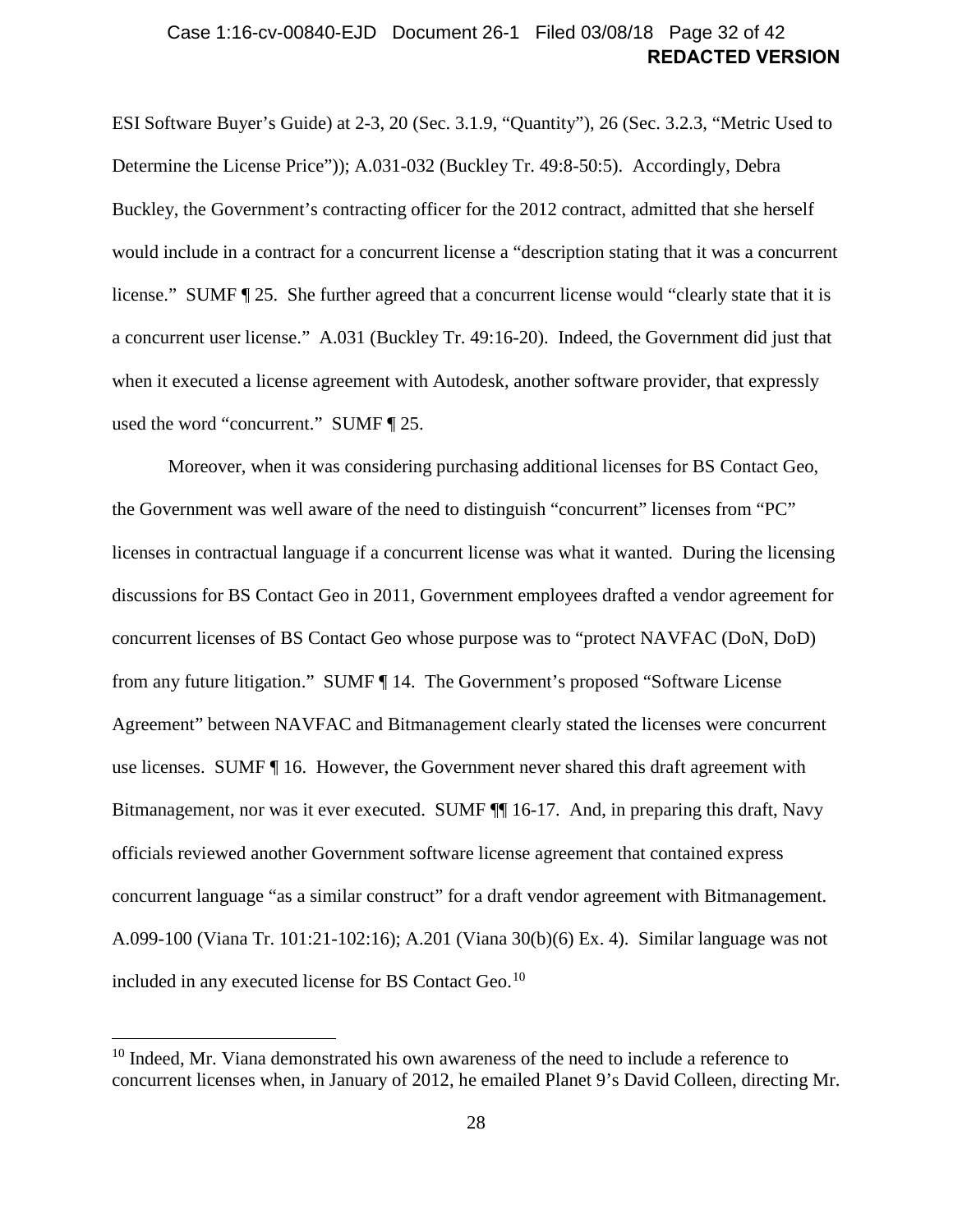### **REDACTED VERSION** Case 1:16-cv-00840-EJD Document 26-1 Filed 03/08/18 Page 33 of 42

In any event, even if the Government could somehow establish that it properly purchased a concurrent license, it still could not show that such a license authorized it to install BS Contact Geo onto hundreds of thousands of Government computers. A concurrent use license does not in itself authorize mass installation; it simply provides for limits on simultaneous usage on machines where the licensed software has been installed. *See* A.363 (Buckley Ex. 2 at 2). There is no basis in the record to conclude that the Government's 2012 contract (or any other agreement) permitted the Government to make hundreds of thousands of copies of BS Contact Geo. In deposition testimony, Government witnesses have been unable to explain how the license permitted this mass installation:

- Ms. Buckley, the Navy's contracting officer who signed the contract and had been involved in "hundreds" of software procurements, could not identify any provision intended to allow wide-scale copying or distribution of BS Contact Geo. A.032, A.037 (Buckley Tr. 50:16-51:7; 92:25-93:5).
- Mr. Viana testified in his  $30(b)(6)$  deposition that he did not believe the 2012 contract allowed for unlimited copies of BS Contact Geo. A.114 (Viana 30(b)(6) Tr. 52:13-17 ("Q. … is it your understanding that the actual contract that was executed in 2012 allowed for unlimited copies of BS Contact Geo? A. No.")).
- Mr. Viana could not point to any provision in the contract allowing the Government to distribute more than 18 copies of BS Contact Geo. A.119 (Viana 30(b)(6) Tr. 71:16- 72:20).

To the contrary, Dean McCarns wrote an internal email to Mr. Viana on August 14, 2012

expressing concern that Mr. Viana planned to deploy BS Contact Geo throughout NMCI with

"only 38 licenses." A.370 (McCarns Ex. 16 at -553).

Colleen to include language in a new license proposal for BS Contact Geo that the licenses "be network (concurrent)." SUMF ¶ [18;](#page-12-3) *see also* A.101 (Viana Tr. 107:21-108:20). As discussed above, this proposed language was never shared with or approved by Bitmanagement, but the fact that the agreement that was subsequently executed did *not* include such language only bolsters the conclusion that the 2012 contract extended the Government's past practice of licensing Bitmanagement software on a PC basis.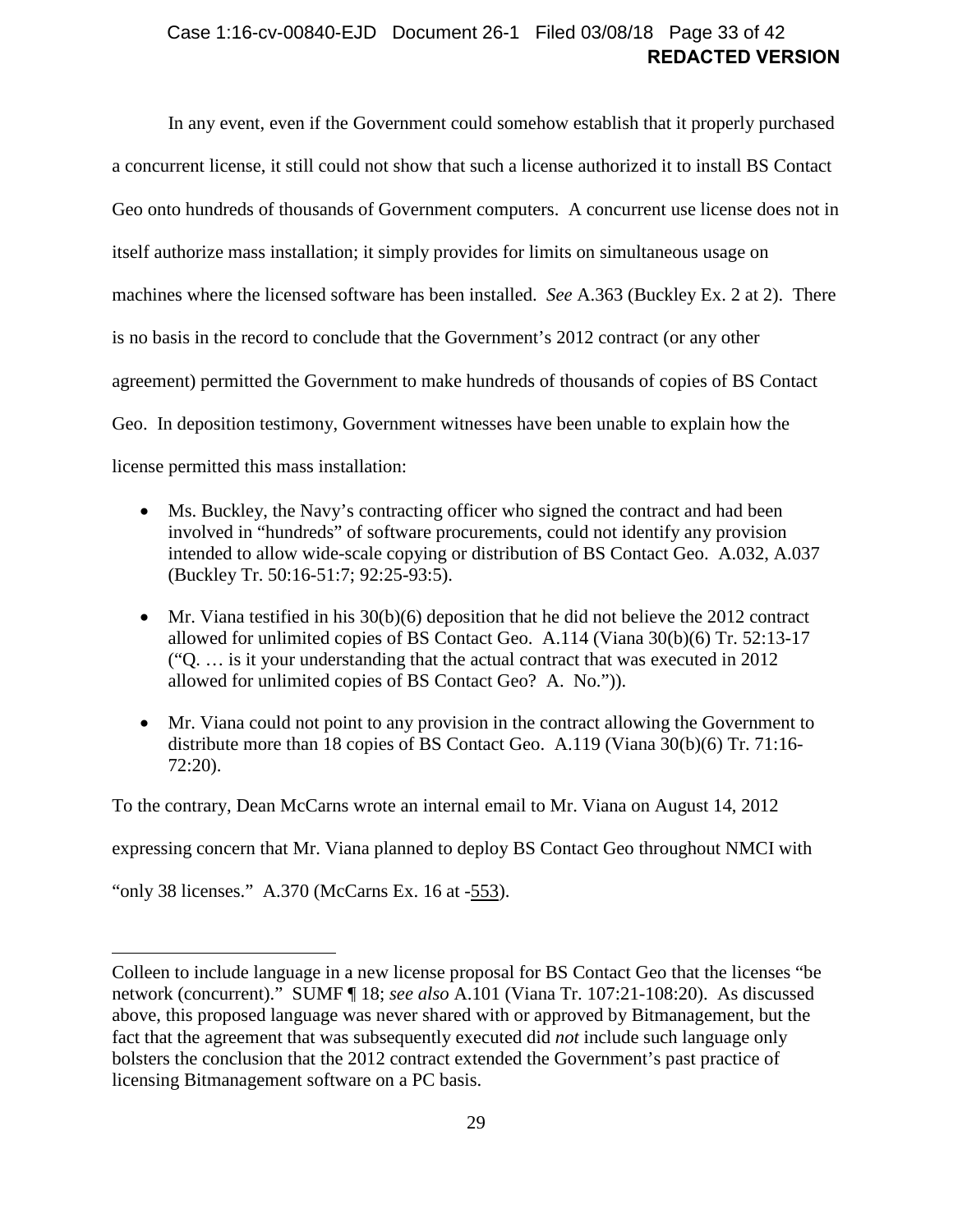### **REDACTED VERSION** Case 1:16-cv-00840-EJD Document 26-1 Filed 03/08/18 Page 34 of 42

Because its contracts failed to include any reference to concurrent licenses, or anything allowing for mass installation, there is no dispute that the Government lacked express authorization to copy and install BS Contact Geo beyond the limited number of licenses it purchased.

### <span id="page-33-0"></span>**C. The Government Cannot Show That Bitmanagement Granted an Implied License for the Installation of Hundreds of Thousands of Copies of its Software Without Compensation**

The Government also argues that it had an *implied* license permitting its conduct.

"Implied licenses," however, "are found only in narrow circumstances." *John G. Danielson, Inc. v. Winchester-Conant Properties, Inc.*, 322 F.3d 26, 40 (1st Cir. 2003). As "[t]he party asserting an implied license," the Government "bears the burden of proving the license's existence and that the license, if any, covers the use in question." 2 Patry on Copyright § 5:131 (listing cases); *see also John G. Danielson, Inc.* 322 F.3d at 40 (listing cases); *Johnson v. Jones*, 149 F.3d 494, 500 (6th Cir. 1998) (affirming district court's finding of no implied license); *Flo & Eddie, Inc. v. Sirius XM Radio Inc.*, 80 F. Supp. 3d 535, 540 (S.D.N.Y. 2015) (finding "no genuine issue of material fact relating to any implied license bars entry of summary judgment"). "The touchstone for finding an implied license … is intent," which requires "an objective inquiry into facts that manifest such contractual intent." *John G. Danielson*, 322 F.3d at 40, 42. To establish that it had an implied license, the Government must show that Bitmanagement—despite having licensed a less advanced copy of its software to the Government in 2008 on a PC basis that allowed for installation on *a total of 100 computers in exchange for \$30,000*—later authorized the Government to make *an unlimited number of installations of its advanced software product for \$5,490*. *See* A.227 (Viana 30(b)(6) Ex. 6 at -030). The Government cannot meet this burden.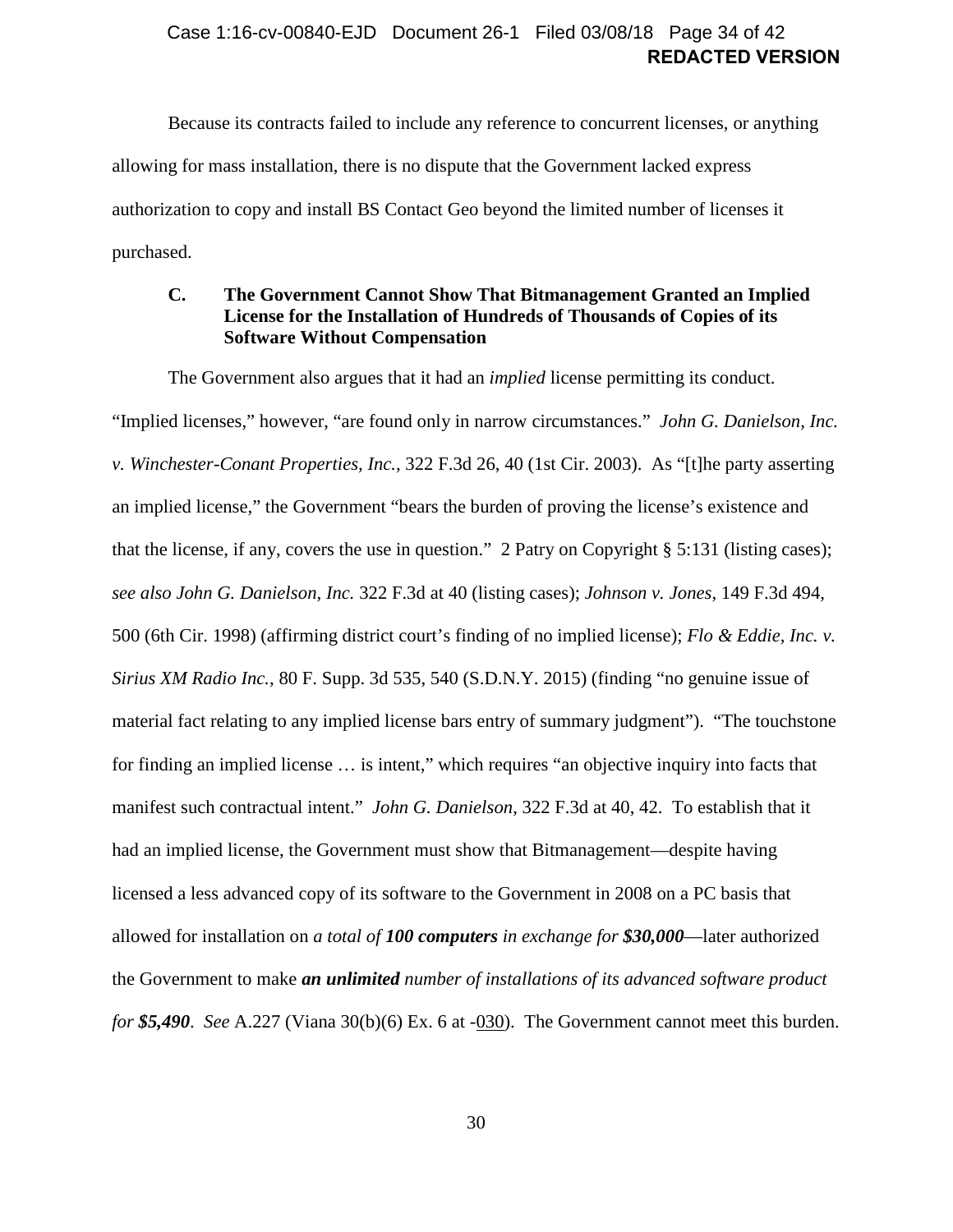### **REDACTED VERSION** Case 1:16-cv-00840-EJD Document 26-1 Filed 03/08/18 Page 35 of 42

While courts have used various multi-factor tests for discerning the licensor's intent to create an implied license, one widely cited articulation considers:

(1) whether the parties were engaged in a short-term discrete transaction as opposed to an ongoing relationship; (2) whether the creator utilized written contracts … providing that copyrighted materials could only be used with the creator's future involvement or express permission; and (3) whether the creator's conduct during the creation or delivery of the copyrighted material indicated that use of the material without the creator's involvement or consent was permissible.

*John G. Danielson*, 322 F.3d at 41 (quoting *Nelson-Salabes, Inc. v. Morningside Dev., LLC*, 284 F.3d 505, 516 (4th Cir. 2002)). No matter how the test is articulated, no factor favors the Government here.

<span id="page-34-0"></span>*First*, it is undisputed that Bitmanagement did not engage in a mere short-term discrete transaction with the Defendant, immediately distinguishing this case from many in the implied licensing realm. *See, e.g.*, *Herbert v. United States*, 36 Fed. Cl. 299, 310 (1996) (finding implied license where author voluntarily worked on creation of a book at the request of the National Academy of Sciences without "anticipat[ing] … receiving any remuneration"). Bitmanagement is a commercial entity with proprietary software that it has spent more than a decade independently developing and licensing to customers across the world and across different industries. SUMF ¶ [1.](#page-6-5) In its capacity as a software licensor, Bitmanagement offers its customers—including the Government—ongoing service that includes technical consultation and software upgrades. SUMF ¶¶ [18,](#page-12-3) [36;](#page-20-1) A.035-036 (Buckley Tr. 85:21-86:25); A.264 (Schickel 30(b)(6) Ex. 26 at -969); A.088 (Schickel 30(b)(6) Tr. 175:1-176:1); A.149 (Viana 30(b)(6) Ex. 10 at -221). Bitmanagement's interactions with the Navy, in particular, were protracted and involved numerous discussions regarding licensing, deployment methods, software modifications, and technical support. SUMF ¶¶ [4,](#page-7-1) [6](#page-8-2)[-25,](#page-15-1) [27](#page-16-2)[-28,](#page-17-2) [35](#page-20-2)[-39.](#page-21-0) Thus, this factor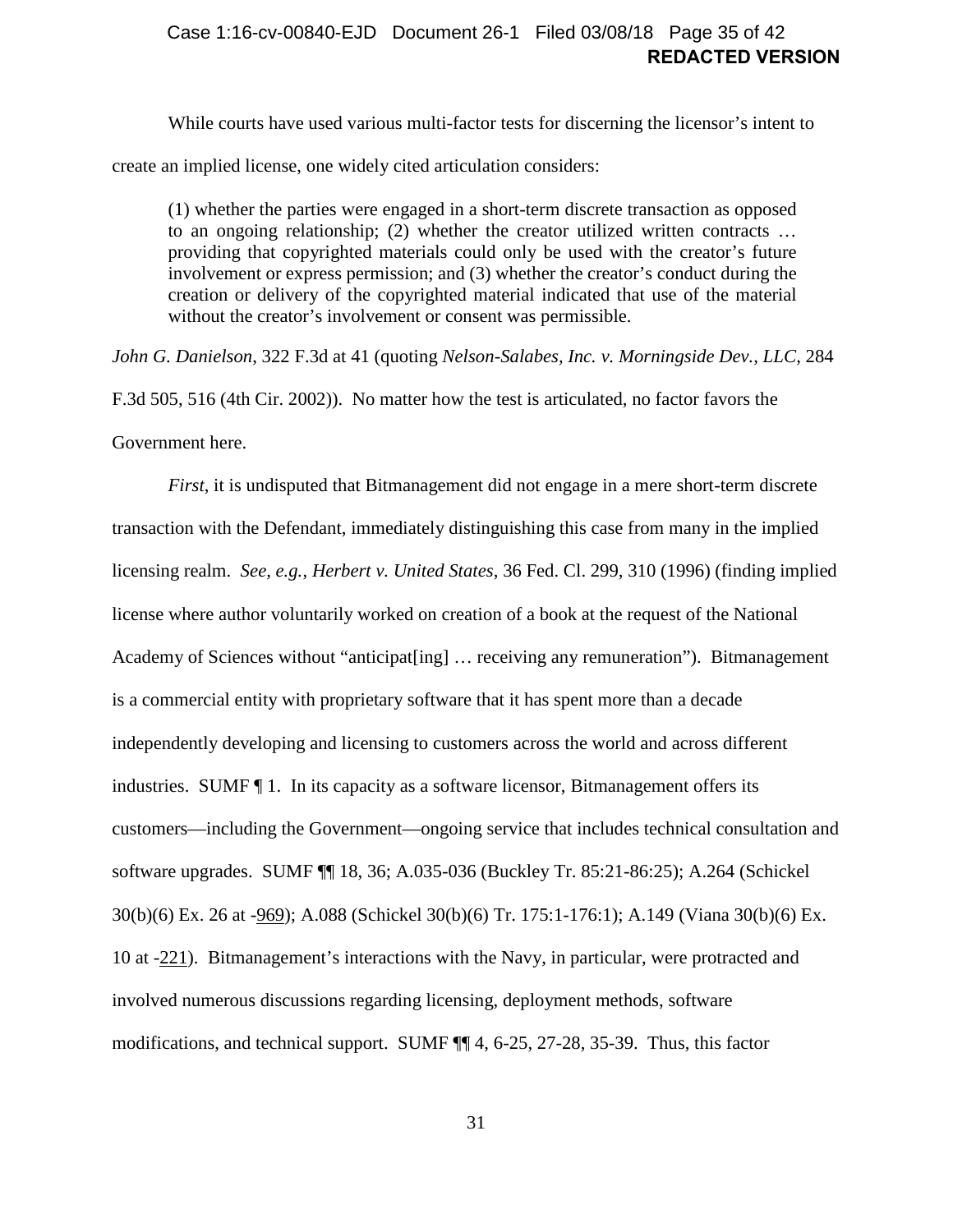### **REDACTED VERSION** Case 1:16-cv-00840-EJD Document 26-1 Filed 03/08/18 Page 36 of 42

"point[s] away from a license, because ... [it] suggest[s Bitmanagement's] intent to remain involved in the job." *John G. Danielson*, 322 F.3d at 41.

*Second*, it is undisputed that Bitmanagement used written agreements that delineated the scope of the rights conveyed. Indeed, in both of its written agreements with its reseller, Bitmanagement specified the number, price, and type of the purchased software licenses. A.170 (BITMGMT\_0001032 (2008 reseller agreement)); A.251 (BITMGMT\_0021514 (2012 reseller agreement)). The agreements also required the licensee to observe "the limits of the grant of rights" provided by Bitmanagement, A.171 (BITMGMT\_0001032 at -033), and that NAVFAC could only use the resold licenses "according to this agreement." SUMF ¶ [21.](#page-14-3) Moreover, when Bitmanagement did agree to change existing license terms, it did so expressly and in writing. For example, in a 2013 email, Bitmanagement agreed to upgrade the 18 licenses purchased in 2012 to version 8.001 of the software "as a 'no cost' modification under the same terms of the recently awarded BS Contact Geo license procurement contract with NAVFAC." SUMF ¶ [27.](#page-16-2) This factor also points away from an implied license.

*Third*, nothing about Bitmanagement's conduct during delivery of BS Contact Geo indicated that the Government's mass installation of the software without Bitmanagement's consent or involvement, or additional licenses, was permissible. As described above, *see supra*  Part [II.B,](#page-28-0) Bitmanagement expressly granted the Government no more than 38 PC licenses. Moreover, the Government's own course of conduct objectively substantiates Bitmanagement's reasonable understanding of the limited authorization it had granted.

In 2011, Mr. Viana negotiated on behalf of the Government for additional software licenses. SUMF ¶¶ [11-](#page-10-3)[17.](#page-12-2) Rather than simply inform Bitmanagement that the Government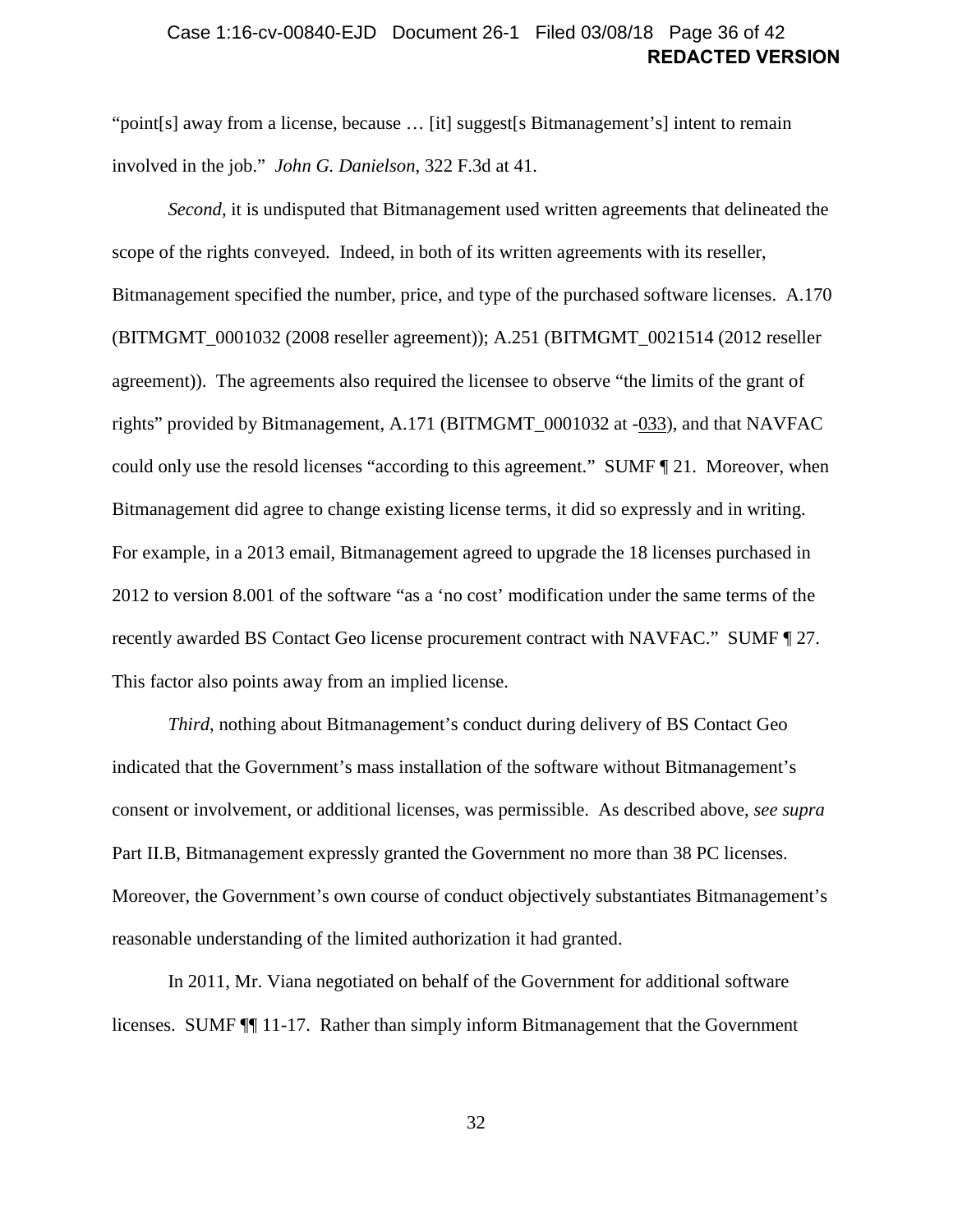### **REDACTED VERSION** Case 1:16-cv-00840-EJD Document 26-1 Filed 03/08/18 Page 37 of 42

wanted to switch from a PC license to a concurrent license, $11$  or that the Government wanted to install BS Contact Geo onto its entire network,  $12$  Mr. Viana informed Bitmanagement via email that the Government wanted to manage and deploy software centrally from a server. A.097 (Viana Tr. 75:7-11); A.198 (Viana Ex. 17 at -385). Mr. Viana's email communications never indicated to either Bitmanagement or Planet 9 that the Government intended to deploy the software on a mass scale throughout the Navy's network. *See, e.g.*, A.097 (Viana Tr. 75:15-18). Bitmanagement's reasonable understanding was not that the Government was changing the terms of its 2008 contract for PC licenses, but that, as Mr. Viana told Bitmanagement, the technical shift to manage the software through a server would enable the Government to "justify the purchase of additional BS Contact Geo licenses in the future." A.198 (Viana Ex. 17 at -385).

Instead of explaining that it intended to install BS Contact Geo on a mass scale without compensating Bitmanagement, the Government persisted over the course of the next two years in repeatedly telling Bitmanagement that the Government was on the verge of purchasing a large number of additional licenses beyond the "test" licenses it had procured pursuant to the 2012

<span id="page-36-0"></span> $11$  The only communication by any party with Bitmanagement containing the word "concurrent," before the 2012 contract was executed, was an email exchange initiated through Bitmanagement's website from Stella Rizalla of the Navy's acquisition office on March 22, 2012. Ms. Rizalla emailed about "Bitmanagement BS Contact Geo Version 7.215 with network (concurrent) license keys." This exchange was Bitmanagement's only communication with Ms. Rizalla, as all its other communications, before and after, regarding the 2012 license were with Mr. Viana. Ms. Rizalla did not even copy Mr. Viana on her email and she did not serve as contracting officer for the 2012 license. A.243 (Schickel 30(b)(6) Ex. 23 at -345). Her email was also vague, putting "concurrent" in parentheses and giving no indication of what this meant. Bitmanagement did not respond to her in any way indicating that it was agreeing to a concurrent license. SUMF ¶ [20.](#page-13-0) Under the circumstances, this email exchange did not manifest Bitmanagement's consent to a concurrent use license.

<span id="page-36-1"></span> $12$  Mr. Viana could not recall any instance where he or anyone else at the Government informed Bitmanagement prior to the 2012 contract that its software would be deployed across the NMCI enterprise. A.104 (Viana Tr. 190:17-191:4).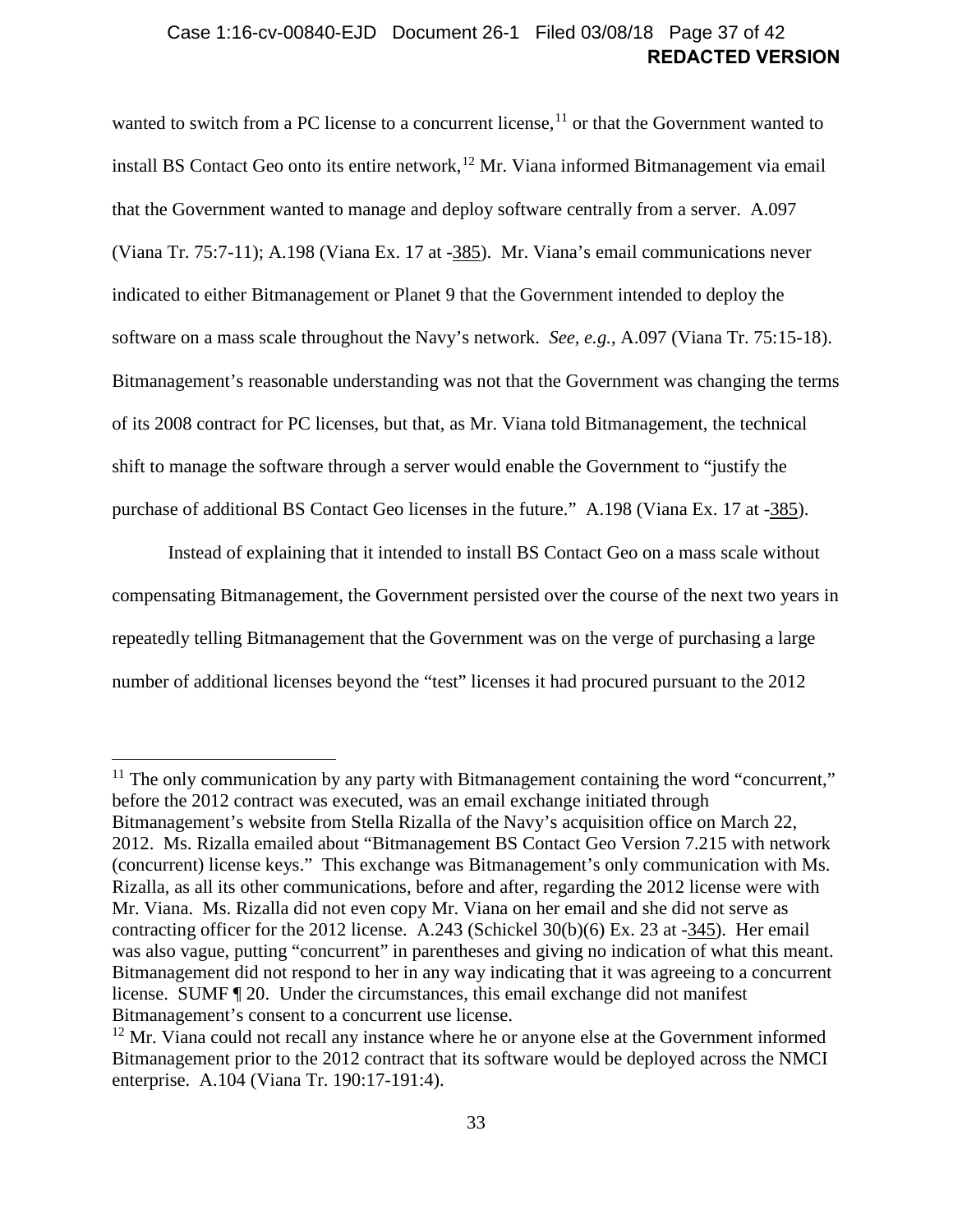### **REDACTED VERSION** Case 1:16-cv-00840-EJD Document 26-1 Filed 03/08/18 Page 38 of 42

contract. SUMF ¶¶ [36](#page-20-1)[-40.](#page-21-1) Even in July 2013, when the Government revealed to Bitmanagement its plan to conduct a mass installation of BS Contact Geo, Mr. Viana simultaneously assured Bitmanagement that a contract for additional licenses would follow. Specifically, Mr. Viana sent Mr. Schickel a "deployment schedule" that showed that the software would be installed on at least 558,466 computers in July and August 2013. SUMF ¶¶ [29,](#page-17-1) [37.](#page-21-2) In his email, Mr. Viana wrote: "looks like there will be great opportunity to increase the number of BS Contact Geo licenses in the future. ;)." SUMF ¶ [37.](#page-21-2) The only plausible reading of such a message is that the Government had confirmed the usability and benefits of BS Contact Geo and that its planned mass deployment would be accompanied by a major volume of additional licenses. SUMF ¶ [40.](#page-21-1) In such circumstances, no reasonable factfinder could conclude that Bitmanagement authorized the Government to install BS Contact Geo onto hundreds of thousands of computers without purchasing additional licenses. *See Johnson*, 149 F.3d at 500 (finding that plaintiff would not have authorized defendant's conduct without "additional compensation").

The Government may contend that Bitmanagement did not immediately object when it was informed of the mass installation of its software, but such an argument would fail as a matter of law. As an initial matter, "[m]ere acquiescence is insufficient to establish an implied license." *Flo & Eddie*, 80 F. Supp. 3d at 539; *see also Johnson*, 149 F.3d at 500 ("In any event, one isolated instance of inaction, coming as it did just before the breakdown of negotiations, is not enough to outweigh [plaintiff's] repeated expressions of intent … ."). Moreover, the Government is still obligated to show "a meeting of the minds between" it and Bitmanagement. *Flo & Eddie*, 80 F. Supp. 3d at 539. There is no credible evidence here that Bitmanagement intended to forego payment for hundreds of thousands of additional licenses. To the contrary,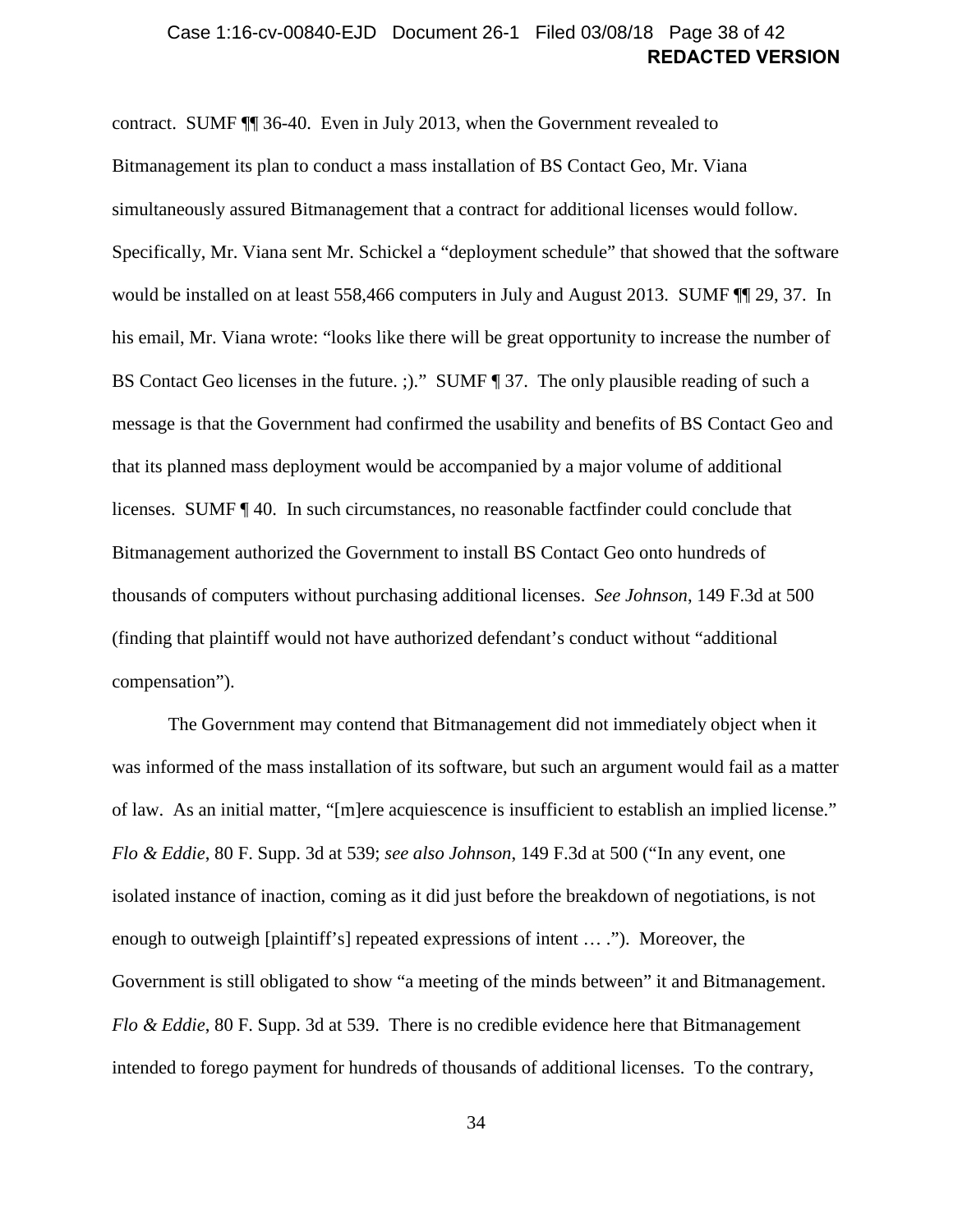### **REDACTED VERSION** Case 1:16-cv-00840-EJD Document 26-1 Filed 03/08/18 Page 39 of 42

the record shows that Bitmanagement welcomed the possibility of the Government's mass installation because it believed that Mr. Viana's forecast of a "great opportunity to increase the number of BS Contact Geo licenses" had come to pass. As Planet 9's Mr. Colleen told Mr. Viana: "When Bitmanagement saw the 100,000+ distributions, they thought that the Navy had purchased that many copies of BS Contact and that a large check was soon to be in the mail." SUMF ¶ [38.](#page-21-3) Mr. Viana admitted that he did nothing to dispel Bitmanagement's impression. SUMF  $\P$  [40.](#page-21-1)

*Finally*, at the very least, there can be no question that Bitmanagement never authorized the Government to deploy BS Contact Geo on a mass scale *without* any functional mechanism for controlling the volume of usage. And that was exactly what the Government did. The Government has admitted that its 2012 contract for licenses of BS Contact Geo was conditioned on the Navy's tracking of BS Contact Geo via the Flexera software. SUMF ¶¶ [23,](#page-15-0) [28.](#page-17-2) But Flexera was not capable of monitoring or limiting the usage of the BS Contact Geo web browser plugin, which was the only way BS Contact Geo could be used in conjunction with SPIDERS 3D. SUMF ¶ [28.](#page-17-2) [13](#page-38-0) And to the extent Flexera did *anything* to monitor or limit any kind of usage of BS Contact Geo, that ended when the Government elected to disable Flexera in 2014, the year after the mass deployment began. A.011-013 (Defendant's Response to Interrogatory No. 6);

<span id="page-38-0"></span><sup>&</sup>lt;sup>13</sup> The Government has asserted that weblogs allowed it to reconstruct the usage of SPIDERS 3D. However, even this purported after-the-fact reconstruction only covered a limited period of time. Moreover, there is no question that the weblogs did not *restrict* the usage of the software, meaning there was no limitation on the maximum number of users who could access BS Contact Geo generally or at the same time. *See* A.003-004 (Defendant's Response to Interrogatory No. 1); A.022-024 (Defendant's Response to Interrogatory No. 11).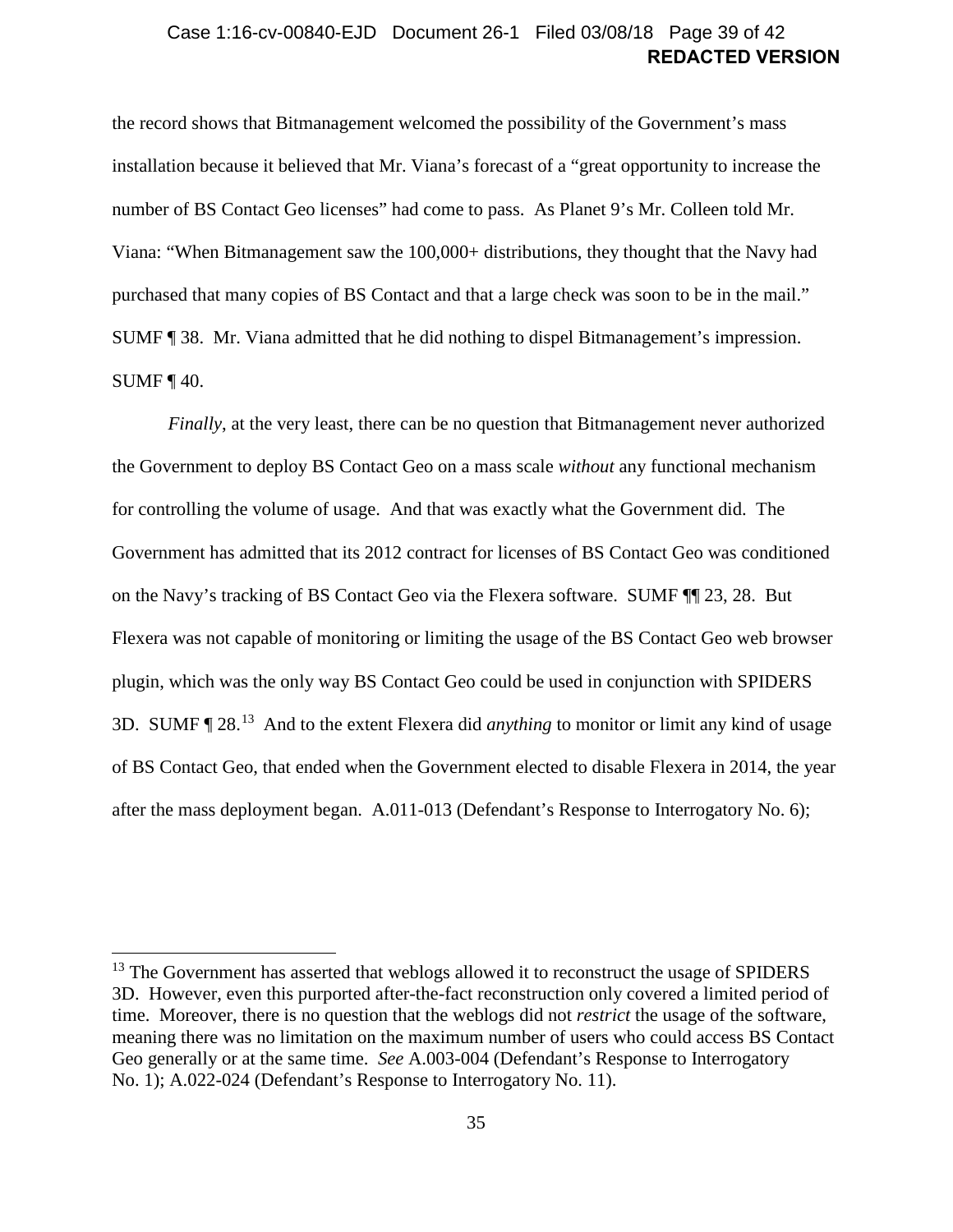### **REDACTED VERSION** Case 1:16-cv-00840-EJD Document 26-1 Filed 03/08/18 Page 40 of 42

A.058-059 (Chambers 30(b)(6) Tr. 128:25-130:24); A.266 (Chambers 30(b)(6) Ex. 8).<sup>14</sup> Moreover, neither Flexera nor any other mechanism limited the usage of BS Contact Geo outside the NMCI network, such as on ONE-Net, or when it was used other than as part of SPIDERS 3D.

Likewise, Bitmanagement's removal of its internal control mechanism for tracking license usage cannot establish implied authorization for mass deployment without compensation. As part of its "testing and certification" of BS Contact Geo, the Navy requested that Bitmanagement allow for a "silent installer" that would enable the "application to be remotely deployed (via network) and installed without any need for end user interaction." SUMF ¶ [27.](#page-16-2) Bitmanagement made this modification to enable the Navy to determine, under its limited test license, *whether* the software could be deployed from a central server—not so it would actually perform a mass deployment without additional licenses or compensation. *Id.*; *see also* A.088 (Schickel 30(b)(6) Tr. at 177:2-14 ("bulk installation means either a few licenses, for example, just one or two even for testing purposes, or—or even multiple ones")). Moreover, Bitmanagement removed its own external mechanism that tracked installation and usage of its software on the express contractual condition that the Government would instead use Flexera to track BS Contact Geo. SUMF ¶ [28;](#page-17-2) A.107 (Viana Tr. 246:18-22 ("Q. [S]o your understanding,

<span id="page-39-0"></span><sup>&</sup>lt;sup>14</sup> The Navy officials involved in the licensing of BS Contact Geo were well aware of the requirement that Flexera function properly. SUMF ¶ [28.](#page-17-2) Dean McCarns, in an email to Mr. Viana at the time the 2012 license was being negotiated, wrote: "I just want to make sure BitManagement signs the document that addresses the following: 1. They agree to allow us to FlexWrap their software; 2. They agree to a perpetual license agreement (this will protect us in case the vendor decides to pull the agreement and we are on the hook to license all the installed software – e.g. install on 500 desktops but only own 10 licenses, we would have to buy 490 more licenses)." A.201 (Viana 30(b)(6) Ex. 4 at -284).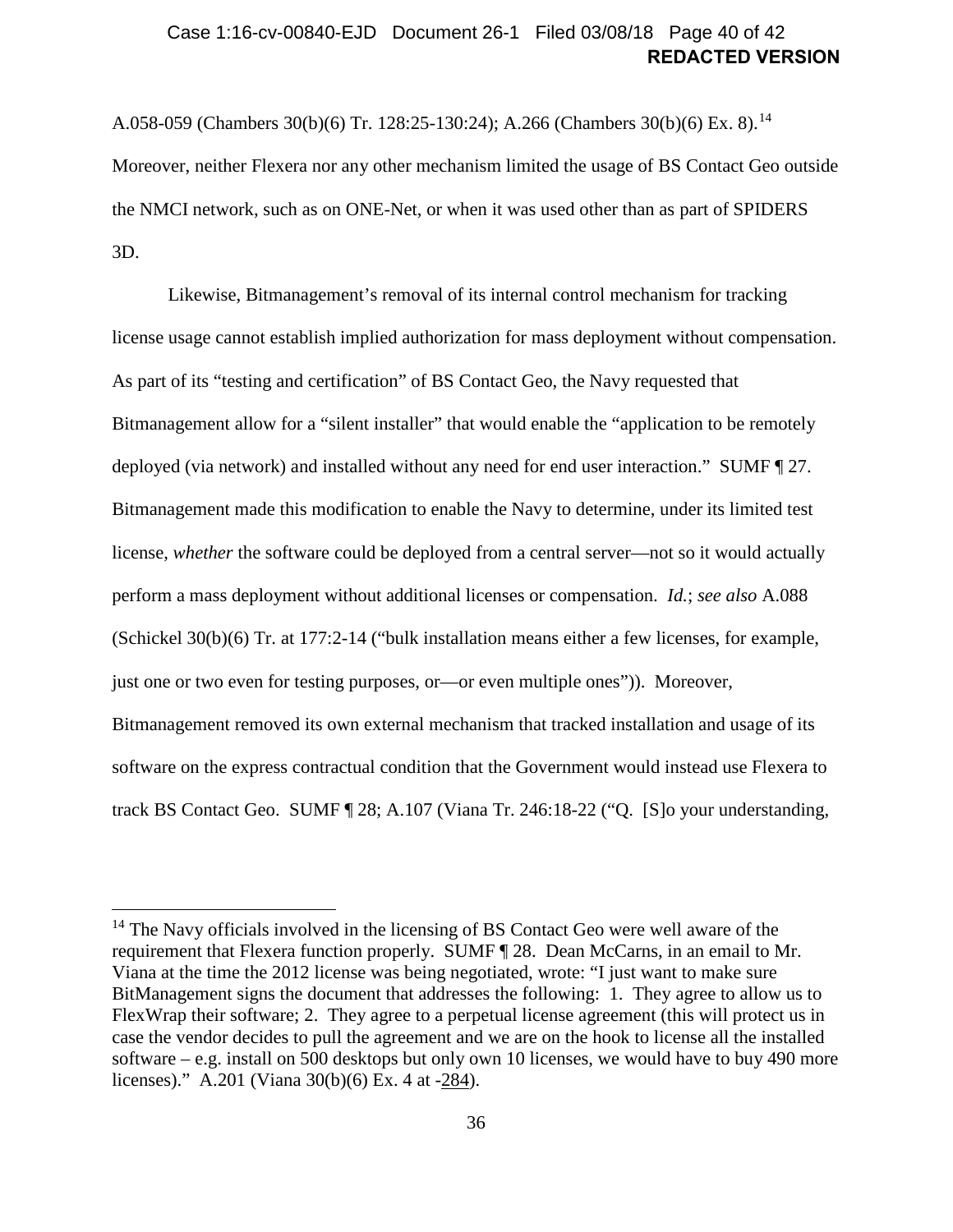### **REDACTED VERSION** Case 1:16-cv-00840-EJD Document 26-1 Filed 03/08/18 Page 41 of 42

again, of the 2012 contract was that it was conditioned on the use of FlexWrap, correct? A. Yes.")).

In sum, "almost every objective fact in the present case points away from the existence of an implied license." *Johnson*, 149 F.3d at 500. Rather than use Bitmanagement's valuable software within the limits of its contracts, the Government engaged in a deliberate campaign of mass copying. Nothing in the record substantiates the Government's attempt to retroactively justify its conduct. As a matter of law, this Court should conclude that the Government's mass installation constituted infringement.

#### **CONCLUSION**

<span id="page-40-0"></span>Bitmanagement respectfully requests that this Court grant summary judgment as to the Government's liability for copyright infringement and hold that the Government copied BS Contact Geo beyond the limits of its license, on a scale equal to the hundreds of thousands of unauthorized copies of BS Contact Geo that the Government either installed or made available for installation.